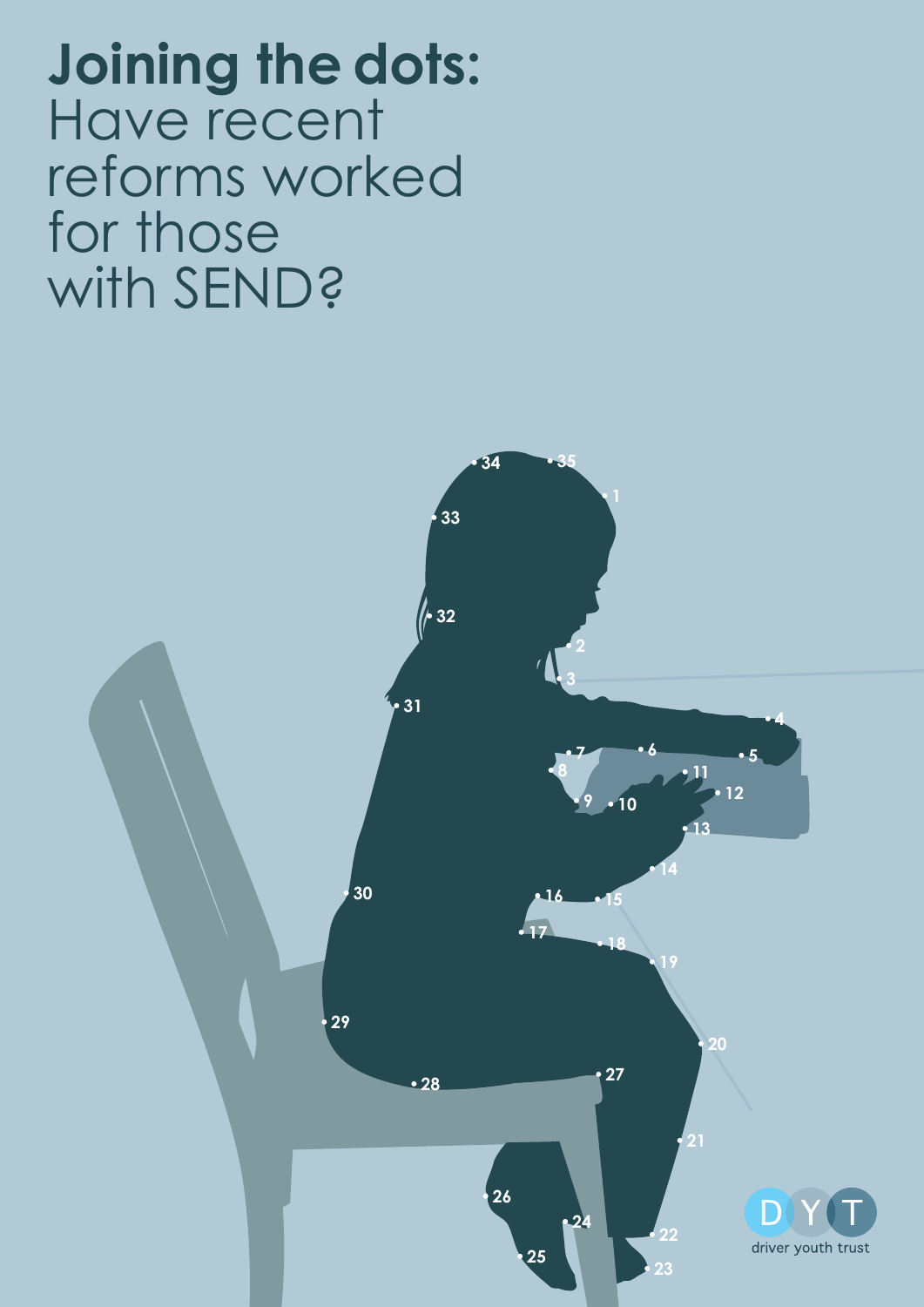#### **© 2015 Driver Youth Trust**

This report is published by the Driver Youth Trust, 2015.

It was written by the education and youth development 'think and action tank' LKMco.

Report authors: Eleanor Bernardes, Bart Shaw, Loic Menzies and Dr Sam Baars.

2 Kindlemix CommunicationsDesign and production: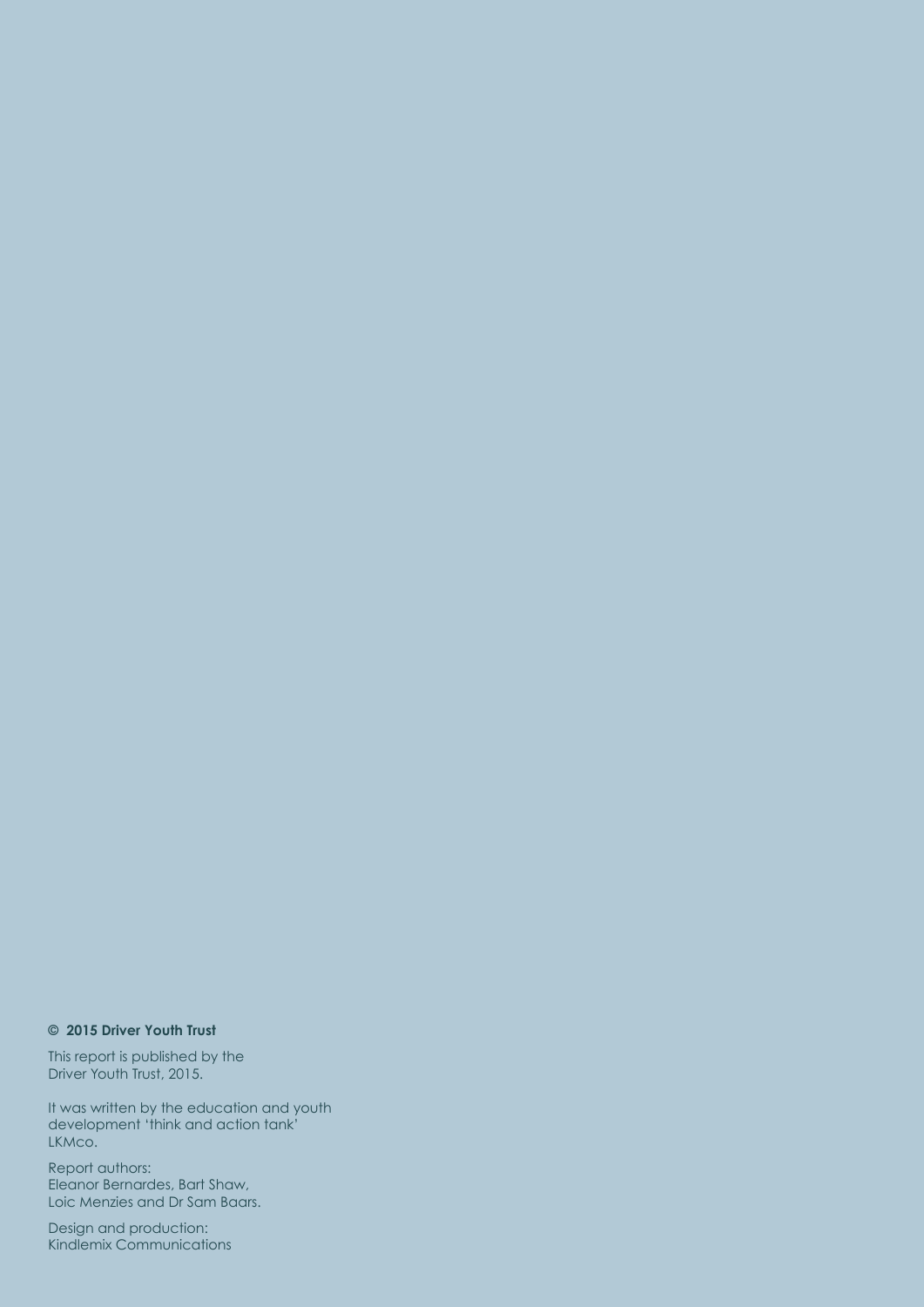## **Contents**

| <b>Foreword from the Driver Youth Trust</b> |                                                                                          | $\overline{2}$          |
|---------------------------------------------|------------------------------------------------------------------------------------------|-------------------------|
| <b>Executive summary</b>                    |                                                                                          | $\overline{3}$          |
| <b>Our recommendations</b>                  |                                                                                          | $\overline{\mathbf{4}}$ |
|                                             | <b>Part 1: Introduction</b>                                                              | $\boldsymbol{6}$        |
| 1.1                                         | <b>Context</b>                                                                           | $\boldsymbol{6}$        |
|                                             | 1.2 The reforms                                                                          | $\overline{7}$          |
|                                             | 1.3 Children and young people with SEND in the<br>education system - how are they doing? | 12                      |
|                                             | 1.4 This research                                                                        | 14                      |
|                                             | Part 2: Fragmentation has made navigating<br>the system next to impossible               | 16                      |
| 2.1                                         | The fragmented role of Local Authorities                                                 | 16                      |
| 2.2                                         | A fragmented school funding system                                                       | 20                      |
| 2.3                                         | A fragmented school system                                                               | 22                      |
| 2.4                                         | An emerging, yet fragmented middle tier                                                  | 24                      |
|                                             | 2.5 Summary of recommendations                                                           | 27                      |
|                                             | Part 3: Signposting is not enough                                                        | 28                      |
| 3.1                                         | <b>The Local Offer</b>                                                                   | 29                      |
|                                             | 3.2 The School SEND Information report                                                   | 30                      |
|                                             | 3.3 Summary of recommendations                                                           | 31                      |
|                                             | <b>Part 4: Schools</b>                                                                   | 32                      |
| 4.1                                         | Leadership                                                                               | 33                      |
|                                             | 4.2 Categorisation, identification and assessment                                        | 39                      |
|                                             | 4.3 Training                                                                             | 40                      |
|                                             | 4.4 SENCOS                                                                               | 42                      |
|                                             | 4.5 Parental engagement                                                                  | 45                      |
|                                             | 4.6 Exam reform                                                                          | 47                      |
|                                             | 4.7 Summary of recommendations                                                           | 49                      |
|                                             | <b>Part 5: Conclusion</b>                                                                | 50                      |
| <b>Appendix</b>                             |                                                                                          | 52                      |
| <b>Acknowledgements</b>                     |                                                                                          | 52                      |
| <b>Glossary</b>                             |                                                                                          | 53                      |
| <b>References</b>                           |                                                                                          | 55                      |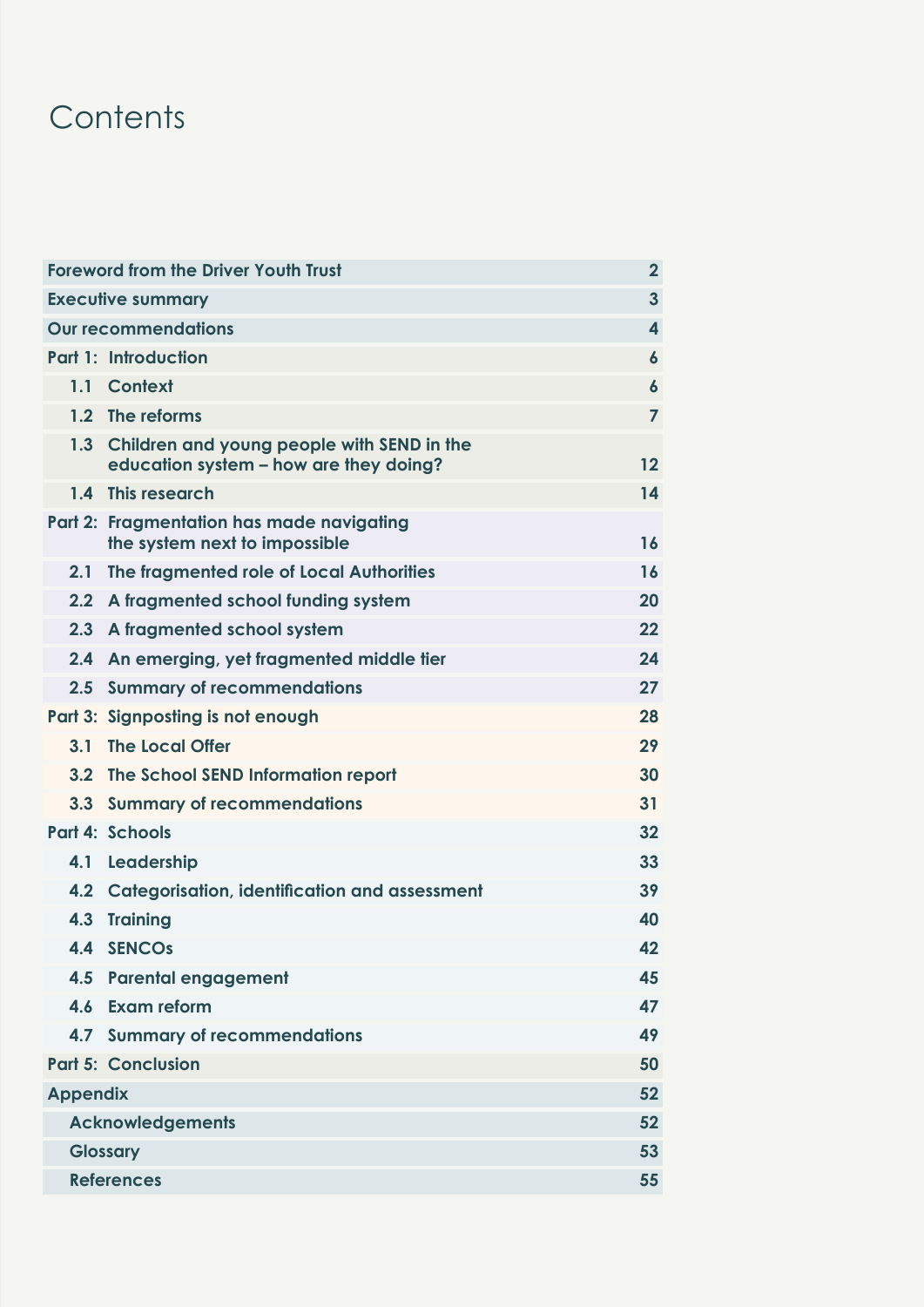## <span id="page-3-0"></span>Foreword from the Driver Youth Trust

**We aim to improve young people's opportunities for success in life and recognise that literacy is key. Having the skills to be able to read and write fluently is not only essential from a personal point of view, but has wide-reaching social and economic effects.** 

We outlined these effects in our Fish in the Tree Report (2013) and highlighted the need for teacher training to help those who struggle to read and write and, in particular, those who may be dyslexic.

We recommended:

- A mandatory minimum level of training on special educational needs and disability (SEND) for SENCOs and classroom teachers.
- Ofsted to investigate how schools support the attainment of SEND pupils and whether the training needs of teachers are being met.
- Every school or cluster has a SEND specialist providing expertise to support schools to ensure the best possible quality provision.

We commissioned 'Joining the Dots' to build on our work and to analyse the effect of the Children and Families Act (2014) on children and young people with SEND. Where relevant, the report focuses on our core concerns: literacy and dyslexia.

This report is complex and detailed, reflecting the multiple systems in which SEND provision in education is provided. The research shows that it is broader policy changes over the past five years that have had the greatest impact on those with SEND and that, despite its best intentions, the Act is not yet achieving its core aims for children, young people and their families.

**Our goal has been to:**

- **• highlight the changes that have taken place since 2010,**
- **• examine the effect of these changes on those with SEND, and**
- **• make practical and realistic recommendations to:**
	- **• policy-makers and regulators**
	- **• Local Authorities**
	- **• schools**
	- **• sector organisations**
	- **• Ofsted.**

#### **" Overall, it is about making children's lives better. (DfE 2014a)**

We welcome feedback on our views, with the aim of working across the sector to achieve these outcomes.

**Sarah Driver Trustee, Driver Youth Trust**

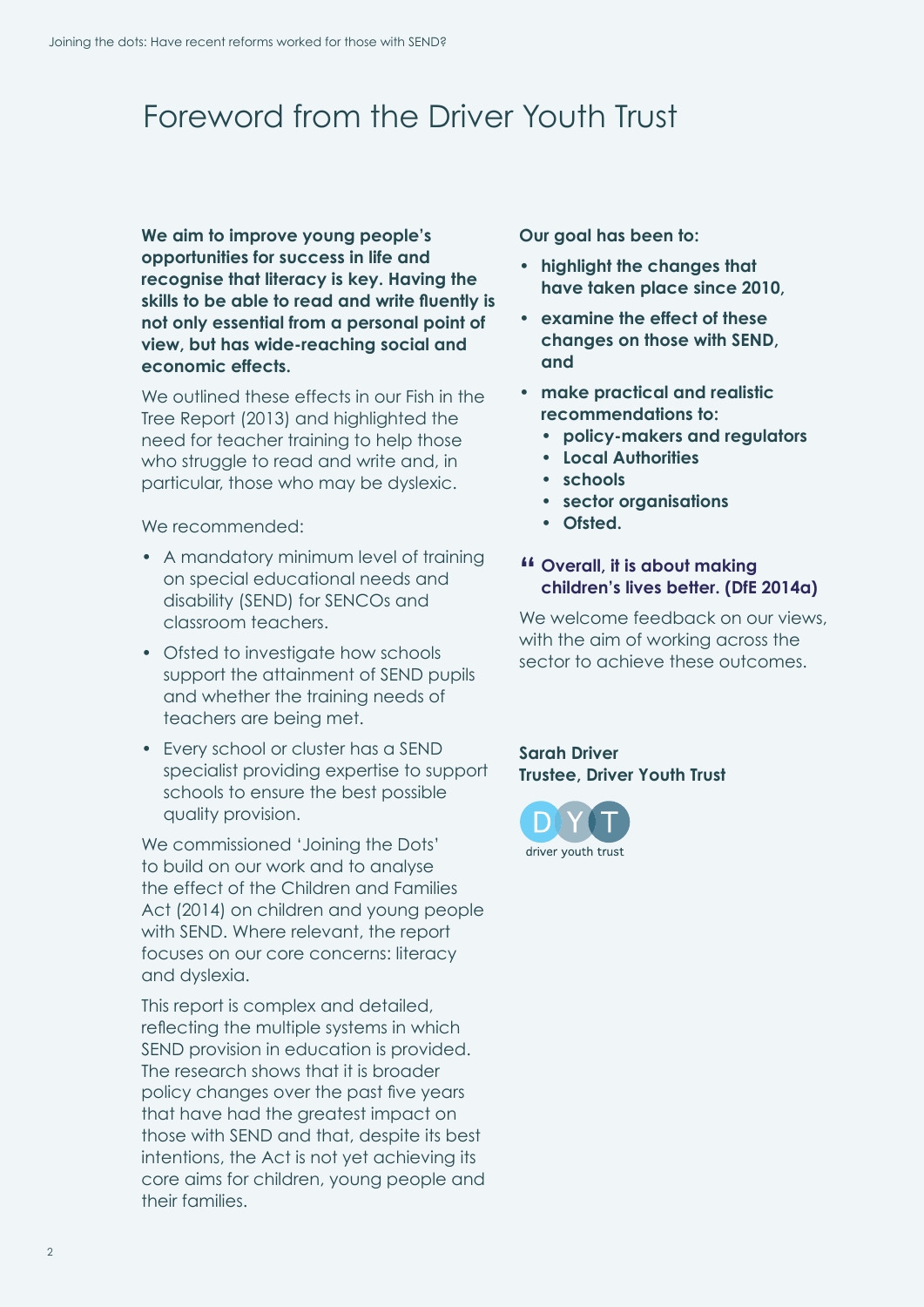## <span id="page-4-0"></span>Executive summary

**Intense reform has taken place in the education system over the last five years. Some of these reforms have explicitly focused on special educational needs and disability (SEND) while others have been broader but have nonetheless had a profound effect on these children and young people.** 

Many examples of high-quality provision have emerged in response. These are often driven by strong partnerships, well-managed change and skilled, impassioned leadership. However, at present provision is 'fragmented' leading to difficulties in sharing information and knowledge. As a result, many children and young people do not receive the support they deserve and gaps in the system lead to wasted resources as well as disconnected or duplicated services. Ultimately students, parents, schools and sector organisations are finding it difficult to navigate the new system and this is standing in the way of the reforms' success.

We find that key causes of fragmentation are:

- Changes to the role of Local Authorities that have been poorly communicated and inconsistently executed;
- An emerging but disorganised middle tier;
- A disparate school funding system; and
- Isolated and opaque schools.

The policy of 'Local Offers' exemplifies many of the current challenges. Local Offers were intended to provide easily accessible information on what services were available for SEND young people and the process of putting them together was supposed to ensure provision was responsive to local needs. These are admirable aims, but in practice Local

Offers have been a huge distraction; in many cases they are of little or no value and many parents are unaware that they even exist. Similarly, schools are expected to publish a SEND Information Report; these should be scrutinised so that good practice can be shared and support brokered – but this is not yet happening systematically.

The dominant rhetoric behind reform has been that of 'autonomy'. The case studies in this report show that autonomy allows new players to work with schools and some provision has improved substantially as a result. Yet an autonomous environment is also a risky one: in relation to SEND we find that while some schools have thrived, others are struggling to provide high-quality teaching and additional support for their learners. Ultimately, whether or not a school prioritises and succeeds in improving outcomes for SEND pupils increasingly depends on the school's leadership. Furthermore, a context in which schools are expected to meet more students' needs within the classroom (rather than through specialist provision) depends on teachers having accurate information about their pupils' needs coupled with high-quality training and in many schools this is not available.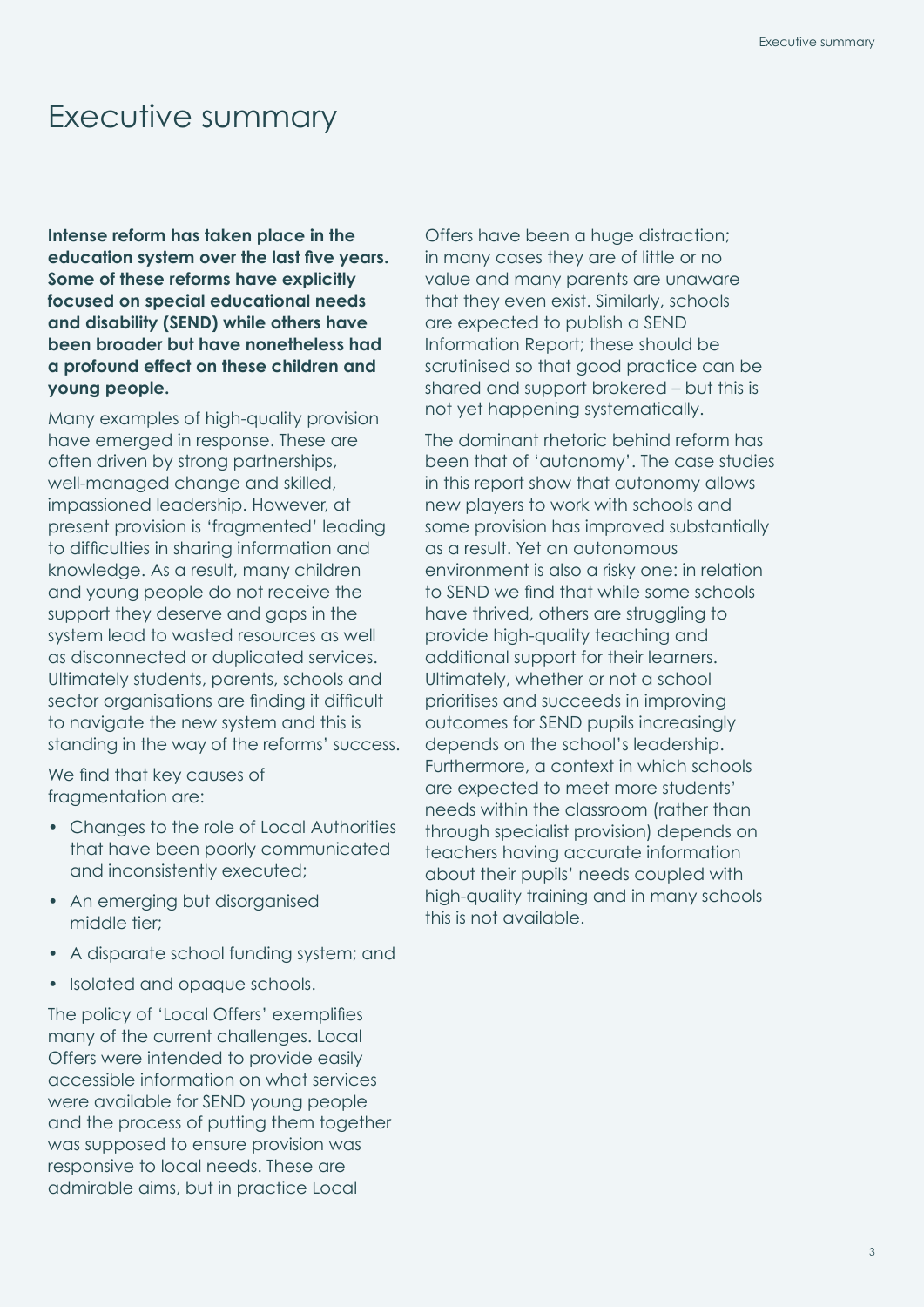## <span id="page-5-0"></span>Our recommendations

#### **To policy-makers and regulators that:**

- The Department for Communities and Local Government and the Department for Education should jointly commission an independent review of how Local Authorities are delivering their statutory responsibilities for SEND in order to identify good practice and help weaker Local Authorities learn.
- The National Audit Office should commission a full evaluation of the Local Offer policy and practice to ensure time and resources are not expended for limited return.
- Regional School Commissioners should take responsibility for all schools and should:
	- Monitor SEND Information Reports to identify schools that may need support in ensuring SEND pupils have access to high quality provision.
	- Where schools need further support on SEND, signpost them towards examples of good practice and specialist organisations that can support them.
	- Take into account capacity to provide high quality SEND provision when making decisions about academy sponsorship.
- School admissions regulations should be reformed so that all schools are part of the same admissions processes and subject to independent appeals whether or not they are academies.
- The expert group on initial teacher training (ITT) set up after the Carter review should ensure that its agreed 'core content' for ITT sufficiently prepares newly qualified teachers to support SEND pupils.
- Any move to improve teacher training in SEND should focus as much on improving the quality of continuing professional development (CPD) as on ITT and the new College of Teaching should place a high priority on SEND training as it begins to design professional development pathways.
- Ofqual should closely monitor the impact of exam reforms on SEND pupils to ensure that any problems are spotted early and acted upon immediately.
- The DfE should introduce an annual SEND award with a prize to celebrate schools that make effective and creative use of SEND funding.

#### **To Local Authorities that:**

• Local Authorities should ensure that when developing their Local Offers, parents, children, young people and service providers are engaged where possible and, if they are not, that this does not result in poorer quality provision for SEND children and young people.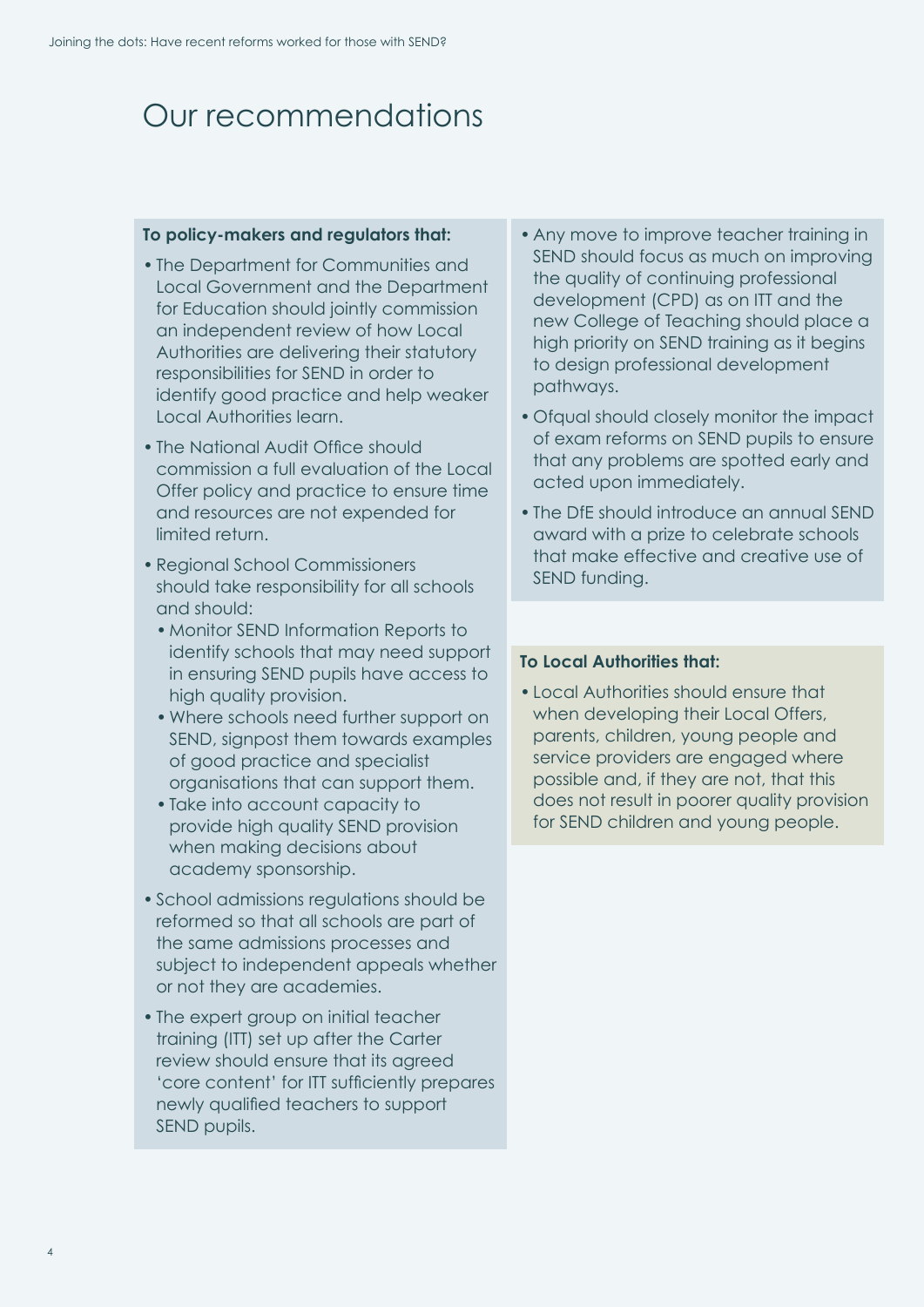#### **To schools and sector organisations that:**

- Governors should ensure that an annual review of SEND spending is included on their agendas and SENCOs should attend these meetings. In order to ensure these reviews are conducted in a robust and critical way, governing bodies should consider their expertise in the SEND area as part of governor recruitment or seek external advice during these meetings.
- School leaders should make it clear that SEND pupils' achievement is a whole school priority rather than just the domain of specialist staff, and should engage with SEND pupils' progress in the same way they do with socio-economically disadvantaged pupils' progress.
- Schools should ensure all pupils have access to assessment that is not dependent on parental income.
- School leaders should be creative in bringing in support from whoever is best placed to support their school.
- School leaders should explain to parents that the detail of assessment reports is as, if not more, important than the perceived need for a 'diagnosis' and educational psychologists and specialist teachers need to write clear, accessible reports that focus on implications for parents and teachers.
- Leaders with SEND responsibilities should seek and receive support from colleagues from other schools who hold similar positions so that they can perform their role more effectively.
- Schools should target training that is focused on teaching practice at classroom teachers and heads of department, as well as specialist staff. High level training for specialists should focus on identification and legal or administrative elements of SEND as well as parental engagement through techniques like the 'structured conversation'.

• SEND organisations should work with Local Authorities to ensure that Local Offers are being developed so that they are better able to spot areas of weakness and understand what makes a suitable offer.

#### **To Ofsted that:**

- Currently Ofsted can require schools to undergo a review of how Pupil Premium Funding is spent: where disadvantaged pupils are not making expected progress. We suggest that inspectors should be able do the same for SEND pupils, where there is evidence that those pupils are similarly not making expected progress.
- Ofsted should ensure that all inspectors receive training on identifying SEND good practice or use specialists as part of inspection teams.
- Ofsted should launch a follow-up to its 2010 review of SEND in order to identify and share good practice in improving outcomes for SEND pupils.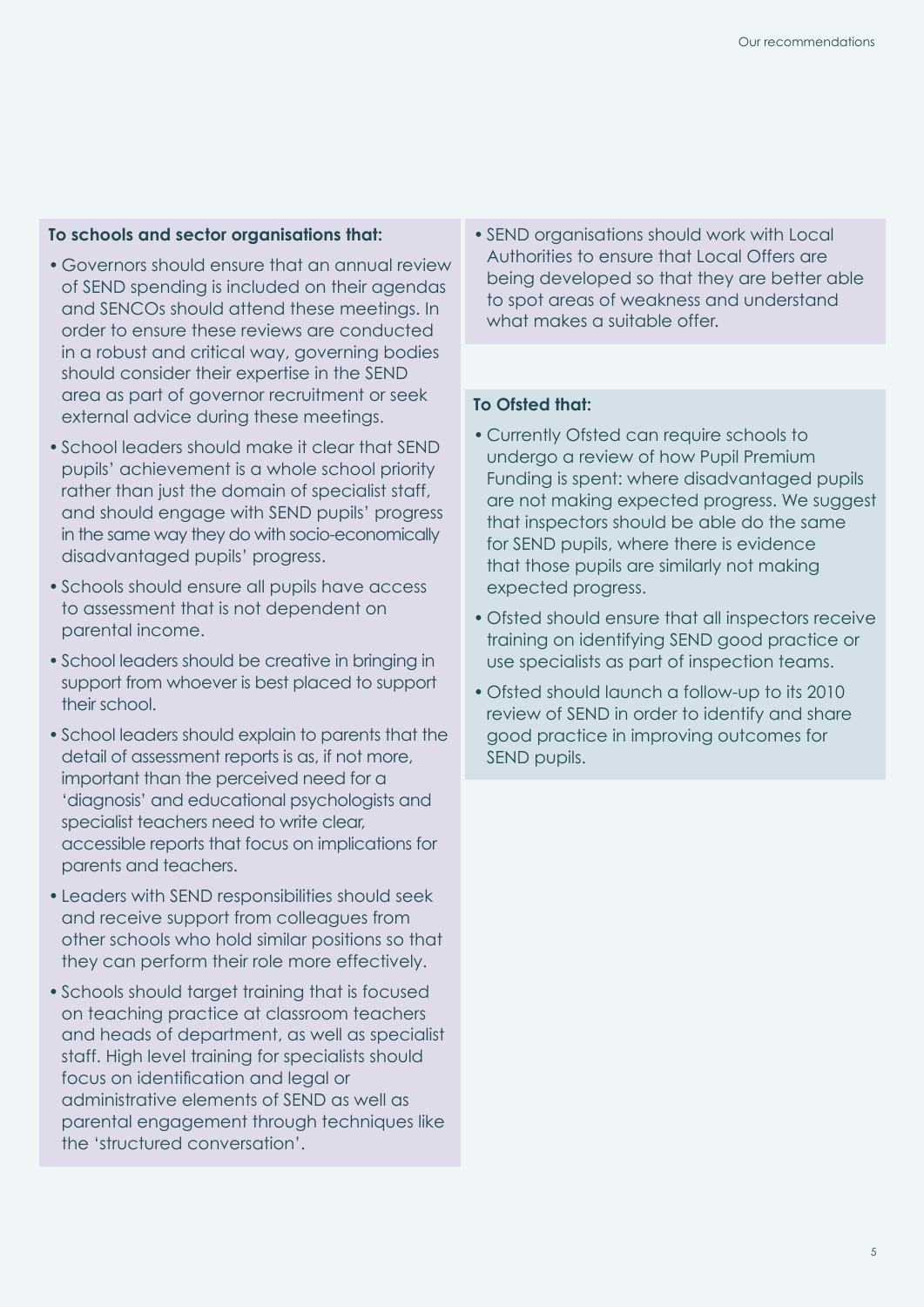## <span id="page-7-0"></span>Part 1: Introduction

**10% of children in the UK are dyslexic**  Dyslexia Action, 2012

**" Changes have often enabled those previously succeeding to achieve even better outcomes, while things have only got tougher for those already struggling.**

### <span id="page-7-1"></span>1.1 Context

When Edward Timpson MP launched the Children and Families Act in 2014 it was billed by the Department for Education as the 'biggest education reform in a generation for children and young people with special educational needs' (DfE, 2014b). One year on, this report sets out to review what has changed and how the sector is responding. It considers:

- The nature and scope of the reforms
- Other changes to the system since 2010
- How practitioners and organisations are responding
- The impact on learners.

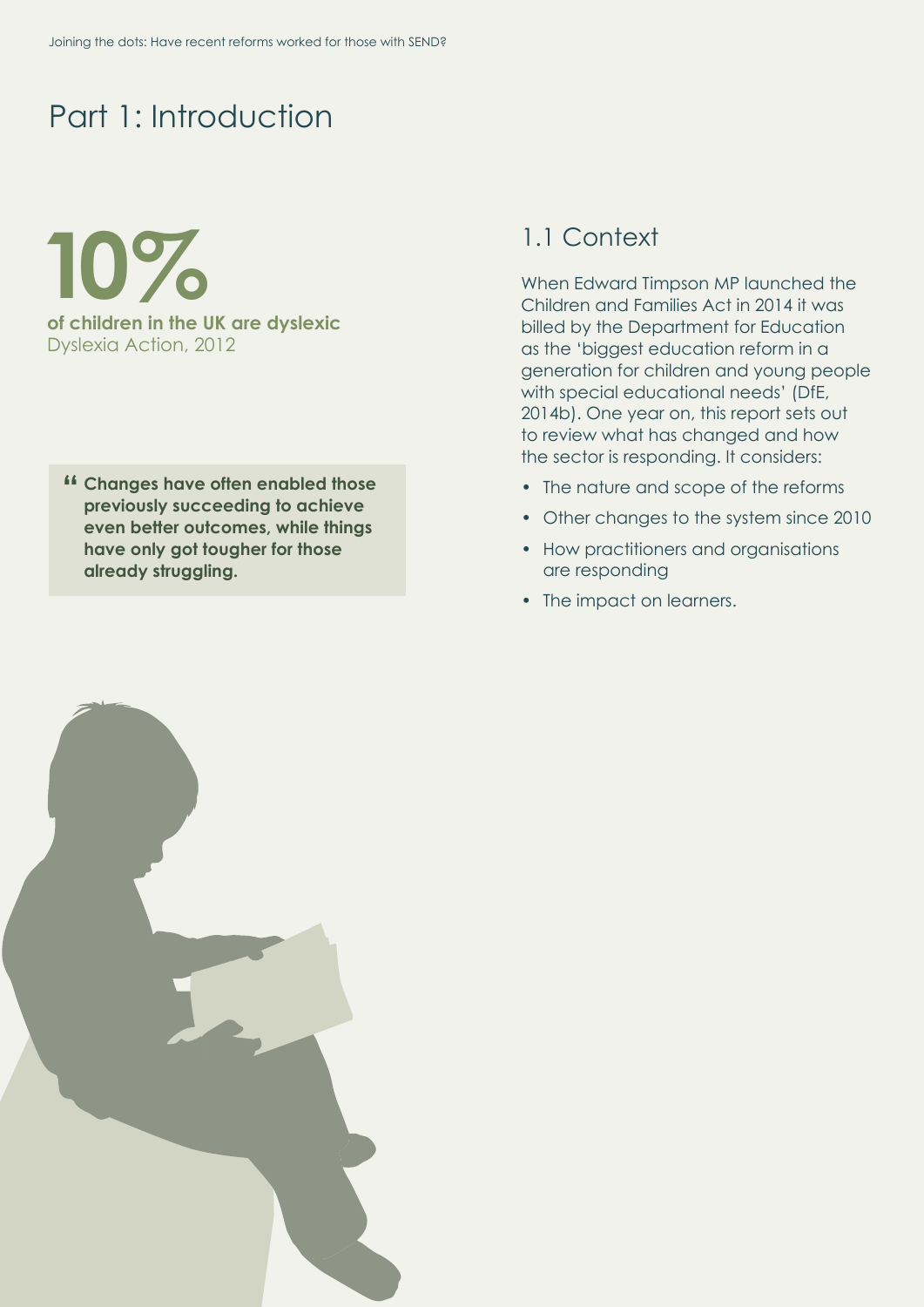The report covers the period since the Conservative–Liberal Democrat coalition came to power in 2010 and takes special educational needs and disability (SEND) policy and practice as its starting point, with a particular focus on implications for pupils with persistent literacy difficulties (such as dyslexia).

This report's findings suggest that reforms to the school system since 2010 have had an even greater impact on young people with SEND than the 2014 Act itself. Furthermore, while those in the sector generally acknowledge the reforms' positive intent, we find that changes have often enabled those previously succeeding to achieve even better outcomes, while things have only got tougher for those already struggling. As a result unacceptable levels of inequity have merely been reinforced. It is also clear that changes have been inadequately communicated and that many stakeholders (including parents in particular) are struggling to navigate the new landscape.

On the other hand, innovative responses are emerging from every corner of the sector and these have the potential to improve the outcomes and life chances of students with SEND such as dyslexia. We hope that by highlighting such responses we can support the education, youth and charity sectors to learn and develop.

### <span id="page-8-0"></span>1.2 The reforms

The Children and Families Act (CFA) 2014 attempted to bring together disparate strands of legislation<sup>1</sup> by embedding principles of inclusivity, agency and equality2 . It requires public bodies to provide all SEND young people with access to integrated provision through new Education, Health and Care Plans (EHCPs) and gives young people and their parents more agency in choosing and funding the provision that best meets their needs.

The principles of the CFA have gone on to shape the updated SEND Code of Practice3 (DfE and DfH, 2014d) which sets out the legal framework governing SEND and provides practical advice to organisations and bodies (such as Local Authorities, schools and colleges) in meeting their statutory obligations as set out in the Act. This is the third Code of Practice since 1993, when the Education Act placed a duty on the Secretary of State to issue a code of practice and revise it when necessary.

- 2 As set out in international agreements such as the 1994 Salamanca Statement; the United Nations Convention on the Rights of Persons with Disabilities; and the United Nations Convention on the Rights of the Child.
- 3 Whereas the previous Code of Practice covered 'SEN' (Special Educational Needs), the new Code introduced the letter 'D' (Disability) to reflect a new focus on joining up different services.

<sup>1</sup> Including the Education Acts 1993, 1996; the Disability Discrimination Act 1995; and the Special Needs and Disability Act 2001.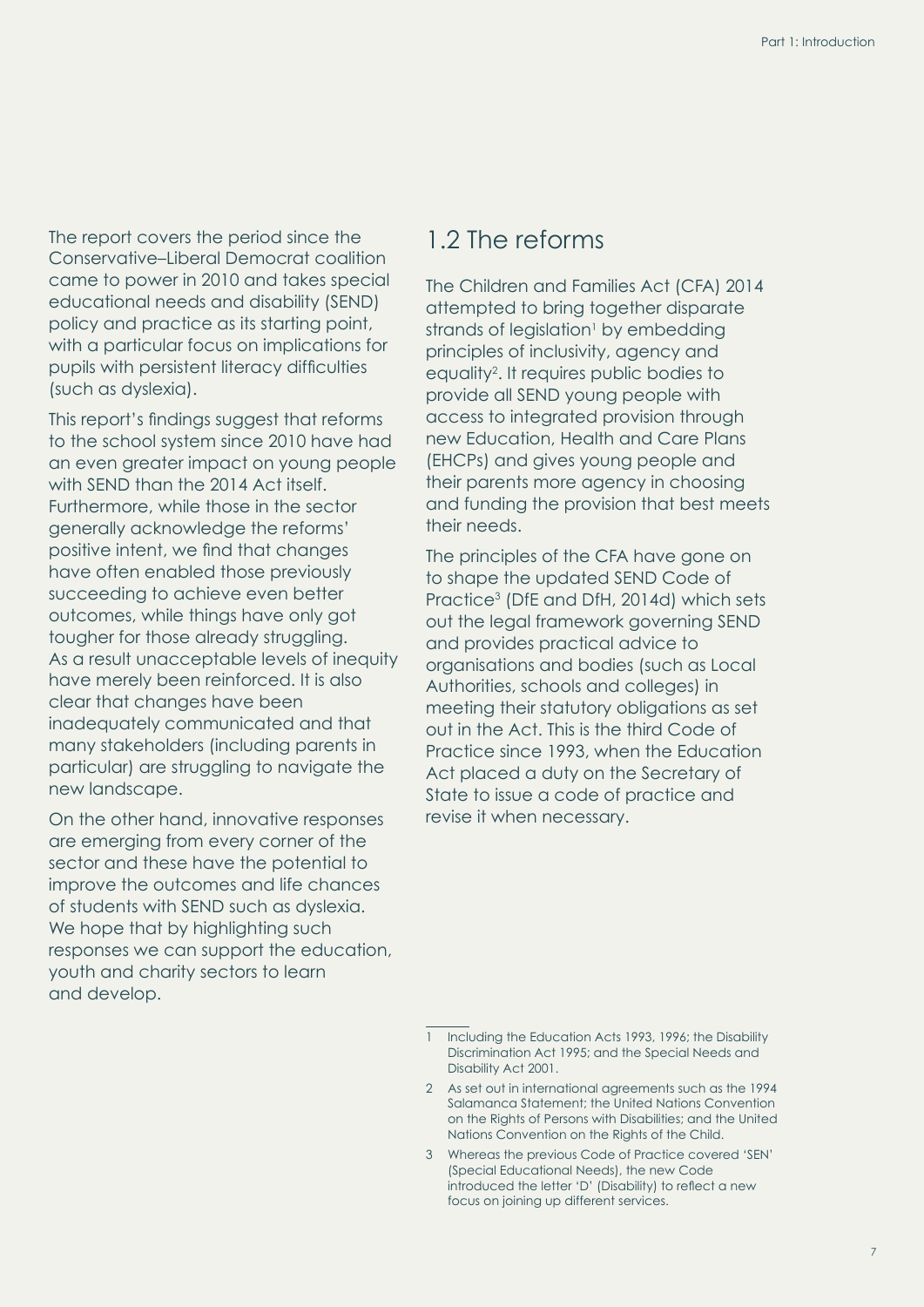### A timeline of reform: 2010–2015

**The following timeline sets out key changes that took place over the course of the coalition government. This report sets out to explain how these have had an impact on provision for SEND pupils.** 

## **2010 2011**

#### **The Academies Act**

This Act enabled more schools in England (including primary and special schools) to become academies. Academies are funded at a comparable level to maintained schools but also receive the share of central funding that local authorities used to spend on their behalf.

#### **Publication of 'The Importance of Teaching – The Schools White Paper' (DfE, 2010)**

This White Paper introduced fundamental changes to the school system in England including structural change that devolved power 'to the front line' (p.3) and a focus on standards, through increased emphasis on teaching and learning, during Ofsted inspections as well as changes to school performance measures.

#### **'Support and Aspiration – A new approach to special educational needs and disability' Green Paper is published for consultation (DfE, 2011a)**

This Green Paper was intended to respond to the frustrations of SEND young people, their families and the professionals who work with them. The paper included an explicit focus on early identification and assessment and gave parents more control. It also sought to ensure that different services worked together for the benefit of families and that all SEND students learned well and were prepared for adulthood.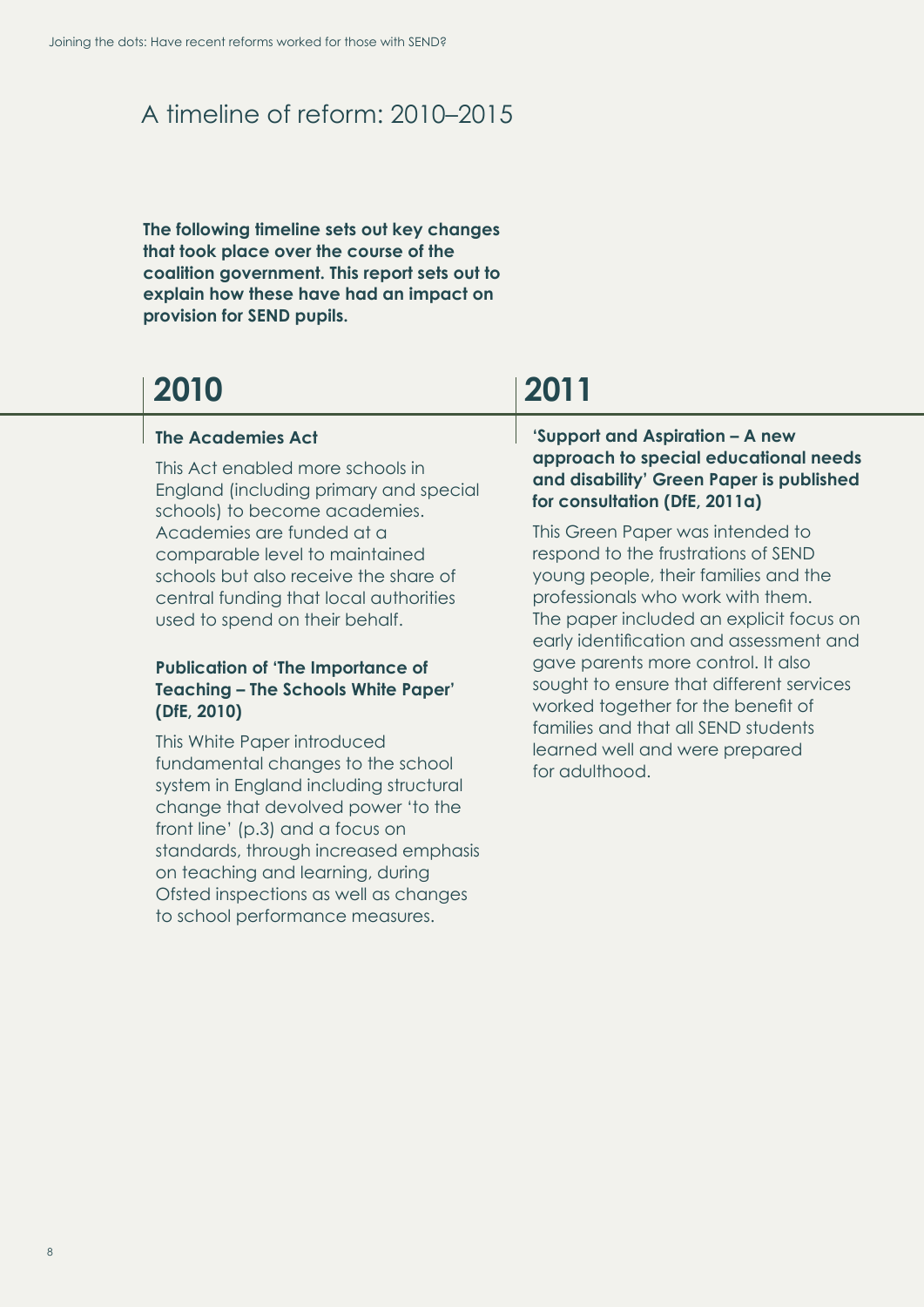

million pupils are identified as having some form of SEN in the state-funded school sector **1.3** DfE, 2015

#### **'School Funding Reform: Next steps towards a fairer system' published for consultation (DfE, 2012b)**

This publication set out reforms intended to simplify the system and even out disparities in funding across the country and school types. It focused on:

- developing a national funding formula;
- simplifying local funding arrangements;
- reforming funding for students with high needs;
- delegating budgets to schools where possible;
- reforming how early years provision is funded.

# **2012 2014**

#### **Children and Families Act**

The Act committed the Government to supporting families and improving services for key groups of vulnerable children including:

- children in the adoption and care systems (part 1)
- those affected by family courts decisions (part 2)
- those with special educational needs and disabilities (part 3).

The Act aimed to create a more joinedup approach to assessing vulnerable children's needs by improving the way different agencies and services worked together. The Act therefore spans different government departments including Education; Justice; Business, Innovation and Skills; and Health as set out in **[Figure 1](#page-12-0)** (on the next page). The Act also sought to give vulnerable children in England a strong advocate by strengthening the remit of the Children's Commissioner (currently Anne Longfield), by changing the primary function of the role from representing the views and interests of young people to promoting and protecting their rights.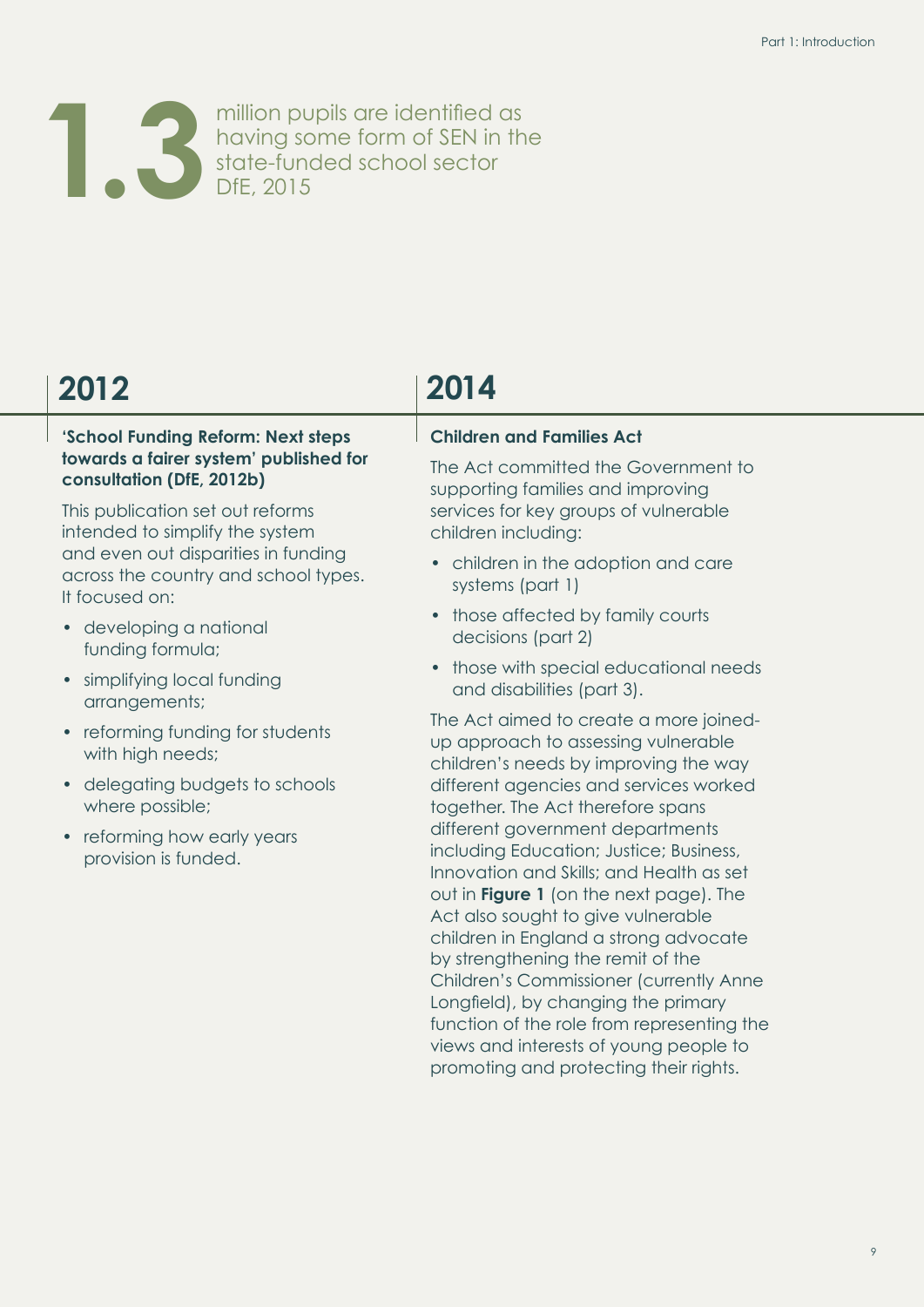

13% of students identified as having<br>SEND were categorised as having a<br>Specific Learning Difficulty (SpLD) (D SEND were categorised as having a Specific Learning Difficulty (SpLD) (DfE Jan 2015a), of which dyslexia is the most common condition (British Dyslexia Association)

# **2014**

#### **2014: SEND Code of Practice 0–25 (DfE and DfH, 2014d)**

This Code updated its predecessor (the 2001 SEN Code of Practice) to reflect changes introduced by the 2014 Children and Families Act. The biggest changes were:

- A move to cover the 0–25 age range (previously it was 2–19).
- Giving children, young people and parents a greater say in decisions that affect them.
- Promoting a stronger focus on high aspirations and providing the 'best possible' (rather than 'adequate') educational outcomes.
- Introducing guidance for Local Authorities in meeting the requirement for joint planning and commissioning of services. This was intended to promote closer co-operation between education, health and social care.
- Introducing guidance for Local Authorities on publishing a Local Offer of support for children and young people with SEND (explored in detail in **[section 3.1](#page-30-1)** of this report).
- Replacing Statements of Educational Need (known simply as 'Statements') and Learning Difficulty Assessments (LDAs) with Educational, Health and Care Plans (EHCPs). While both set out what a young person's needs are and how they should be addressed, EHCPs can cover a student until they are 25 (if they are in further education or training) and outline a student's health and social care needs as well as educational needs.
- Establishing a new system for categorising pupils' needs in order to provide a more 'graduated' approach. This involved a four-part cycle of Assess, Plan, Do, Review, through which earlier decisions and actions are revisited, refined and revised (6.44).
- Giving pupils with EHCPs and their parents the right to ask for 'Personal Budgets', which give them more say in how money for their provision is spent.
- Introducing new guidance on supporting children and young people with SEND who are in youth custody by identifying their needs, making a single Local Authority responsible for them and ensuring that provision continues when they are resettled in the community.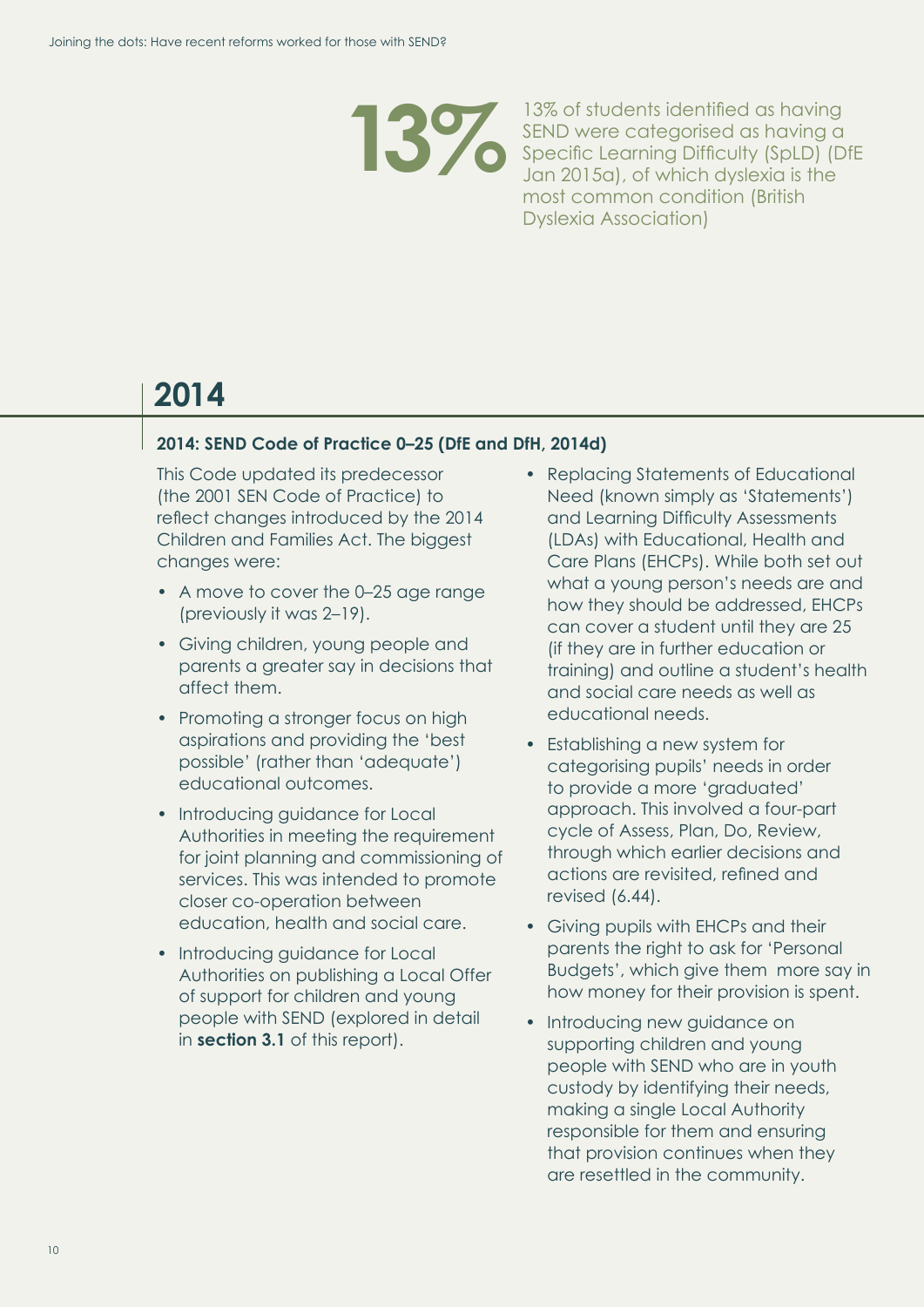<span id="page-12-0"></span>



**Figure 1** illustrates the role played by both Local Authorities and Clinical Commissioning Groups4 in bringing together young people's interactions with a plethora of public bodies across the realms of health and education. Provision is then monitored by a range of different authorities (shown in orange).

KEY

**Public bodies with responsibility for oversight**

4 These were set up under the Health and Social Care Act 2012 and work to commission services on behalf of the NHS.

#### **Public bodies with responsibility for service delivery**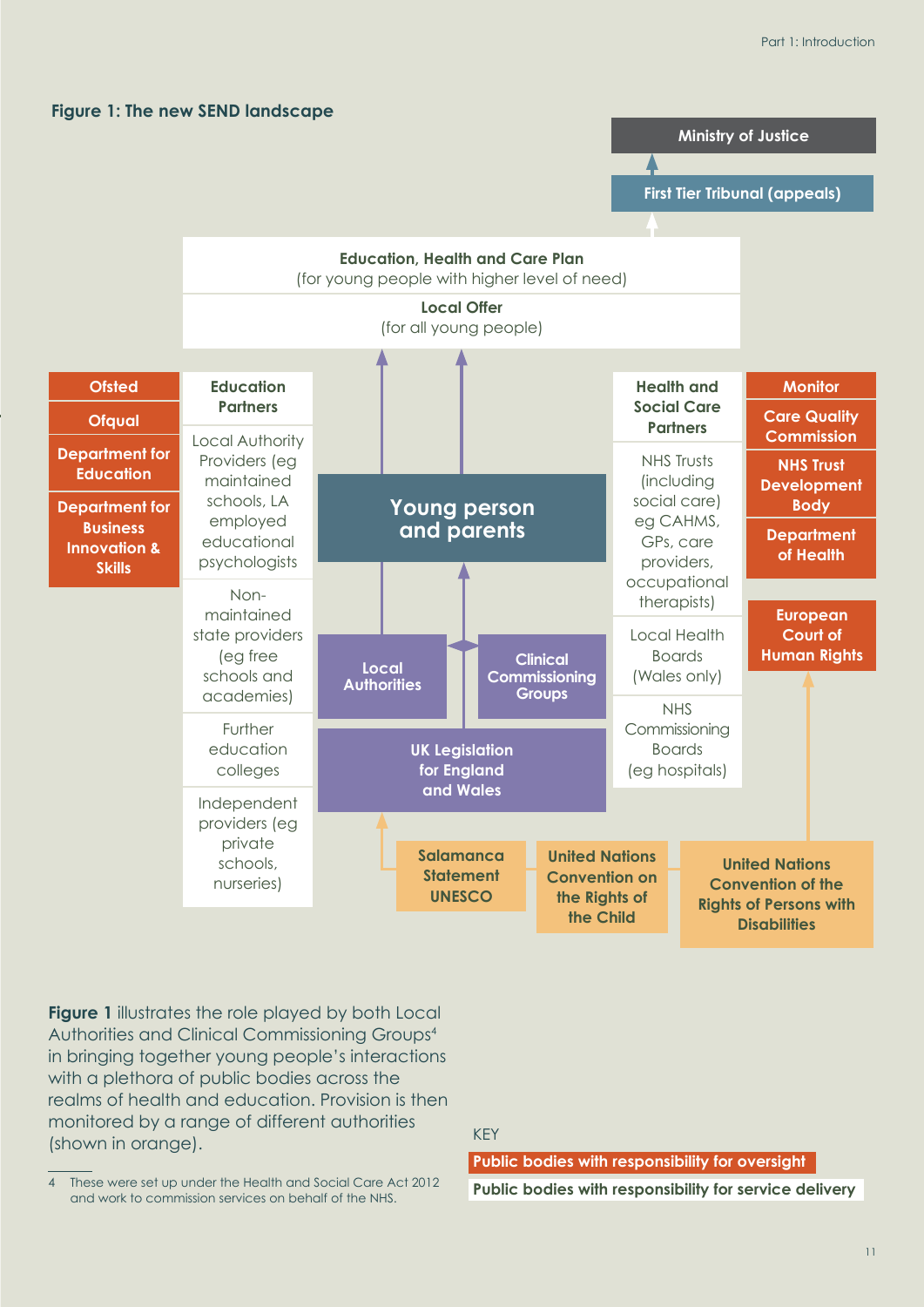### <span id="page-13-1"></span><span id="page-13-0"></span>1.3 Children and young people with SEND in the education system – how are they doing?

Persistent literacy difficulties such as dyslexia are one of the most prevalent forms of SEND. Overall there are 1.3 million young people identified as having some form of SEND in the state funded school sector.

In relation to dyslexia and persistent literacy difficulties, identification is a barrier to accurate estimates of the number of young people with these conditions in schools. Dyslexia Action estimates that 10% of children in the UK are dyslexic (DA 2012), and according to the DfE, 13% of students identified as having SEND were categorised as having a Specific Learning Difficulty (SpLD) (DfE Jan 2015a), of which dyslexia is the most common condition (British Dyslexia Association).

This represents a sizeable group of learners who face significant additional challenges in meeting national benchmarks of attainment.

**A child or young person has a learning difficulty of disability if he or she:** 

- **• has a significantly greater difficulty in learning than the majority of others of the same age, or**
- **has a disability which prevents or hinders him or her from making use of facilities of a kind generally provided for others of the same age in mainstream schools or mainstream post-16 institutions**

#### **% of pupils gaining level 4 or above at the end of primary school in 2014** (DfE Dec 2014)

**26% of all pupils with SEND 19% of those with a Specific Learning Disability 67% of all pupils**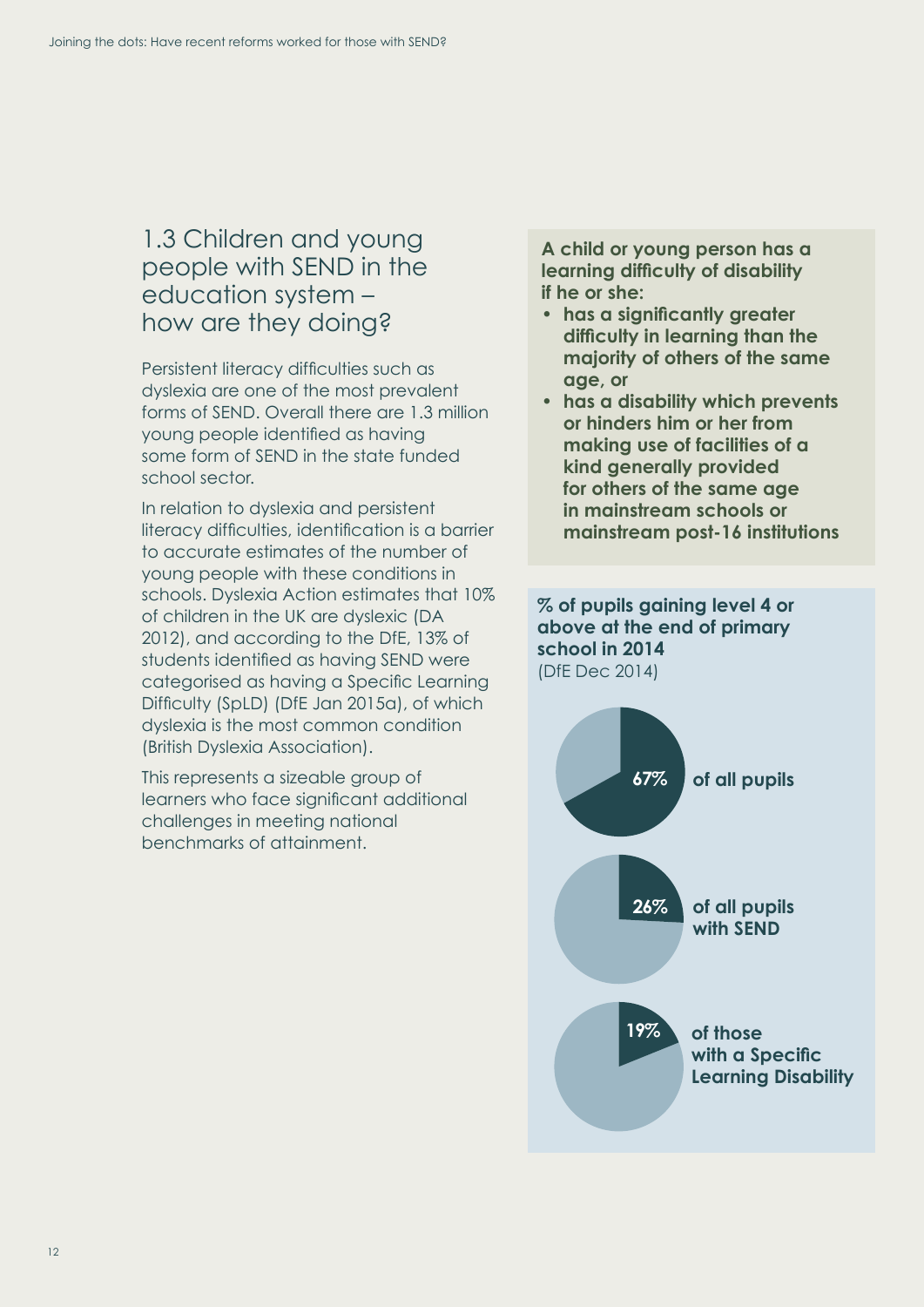#### **What do the policy changes since 2010 mean for these SEND pupils?**

As this report will show, the policy changes outlined above have had a profound impact on SEND learners, including those with literacy difficulties such as dyslexia. If the more recent reforms are successful, there is a real chance that outcomes for a large group of young people who have been consistently let down by the system will be improved. However, if the reforms are unsuccessful there is a risk these young people will miss out on the support that they are entitled to.

This report asks the urgent question of how the reforms are playing out in practice and makes recommendations that are intended to ensure we help a large and frequently overlooked group of young people to achieve the best possible outcomes.

It is a call to immediate action; we are at a critical point that brings both risk and opportunity. By building on best practice and implementing our recommendations, better outcomes can be achieved more widely, ensuring that all young people benefit from the quality of support they deserve.



**" It is a call to immediate action; we are at a critical point that brings both risk and opportunity.**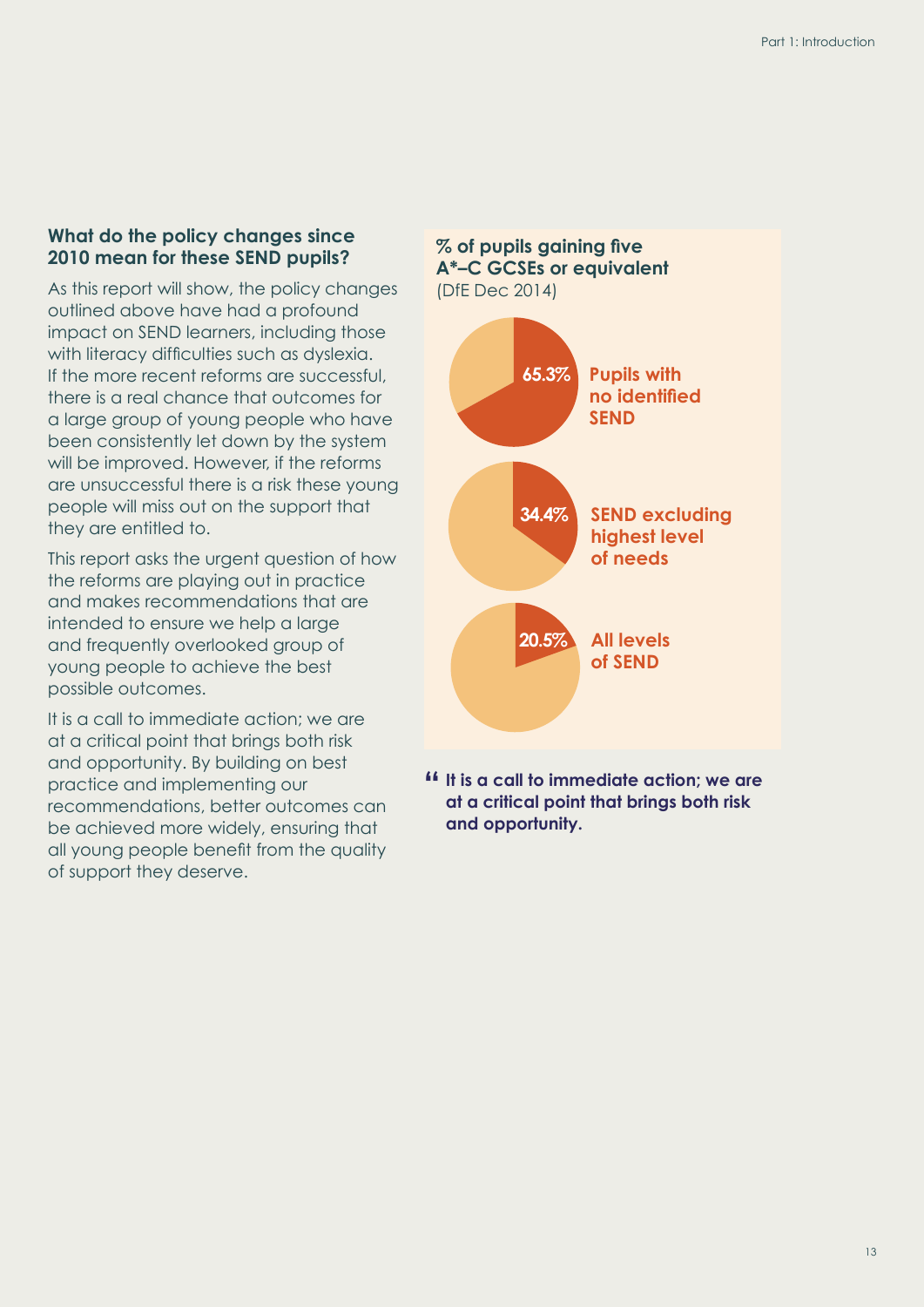**" I think that what we did is picked up all the fragments, dropped them on the floor and made them even more fragmented... and now it's a question of putting them back together in the right order...**

### <span id="page-15-0"></span>1.4 This research

The Driver Youth Trust commissioned LKMco to set out the current policy landscape and research how the sector is responding to the challenges it faces.

The research involved an initial review of academic literature, grey literature, national statistics and interviews with five key informants. We then identified and carried out eight detailed case studies in a range of settings. A further twelve interviews were also completed with SEND specialists and sector experts.

Freedom of Information (FOI) requests were sent to every Local Authority in England to gauge the extent of changes to their SEND services (89 of 152 Local Authorities responded). Additionally 63 out of 152 Local Authorities' (41%) Local Offers were analysed in order to assess what provision was available for dyslexic learners.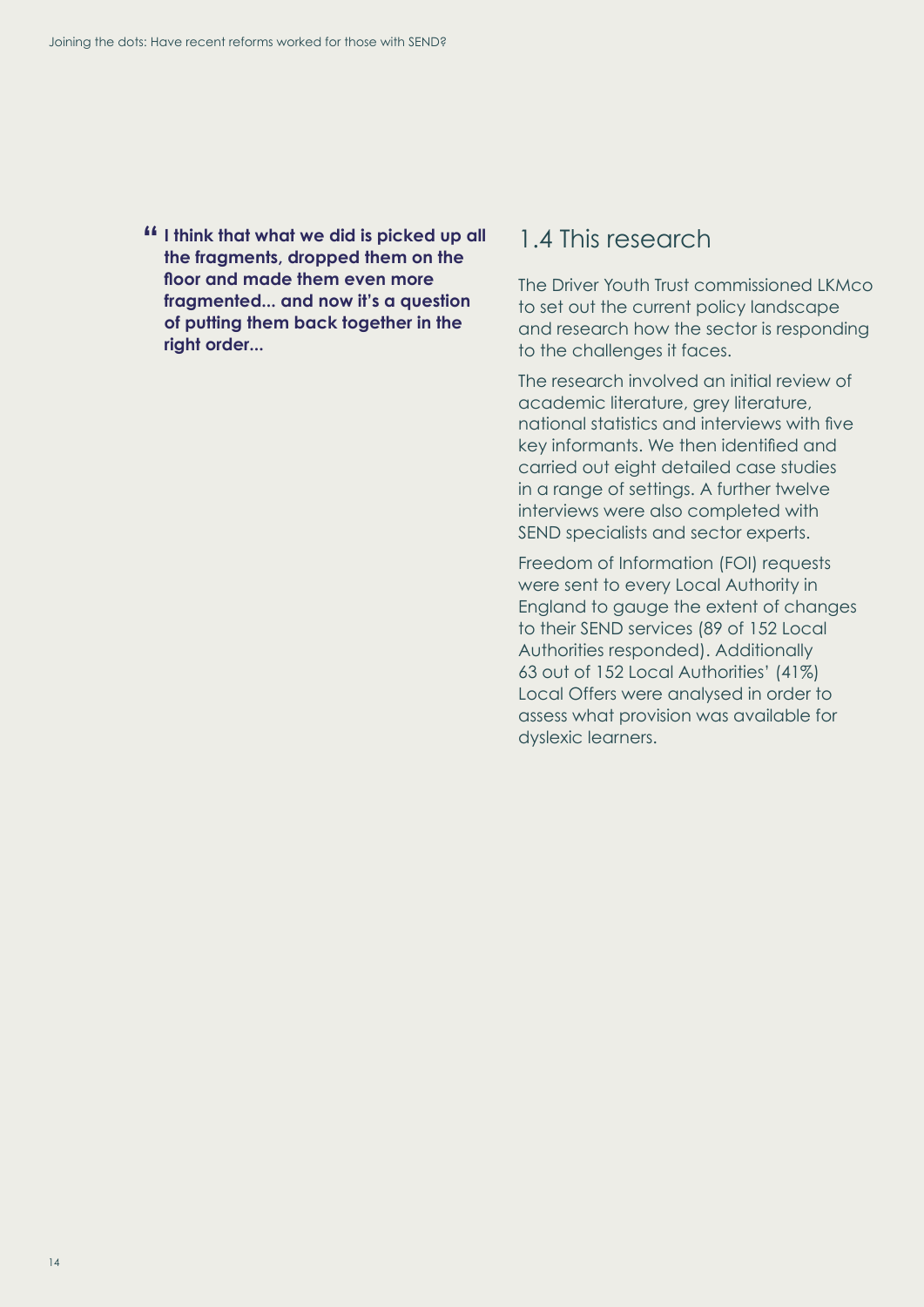Our research finds that recent reforms are affecting learners with SEND in three main ways:

- Fragmentation has made navigating the system next to impossible.
- Signposting alone is not enough.
- Good schools are getting better while others are falling further behind.

The system is currently 'fragmented' because different elements are separated and operating in isolation. This leads to difficulties in sharing knowledge and information and means services are often duplicated and resources wasted. As a result, navigating the system has become incredibly challenging for students, parents, schools and sector organisations.

**[The system] was fragmented into big chunks that you could never fit together properly and I think that what we did is picked up all the fragments, dropped them on the floor and made them even more fragmented… and now it's a question of putting them back together in the right order… we will get there.** Diane Partridge, Telford and Wrekin Children's Services

As Diane Partridge explains, the system hasto some extent been fragmented for a long time, but the following changes have contributed to increased fragmentation:

- 1. Changes to Local Authorities' role
- 2. Changes to funding
- 3. Structural school reforms through academisation
- 4. The gradual emergence of a new 'middle tier' with cross-school responsibility.

We now explore these in turn and find that in some ways recent reforms have begun to address fragmentation; however, in others they have reinforced and exacerbated it.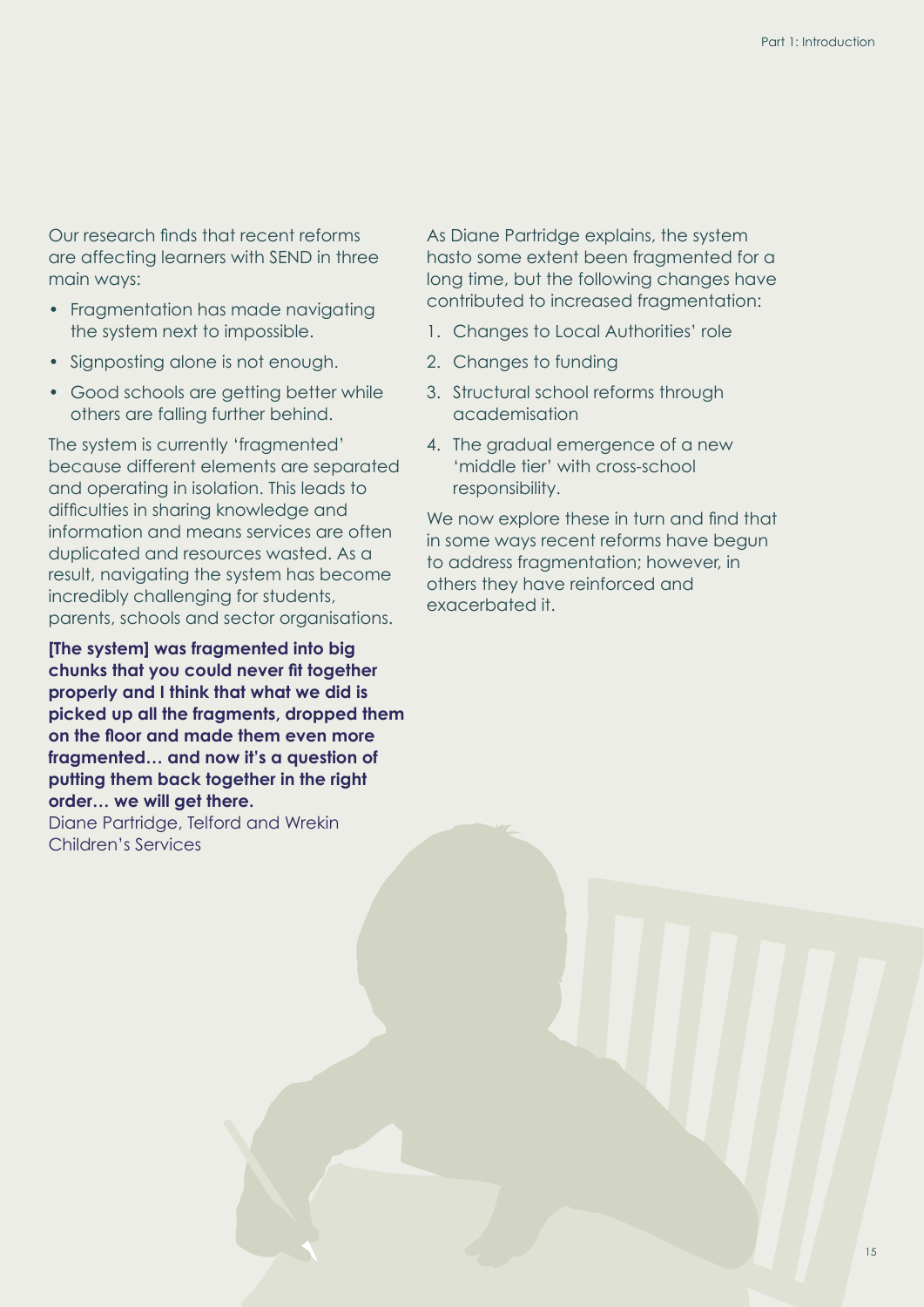## <span id="page-17-0"></span>Part 2: Fragmentation has made navigating the system next to impossible

#### **" The most significant change for students with SEN has been the fragmentation of the Local Authority.**

Current Head teacher and former LA SEN Advisor

### <span id="page-17-1"></span>2.1 The fragmented role of Local Authorities

As **[Figure 1](#page-12-0)** (p.11) showed, the Local Authority (LA) plays a crucial role in holding different actors together but how LAs allocate and deliver resources has changed dramatically over the last five years: they have faced substantial cuts<sup>5</sup> and, while in the past the norm was for LAs to fund and deliver education and support for SEND pupils, reforms have created a more diverse market in these areas. For example, the 2010 Schools' White Paper sets out the coalition's intention that LAs should play a 'critical new role – as strengthened champions of choice' (p.52). It goes on to describe LAs as strategic commissioners that would provide oversight 'once academy status becomes the norm' (p.65).

#### **Local Authorities were not fully prepared for the changes and did not always communicate them effectively**

As part of their reformed role, LAs were encouraged to 'develop new and innovative approaches to providing services and deploying resources' (p.65). A radical change like this requires training, support and change management, but in many cases such support has been poorly delivered or absent. As one LA interviewee explained, while LAs may have thought they were theoretically ready for the changes, as soon as reforms began to be implemented it became clear staff needed practical support so that they could understand the impact specific reforms would have on the ground and

5 29.1% cash reductions since 2009/10, with a 7.6% reduction in education expenditure according to some calculations (Johnstone, 2014).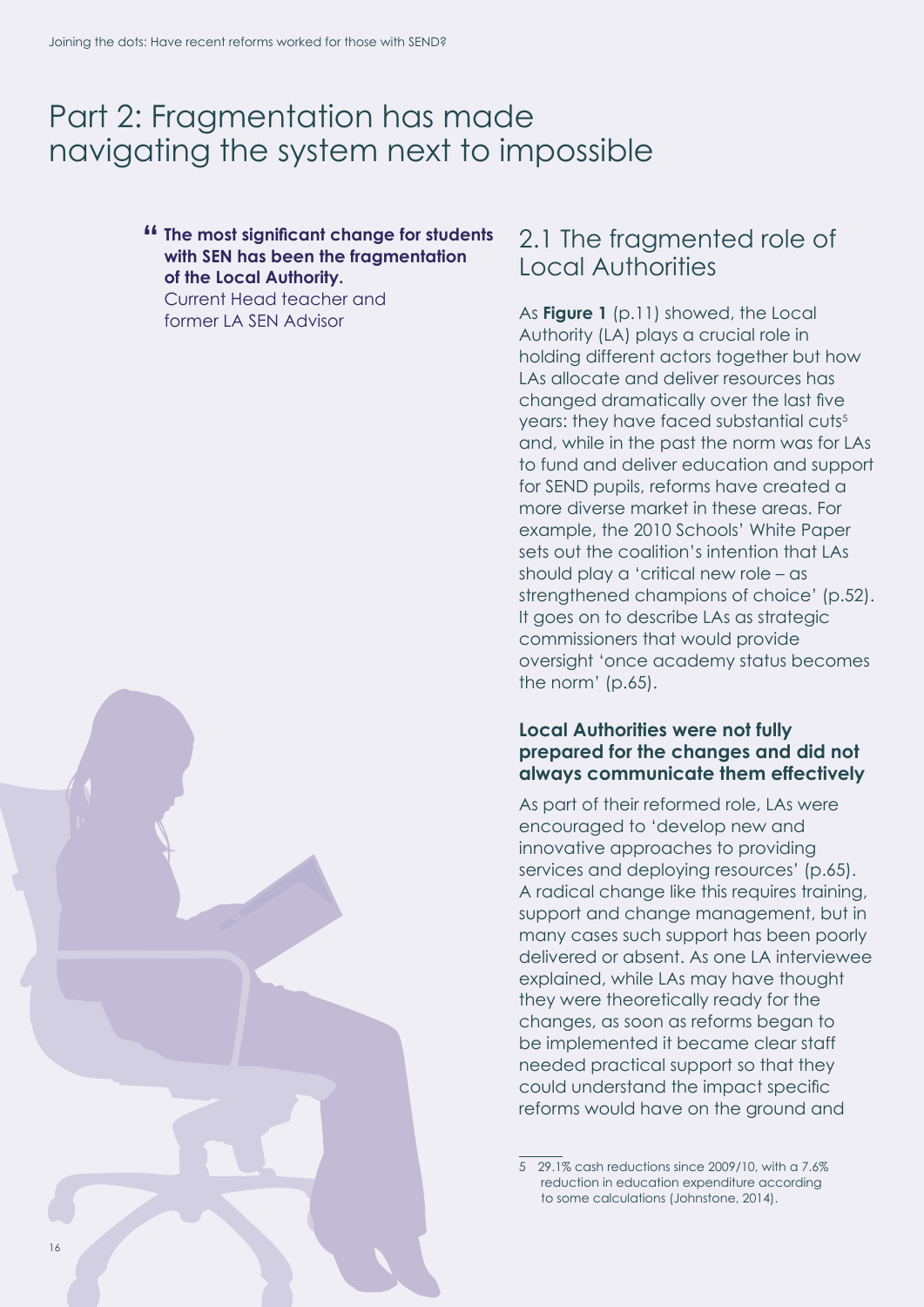on service users. Additional capacity therefore had to be bought in and this required further LA resources. Interviewees argued that by failing to adequately communicate the reforms' intentions, the partnership models that the reforms were intended to promote were undermined because people attributed the retreat of many LAs as simply a consequence of austerity and academisation rather than (at least partly) an intentional shift in approach.

**" If you are going to deliver such enormous change, then intentions should be clearly spelled out… not left open for interpretation as has been the case.** Tania Tirraoro, SEND expert (quoted in Dickens, 2015)

#### **Some Local Authorities have responded to change in innovative or radical ways**

LAs have responded to change in a range of ways. For example:

- Introducing traded models in SEND services either through service level agreements or on a 'pay as you go' basis.6
- Combining services with other LAs or integrating services across teams (see **[Case Study 1: Telford and Wrekin](#page-19-0)**).
- Establishing social enterprises to deliver services.7

On one hand this brings the benefit of some excellent services that more closely meet young people's needs. On the other, there is substantial variation in the quality

of support available and the fact that services are delivered differently in different places means that it is hard to provide parents and schools with meaningful guidance that applies across localities.

Several interviewees highlighted cases of struggling LAs and in the majority of instances this was thought to be because they lacked market experience and because an expectation persisted that the LA would be a school's first preference regardless of their offer. As John Hepburn of EdPsychs put it, this means that some LAs have 'criticised and undermined rather than improved and competed'.

SEND pupils and their families have therefore found themselves lost in a system that has yet to reform or regroup. As schools and academies become increasingly businesslike and open to a market in services, this issue will only increase in salience. LAs will need to ensure a quality offer if they are to survive in this new, fragmented and competitive environment.

The Department for Communities and Local Government and the Department for Education should therefore jointly commission an independent review of how LAs are delivering their statutory responsibilities for SEND in order to identify models of good practice from which weaker LAs can learn.

<sup>6</sup> Bath and North Somerset have moved towards a new commissioning model.

Richmond and Kingston have converted their services into a single social enterprise called 'Achieving for Children'.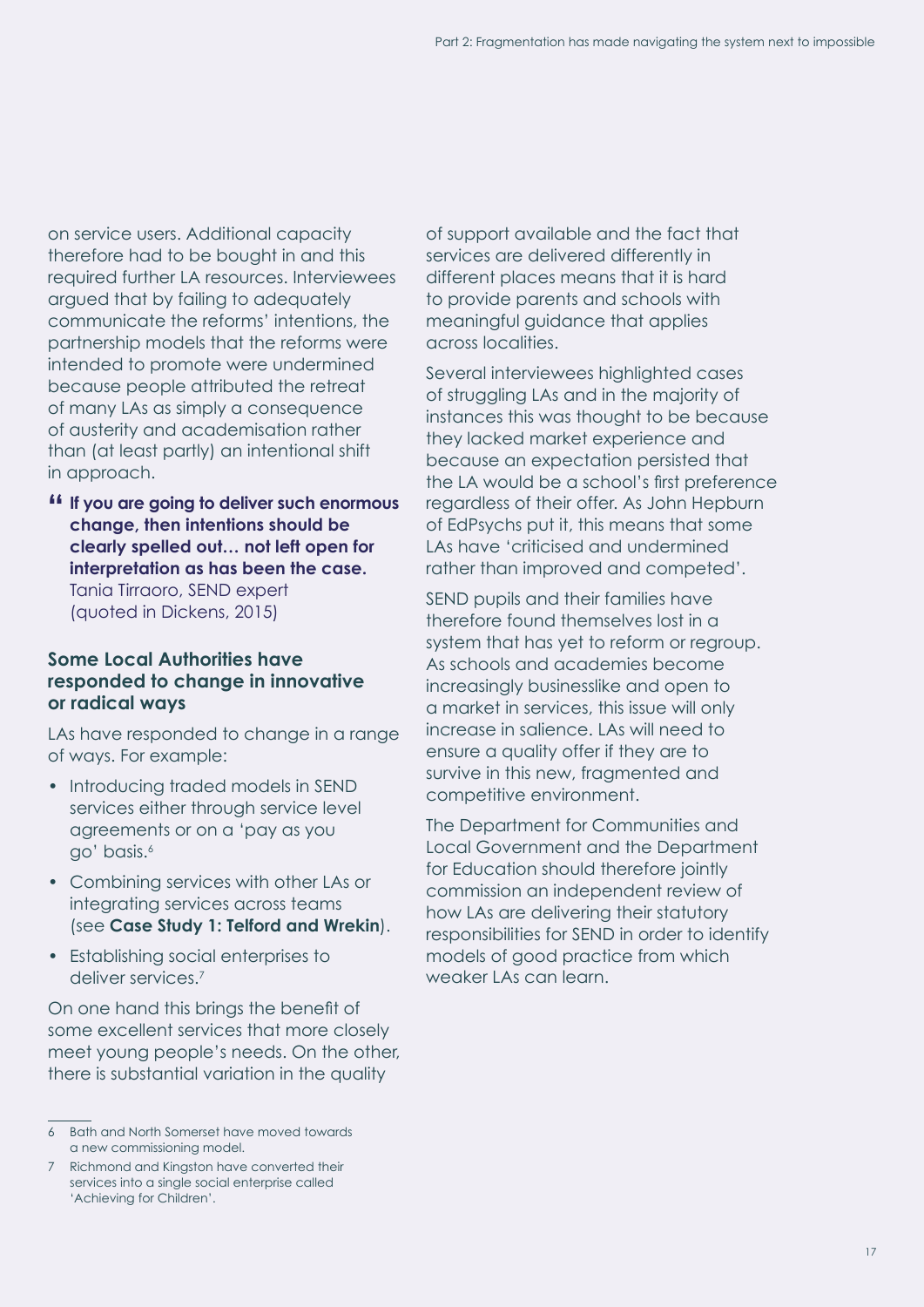## <span id="page-19-0"></span>Case Study 1: Telford and Wrekin

Telford and Wrekin is a unitary district<sup>8</sup> located in the West Midlands. Diane Partridge is the Service Delivery Manager for Children's Specialist Services and has worked there since 2010.

In 2011 Telford and Wrekin went through their biggest restructuring of Children and Families Services to date. SEND reform had risen to the top of the agenda following the release of the Green Paper (2011a), and as a result it was suggested that Diane's role should change from being a joint manager of health and social care to also include education, psychology and a range of other SEND services.

**" The breadth of this new role grew, and that was quite enlightened… as it was almost like bringing together the nucleus of the Children and Families Act's thinking.**

When she began looking at the cases that were challenging her teams, it became clear that she already knew some of the young people and families from her work in social care. She quickly realised that the authority was failing to join up its understanding of the community's needs.

**" So that became my personal challenge – just to join the two together.**

Diane decided that the traditional model of individually-managed teams needed to change. However, she was also conscious that she needed professional leaders who really understood their services. She therefore decided to avoid a straightforward multidisciplinary model, and took a matrix management approach to the restructuring<sup>9</sup>. The new matrix management structure created four multidisciplinary teams: three are focused on geographical localities while the fourth focuses on early years services. Staff job descriptions have changed so that everyone now has responsibility for support services and education. Each team has its own line management process but different specialists now sit and work together, jointly owning cases as they arrive.

According to Diane, the biggest challenge has been transforming the way teams and their staff think and work, but she argues that where there has been conflict this has been because of internal misunderstandings and miscommunication:

#### **" It's because we didn't take them with us at the time… we needed them on board.**

Despite the scale of the restructure and the climate of austerity, Telford and Wrekin have managed to maintain and develop staff, benefiting from the additional national funding to support the changes. As a result, the authority has not lost any of its understanding of the local community.

<sup>8</sup> A type of single-tier Local Authority common to large towns and cities since 1994.

<sup>9</sup> A multiple command structure where employees can have more than one set of responsibilities and multiple line managers for different strands of their work.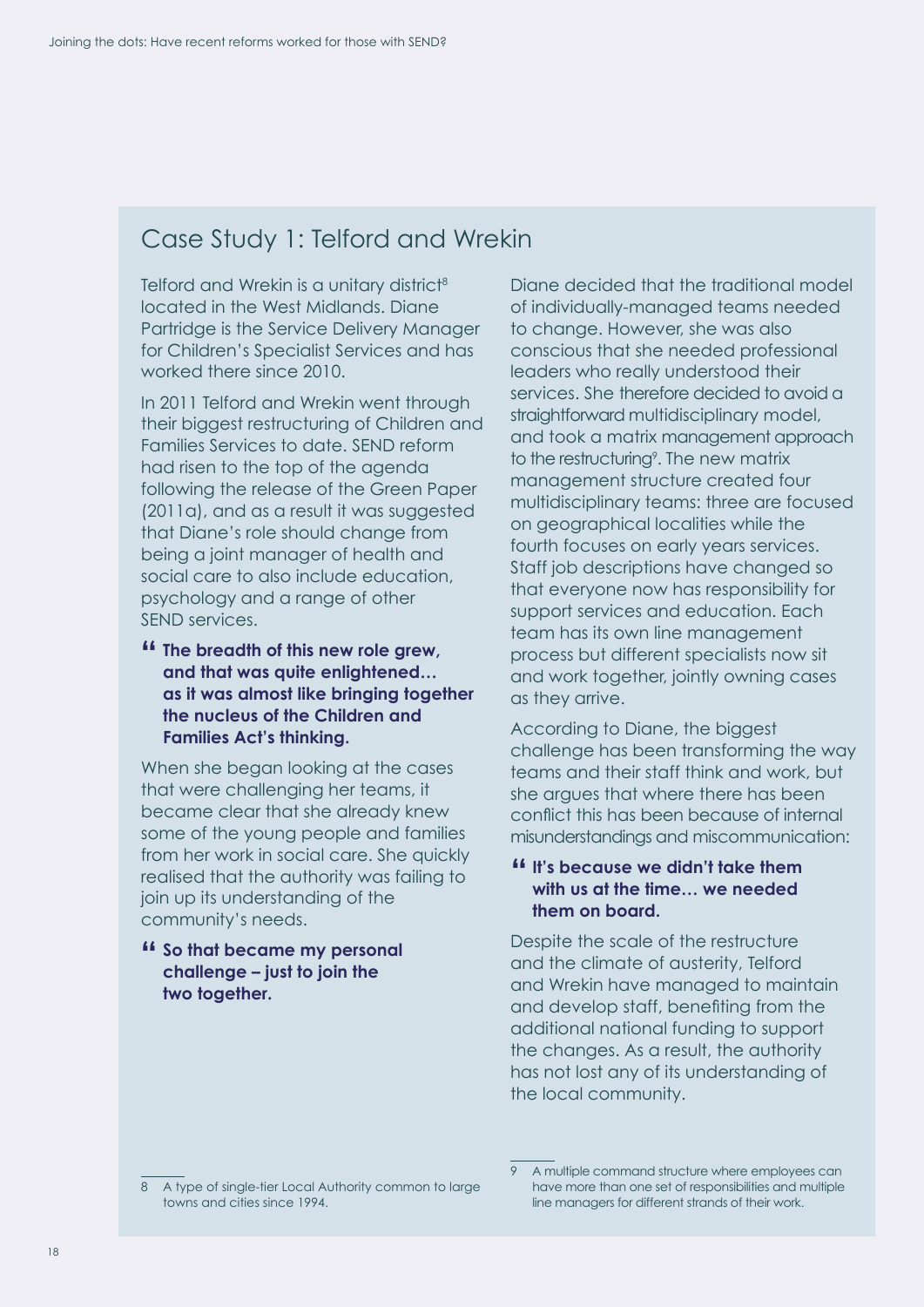<span id="page-20-0"></span>



| $\rightharpoonup$ Pre-16 funding                              |
|---------------------------------------------------------------|
| Academy funding                                               |
| Place-led funding                                             |
| <b>No. 2016</b> Paid through fees                             |
| Formula funding                                               |
|                                                               |
| Post-16 funding                                               |
| <b>Example 16 Post-16 national funding formula</b>            |
| <b>Solution</b> Post-16 high-level additional learner support |
| Post-16 LLDD placement budget                                 |
| $\longrightarrow$ SEN 16-18 block grant                       |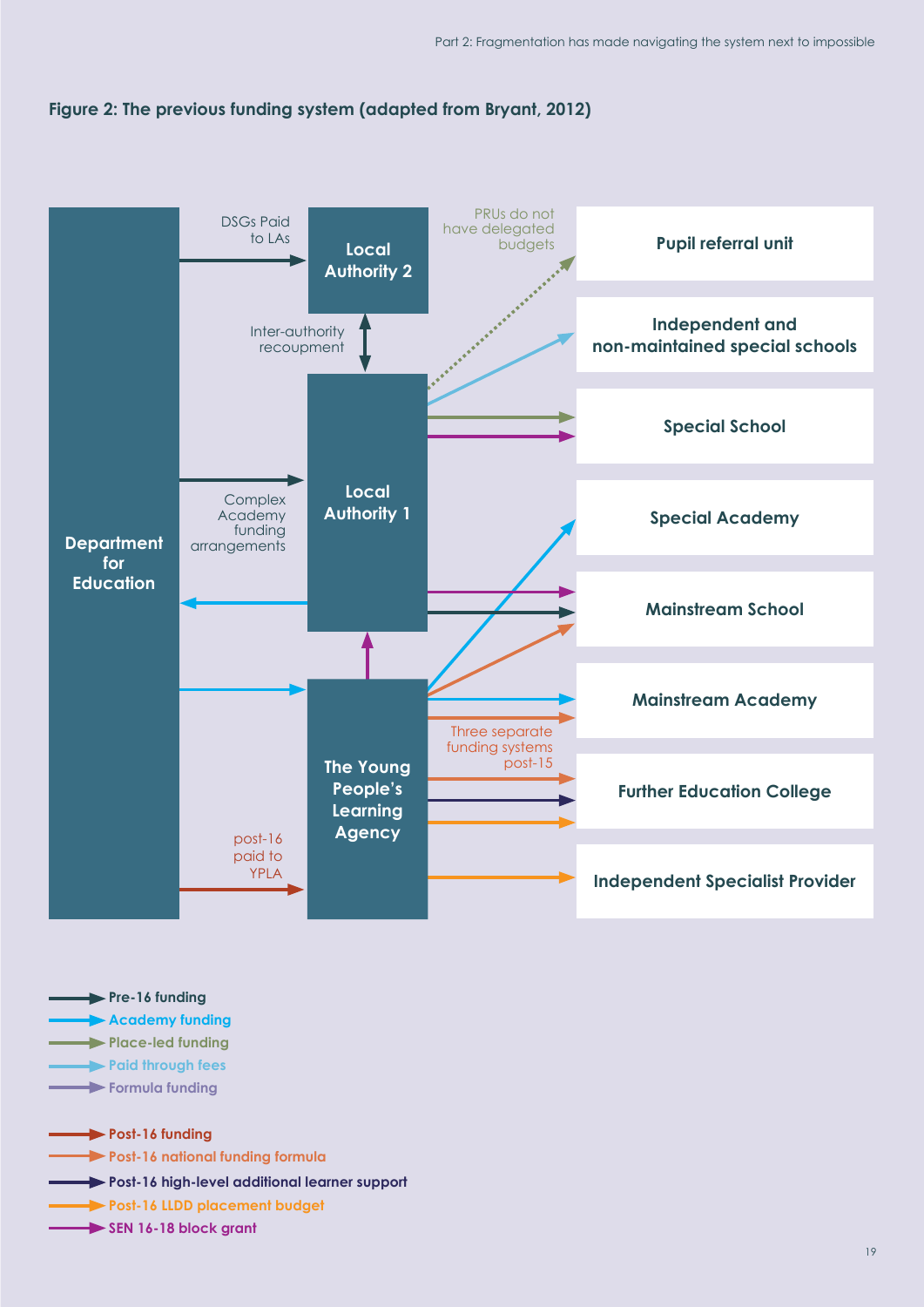<span id="page-21-1"></span>



#### **Funding flow: Placement in a mainstream school / academy**

### <span id="page-21-0"></span>2.2 A fragmented school funding system

As **[Figure 2](#page-20-0)** shows, prior to 2013 the funding system for SEND was multifarious, with levels of delegation to mainstream schools varying across different LAs and with different types of schools funded in entirely different ways. However, following reforms to the funding formula the Education Funding Agency (EFA) now provides perpupil funding directly to the LA for all maintained schools and academies through three elements:

- **Element 1**: Basic per-pupil entitlement (general provision for all pupils, including those with SEND, that goes directly to schools); this amount varies between LAs but is in the region of £4,000 per pupil.
- **Element 2**: Notional SEND budget (additional money for SEND provision that goes directly to schools); this amount per school is based on a variety

of factors such as: deprivation; the percentage of students with English as an additional language; the percentage of looked-after children; prior attainment and mobility. It should be used to pay for the first £6,000-worth of provision per pupil.

• **Element 3**: High needs block funding (aimed, though not exclusively, at pupils with EHCPs) to cover provision in excess of £6,000 per pupil. This is paid to schools from the LA.

Under the reformed system the so-called 'notional SEND budget' is the primary pot from which to meet the needs of pupils with low cost, high incidence SEND, such as dyslexia (DfE, 2012a). However, one SEND legal expert warned that the lack of 'ring-fencing' around this means schools can in fact spend the money however they want.

A recent National Audit Office report (NAO, 2015) raised concerns about how schools were spending their SEND funding.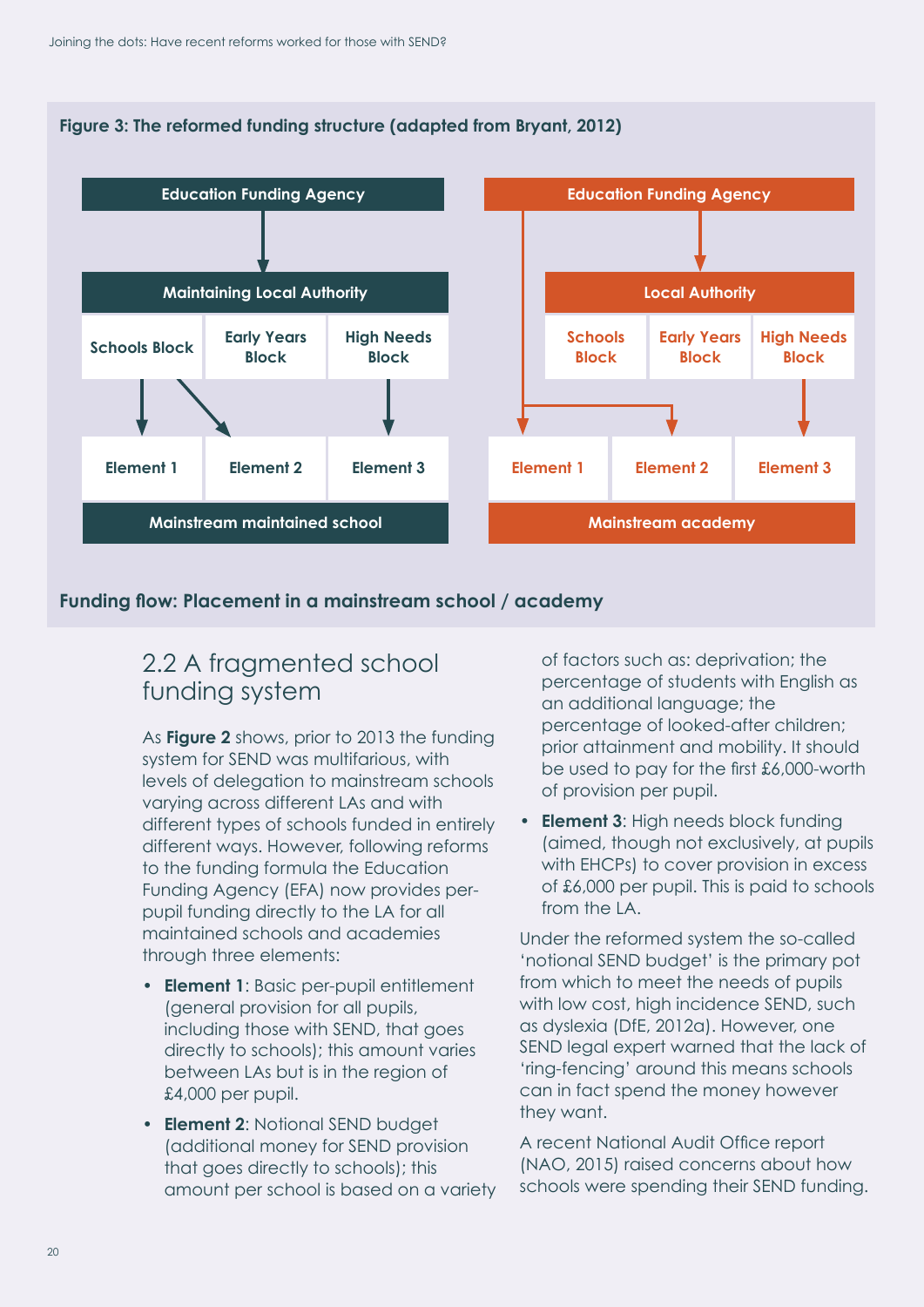The report found that 47% of schools were in fact using pupil premium money to support SEND and that:

**" There is a clear risk that, in some cases, the Pupil Premium could be replacing rather than supplementing [SEN funding]. This would mean that a particularly vulnerable group of disadvantaged pupils was not getting the full support to which it is entitled.** (NAO, 2015, p.25)

Scrutiny of SEND spending is therefore crucial. The aim is that a school's mandatory SEND Information Report (see **[section 3.2](#page-31-1)**) should make this possible by requiring all schools to set out:

- how SEND funding will be used;
- what provision will be put in place;
- how interventions will be evaluated; and
- who holds responsibility for SEND within the school (DfE, 2015a, p.106).

Ofsted inspectors are expected to review these information reports before an inspection (Ofsted, 2015, p.13) and should then judge whether governors:

**" [S]ystematically challenge senior leaders so that the effective deployment of staff and resources, including the pupil premium, the primary PE and sport premium and SEND funding, secures excellent outcomes for pupils.**  Ofsted Framework, 2015, 'Outstanding' Leadership and Management Descriptor

Governors therefore play a key role in scrutinising SEND spending, and should ensure that an annual review of SEND spending is included on their agendas and that SENCOs should attend these meetings. However, many governors have

limited understanding of the area and their important responsibilities in this regard and therefore either this should be considered as part of governor recruitment or external advice should be sought during these meetings.

The government has introduced pupil premium awards and a pupil premium champion to encourage schools to use pupil premium funding carefully. This means that as well as the 'stick' of accountability, there is a 'carrot' to encourage and support schools with their spending. The DfE should now introduce an annual SEND award with a prize to celebrate schools that make effective and creative use of SEND funding. This would have the additional benefit of publicising good practice so that other schools can learn from it.

Finally, the stated intention behind the financial changes outlined above was to increase budget delegation to schools so that head teachers and governors can have more control over how they use their funding (DfE, 2012b, p.9). On the other hand it could be argued that by weakening the financial ties that previously linked schools and LAs the changes have further fraamented their relationship, making it harder to plan provision across an area and ensure equity. If this is to be avoided, LAs and schools forums<sup>10</sup> will need to work closely to establish and maintain strong relationships.

<sup>10</sup> Schools forums have consultative and decision-making responsibilities on a range of funding issues and are organised by LAs. They are made up of representatives from schools and academies.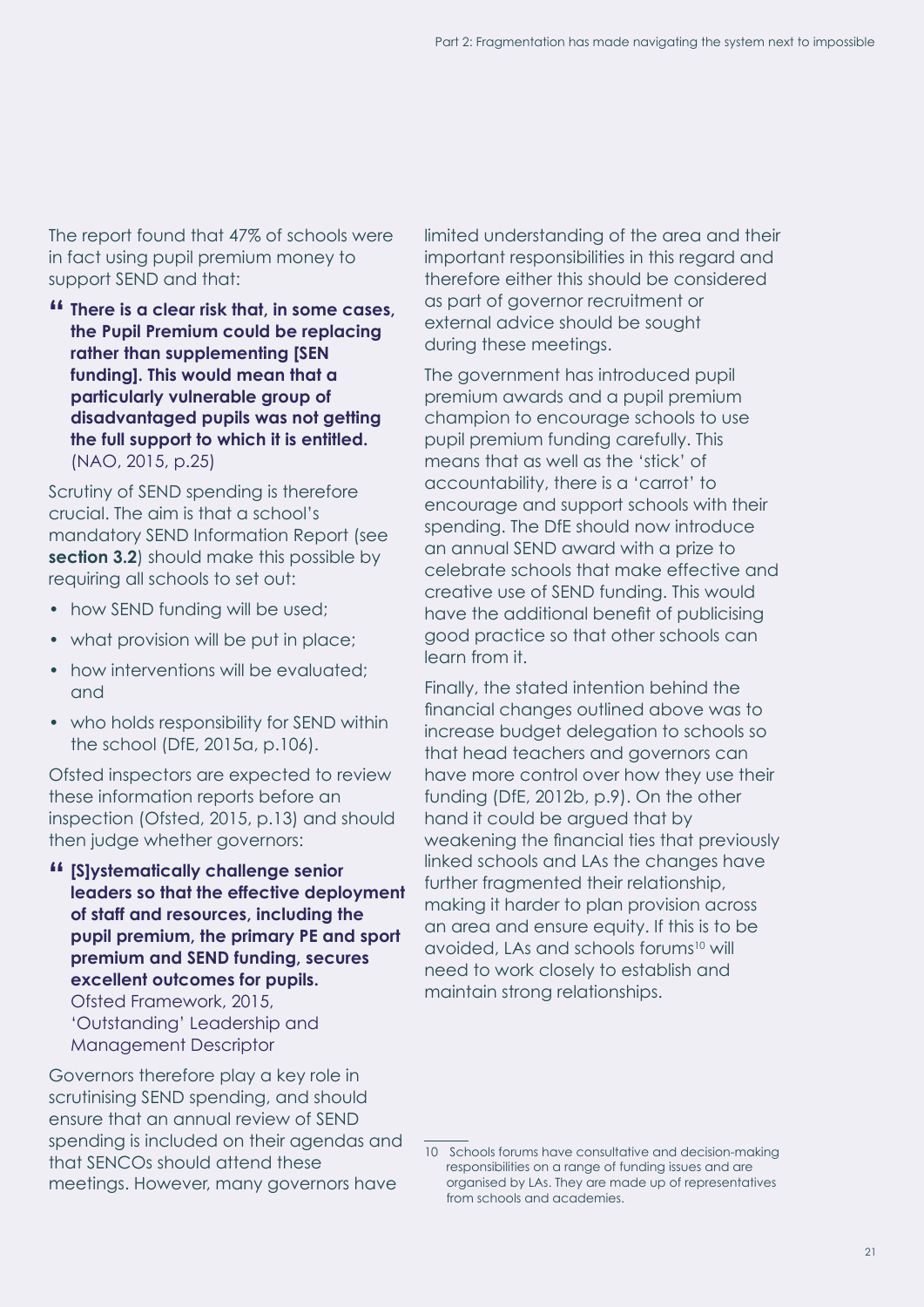### <span id="page-23-0"></span>2.3 A fragmented school system

Fragmentation of the school system through academisation was one of the most frequently-raised themes among interviewees and it was considered to have had far-reaching consequences for learners with SEND. The impact of academisation on SEND pupils therefore needs to be closely monitored so that as we move towards an almost wholly academised system this does not happen at the expense of high quality provision for these pupils.

Four key issues affect SEND pupils in academies:

#### **1. Academies can find themselves isolated and lacking support**

Academies are not run by the LA and although LAs retain some responsibilities for what happens in these schools Professor Norwich argues that without closer LA oversight, outcomes can suffer.

Where academies are part of 'chains' this can reduce isolation but many remain on their own as 'stand-alone academies'. To counter this Briggs and Simons (2014) recommend that all schools<sup>11</sup> should convert to academies and join a chain, making it easier to access expertise and pool resources. This could help improve SEND provision in stand-alone schools, particularly where the head teacher lacks an understanding of SEND. On the other hand, Blunkett argues that this might simply mean replacing "the (local authority) system people criticised in the first place" (Adams, 2014). Furthermore, David Bartram notes that even within

chains the approach to supporting school leaders with SEND is variable in quality:

**" [F]rom a SEN point of view… those schools [have] lost a degree of centralised support, and academy chain providers that do not have a strategic approach to SEND provision are leaving their schools quite vulnerable.**

David Bartram, Director of SEN, London Leadership Strategy

The Regional Schools Commissioner who is responsible for making decisions about academy sponsorship should therefore take into account capacity to provide high quality SEND provision when making decisions.

#### **2. Academy spending is not transparent**

SEND advocates explained that some parents are concerned that academies are particularly likely to use notional SEND budgets to make savings, given the lack of openness with regard to their funding streams and spending (Mansell, 2013). 2015 figures released by the DfE show that academies were 'hoarding' (Weale and Adams, 2015) nearly £2.5bn – equating to nearly £550,000 per school (Parliament, 2015). Chris Keates and Christine Blower (general secretaries of the NASUWT and NUT respectively) have therefore asked 'what have they cut in children's services to do this?' and called for greater democratic accountability to ensure equitable funding for students (Keates in Weale and Adams, 2015).

<sup>11</sup> The report focuses specifically on primary schools.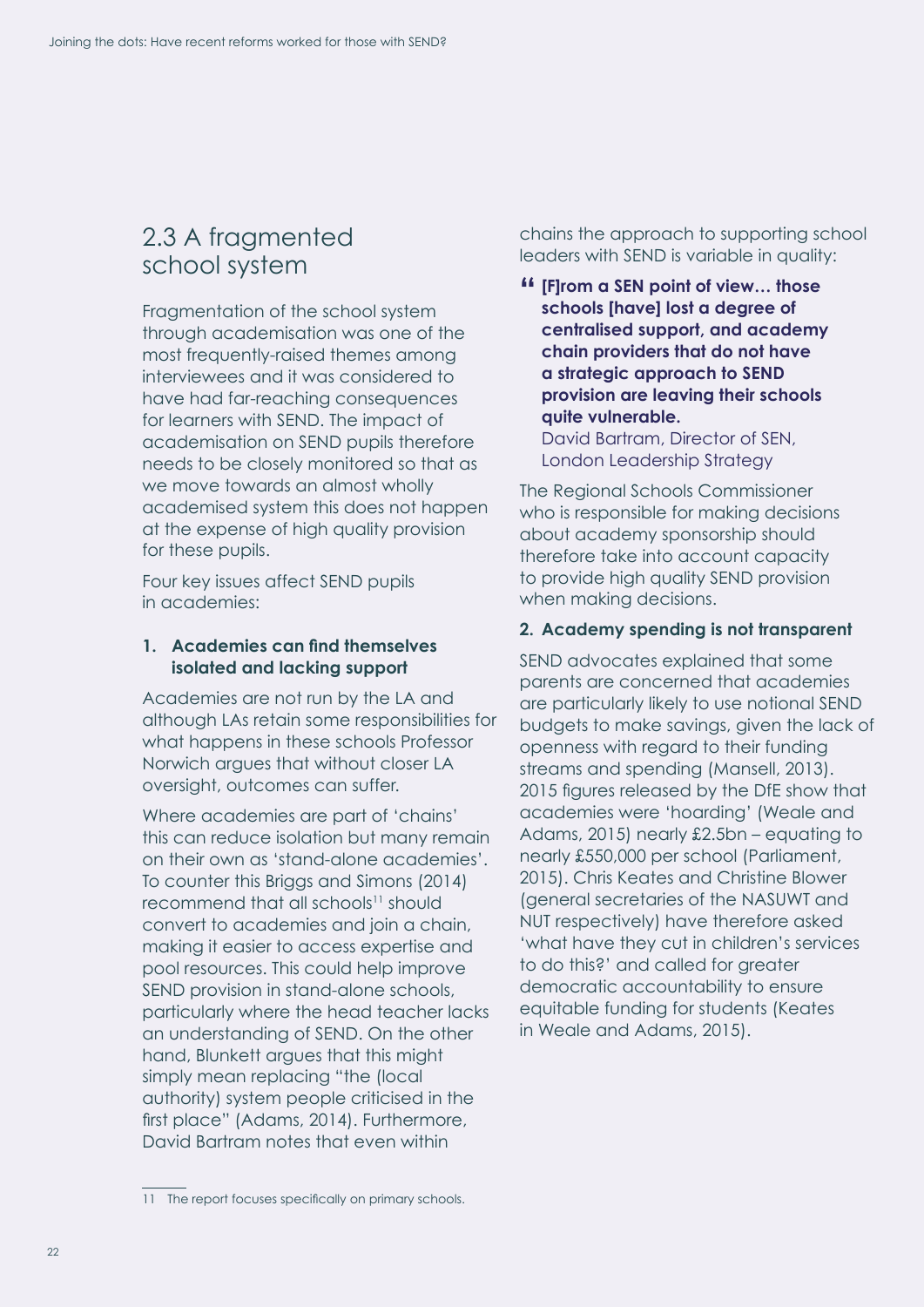#### **3. Academy admissions can be opaque**

Muir highlights the fact that parents of pupils applying to academies do not have the same rights of redress during the school admissions process (Muir, 2014). Academies are subject to the same admissions code as other schools and this requires them not to 'discriminate against or disadvantage… those with special educational needs' (DfE, 2014e, p.10) but subject to this code, they can set and administer their own admissions processes and cannot be forced to take additional pupils. Since they do not need to take part in Independent Appeals Processes the Academies Commission highlights concerns that 'many academies lack the necessary experience and capacity to perform the appeals role properly' (Academies Commission 2013, p.19).

Parents and teachers frequently allude to schools that are said to be unfairly manipulating their cohorts against SEND learners – an issue that has been frequently highlighted (Academies Commission, 2013; Office of the Children's Commissioner, 2014; Harris and Vasagar, 2012).

**" This school is not for you. Your child would be happier elsewhere. (Academies Commission 2013, p.74)**

Examples given during interviews included SENCOs being asked not to attend open evenings and teachers being told not to encourage SEND learners to apply to a school as they 'already had enough of that type of learner'. While some of this may be hearsay, the perception of unfair treatment for SEND pupils is concern enough and undermines inclusive principles. Furthermore, research by Norwich and Black (2015) reveals statistically significant differences in the size of SEND cohorts in maintained schools, sponsored academies and converter

academies.12 Converter academies have on average 6.7% of pupils with SEND compared to an average of 9.4% of pupils in sponsored academies.

Norwich speculates that the differences in [Figure 4](#page-25-1) may be due to the predecessor schools' characteristics; for example, converter academies are more likely to have been outstanding schools with low proportions of SEND pupils. However, he acknowledges that covert school policies and practices to restrict admissions might also be responsible.

Unless admissions in academies and other schools are put on an even footing, pupils with SEND risk facing ever greater discrimination as academisation becomes the norm. The admissions code and processes should therefore be reformed so that they cover all school types equitably and fairly.

#### **4. It is not always clear who is responsible for what**

Although academies are not under LA control, they are still governed by the same laws and are obliged to work with LAs, for example in contributing to EHCP processes (see **[Figure 1](#page-12-0)**, p.11 ). Schools and LAs need to make this clearer to counter a view that academies operate entirely out of the LA's remit.

<sup>12</sup> Maintained schools are 'maintained' financially by the LA. Sponsored academies were the first academy model and were sponsored by a private individual or organisation. They generally replaced 'failing' secondary schools. The programme has been greatly expanded in recent years. The Academies Act of 2010 introduced 'Converter Academies': schools that voluntarily converted to academy status, and did not necessarily need a private sponsor. These schools could be primary or secondary and were usually 'good' or 'outstanding'.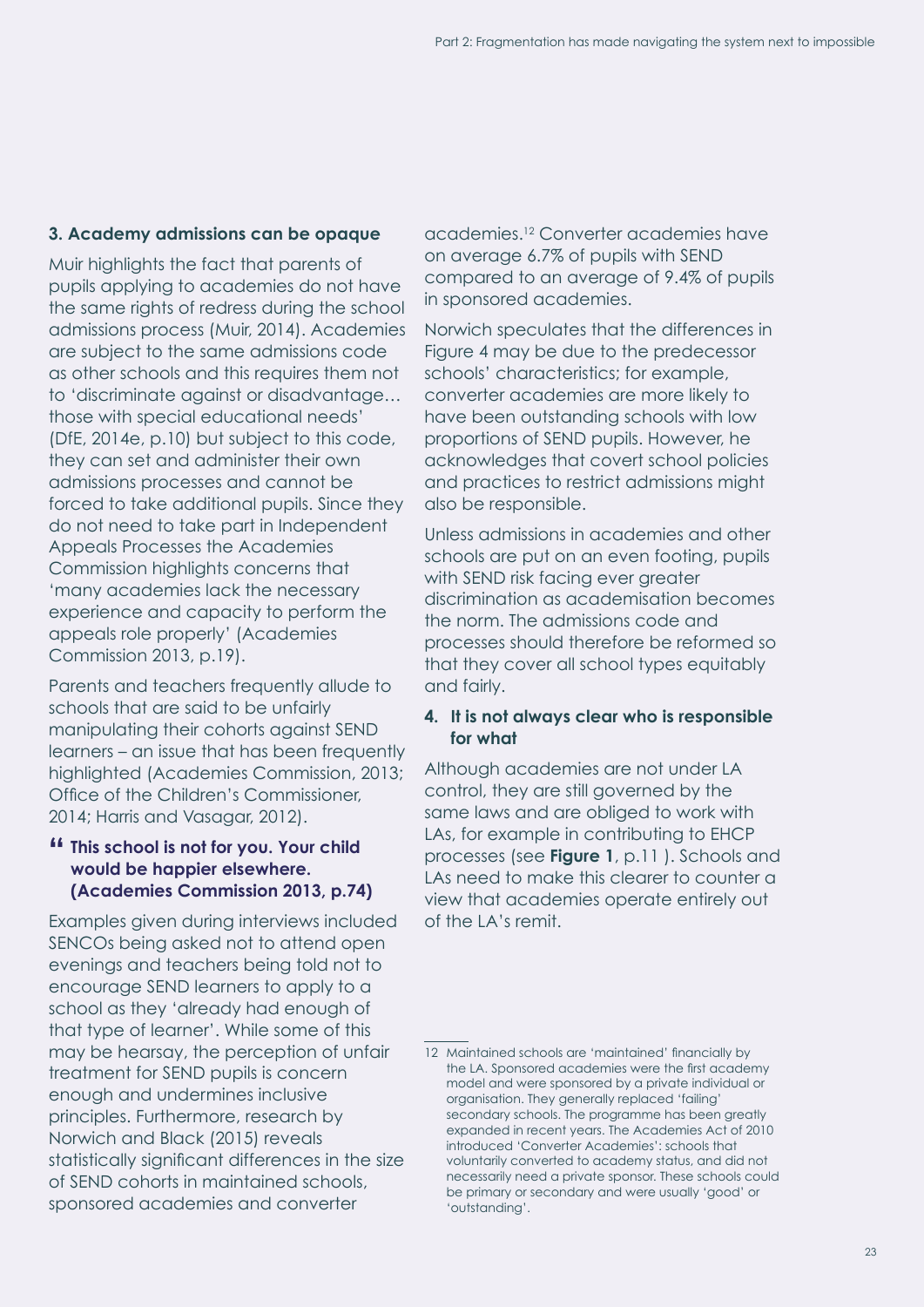<span id="page-25-1"></span>

### <span id="page-25-0"></span>2.4 An emerging, yet fragmented middle tier

A government-led drive towards a socalled 'school-led system' in which groups of schools work together to improve provision has led to the emergence of a new 'middle tier' that links schools together, including Multi-Academy Trusts (MATs) and Teaching Schools Alliances (TSAs). Furthermore, a new level of oversight has been introduced through Regional School Commissioners who oversee academies across large areas. However, when problems occur, because the middle tier remains fragmented it is hard to know where authority or responsibility lies. Nonetheless, there are a number of ways in which the middle tier is starting to contribute to improved provision for SEND pupils.

#### **1. School-led solutions are emerging from the new middle tier**

As **[Case Study 2](#page-27-0)** shows, in some cases alliances like teaching schools have brought schools together and allowed them to access additional resources. As a result the emerging middle tier has helped generate novel solutions that improve the way the system works for SEND pupils.

#### **2. The middle tier itself can be isolated and closed**

Professor Blandford argues that although examples like 'Dyslexia-Friendly Schools' may help reduce individual schools' isolation, middle-tier networks themselves sometimes work in isolation. As several head teachers highlighted, emerging competition between middle-tier organisations can also exacerbate fragmentation and make it harder to spread good practice.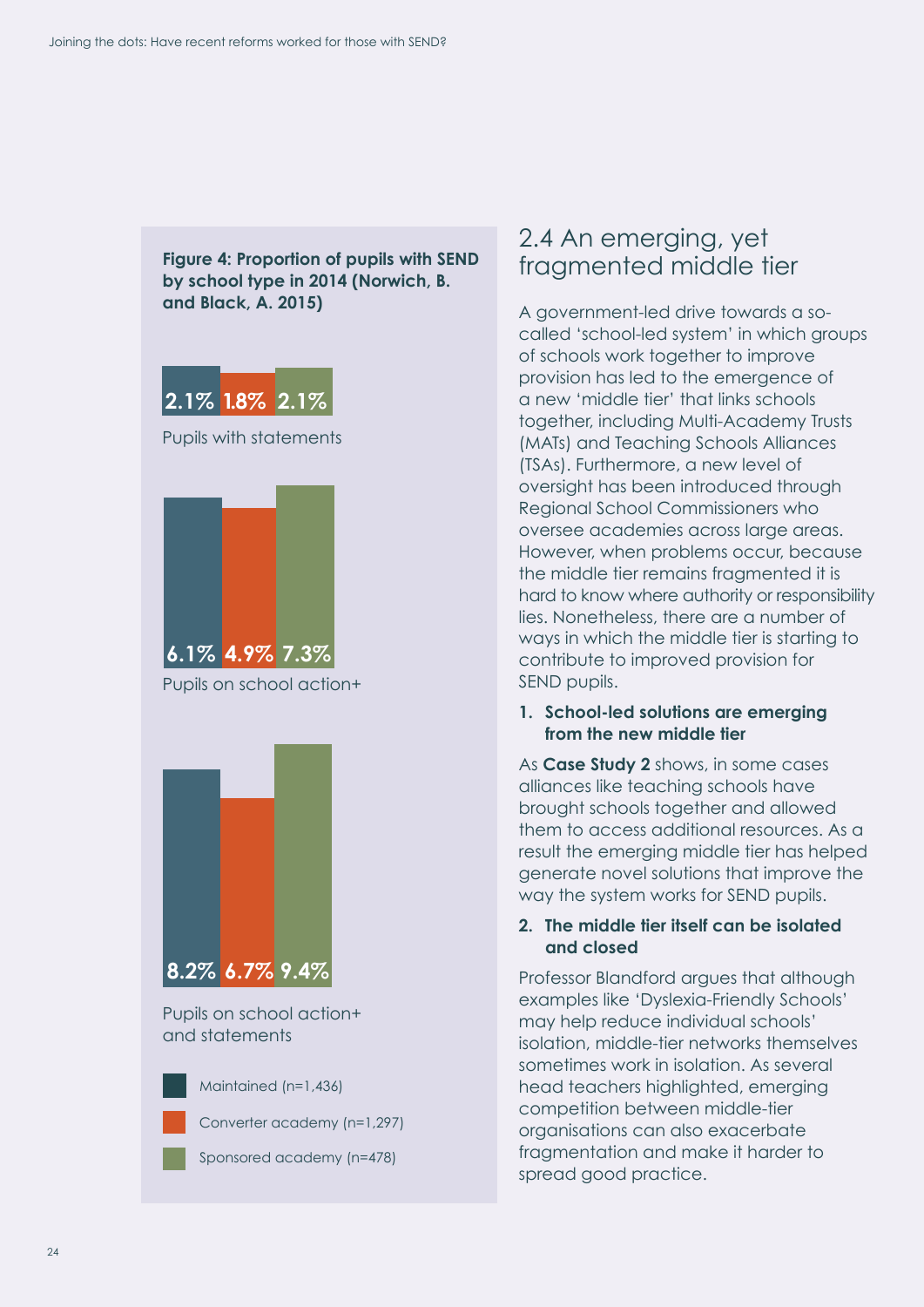#### **" [E]veryone's out for [themselves].**  Head teacher

#### **3. Outcomes vary widely between academy chains**

Some academy chains have demonstrated excellent outcomes, but there is huge inconsistency (Francis and Hutchings, 2015) and the quality of provision experienced by SEND pupils therefore differs depending on which (if any) chain their school is part of. Regional School Commissioners should therefore consider potential academy sponsors' track record in supporting SEND pupils or their ability to do so when making decisions about academy sponsorship and when re-allocating schools to different chains. When allocating support to struggling schools they should also ensure that those providing the support have the necessary SEND expertise.

#### **4. School Commissioners may help to unite the system but at the moment their remit is insufficiently inclusive**

Eight Regional School Commissioners (RSCs) were established in 2014. They have delegated responsibility from the Secretary of State for Education with regard to academies and undertake responsibilities that are not covered by either LAs or Ofsted. Their responsibilities include:

- monitoring the performance of the academies in their area and taking action when an academy is underperforming (for example through a change of sponsor);
- making recommendations to ministers about free school applications;
- encouraging organisations to become academy sponsors;
- approving changes to open academies, including:
	- changes to age ranges
	- mergers between academies
	- changes to Multi-Academy Trusts.

The role has been criticised for increasing divisions between LAs and academy schools, and Labour's 2014 Education Review (Blunkett, 2014) therefore recommended that they should be replaced with an independent Director of School Standards who would work across LA boundaries and with all types of schools (not just academies). Adopting this proposal could help both reduce fragmentation and avoid the emergence of a two-tier system for SEND pupils.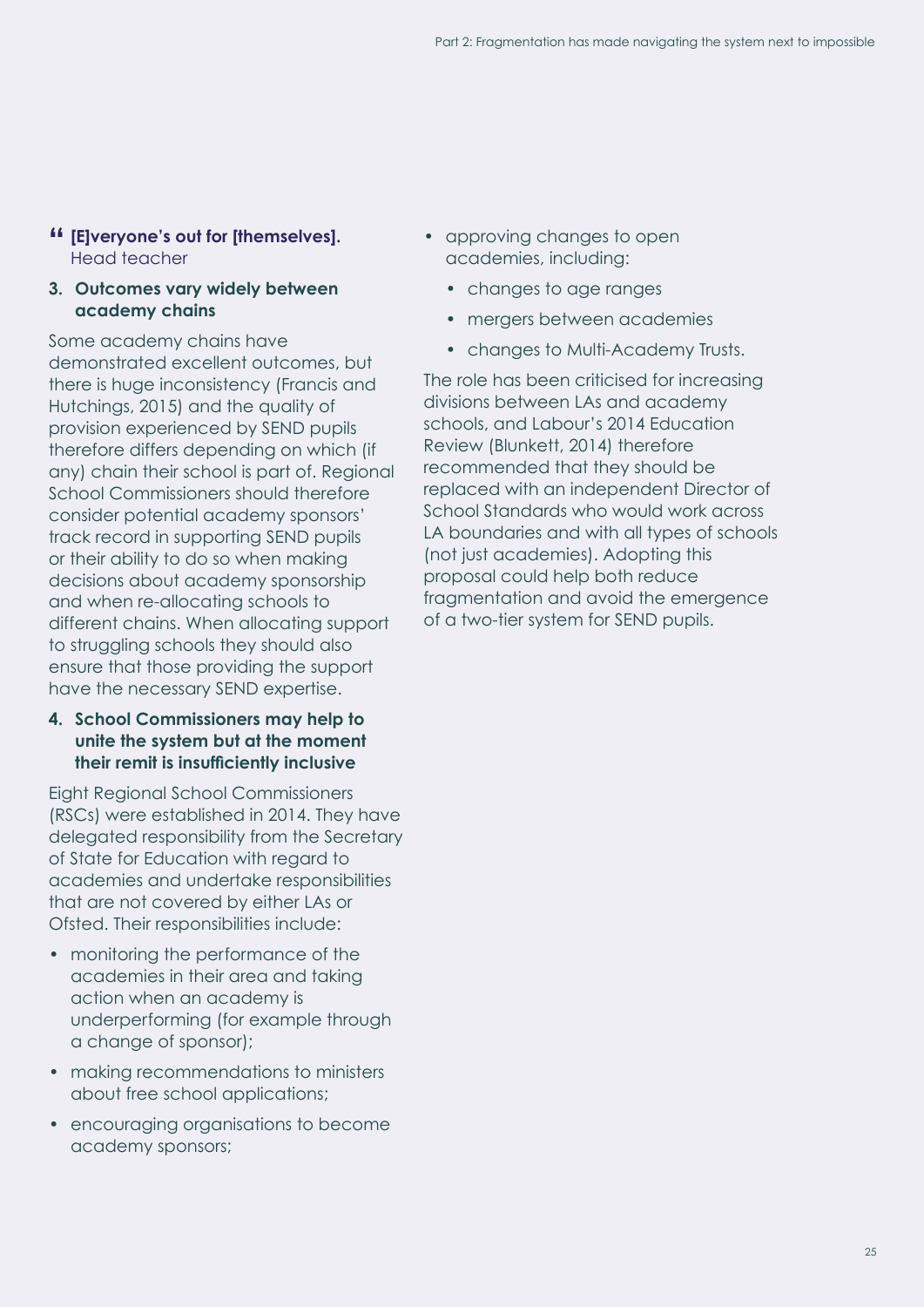### <span id="page-27-0"></span>Case Study 2: Dyslexia-friendly schools

A group of head teachers were concerned that they were struggling to meet the expectations of parents who had had their children privately assessed for dyslexia. Typically, they found that these parents were very well-informed and knowledgeable, and were looking for specific programmes of support. As Julia Hunt (Head teacher of Brightlingsea Infant School) explains, parents frequently felt that children needed labels to secure provision.

Hunt explains that the LA did not offer diagnoses for dyslexia and that they had always taken place through private assessment. She argues that this failure on the part of the LA raised ethical questions since pupils whose parents could not afford assessment then received less support than their better-off peers:

**" These parents are the ones who have the money to go for assessments; who may be middle class and have a bit of spare cash. But what about those who don't have the money? That's not a fair system, it's not equitable at all.** Julia Hunt

Through their Teaching School Alliance (TSA) the head teachers successfully applied to the SEND Innovations Fund to develop a tiered programme of support that would:

- secure a teacher trained to work with dyslexia in every school in the local area; and
- develop a core group of professionals able to assess students themselves as well as provide programmes of CPD for staff.

In this example, provision was driven by a middle tier of schools that identified their needs and procured specialist support accordingly while also opening their offer up to all schools in their area.

**" I feel that schools have got to seize opportunities to take control of their own CPD. We've run this Dyslexia course through our teaching school alliance and I think it is the way to go. People are actually working in more clusters, identifying their specific training needs and pooling their resources to provide things that they want, rather than what they're told they want.** Julia Hunt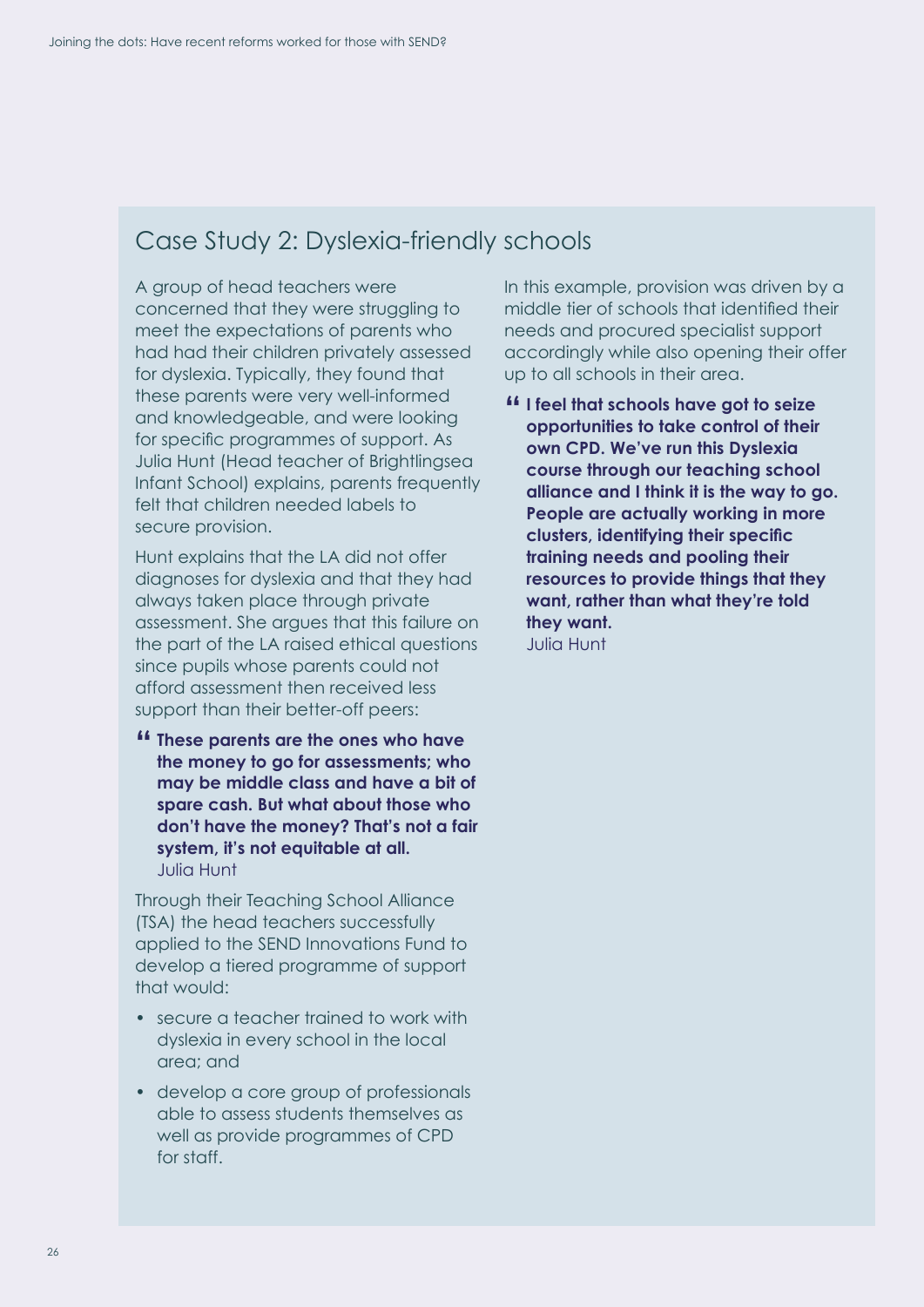### <span id="page-28-0"></span>2.5 Summary of recommendations

- **1. The Department for Communities and Local Government and the Department for Education should jointly commission an independent review of how Local Authorities are delivering their statutory responsibilities for SEND in order to identify good practice and help weaker LAs learn.**
- **2. Governors should ensure that an annual review of SEND spending is included on their agendas and SENCOs should attend these meetings. In order to ensure these reviews are conducted in a robust and critical way, governing bodies should consider their expertise in the SEND area as part of governor recruitment or seek external advice during these meetings.**
- **3. Ofsted should ensure that all inspectors receive training on identifying SEND good practice or use specialists as part of inspection teams.**
- **4. The DfE should introduce an annual SEND award with a prize to celebrate schools that make effective and creative use of SEND funding.**
- **5. Regional Schools Commissioners should take into account capacity to provide high quality SEND provision when making decisions.**
- **6. School admissions regulations should be reformed so that all schools are part of the same admissions processes and subject to independent appeals whether or not they are academies.**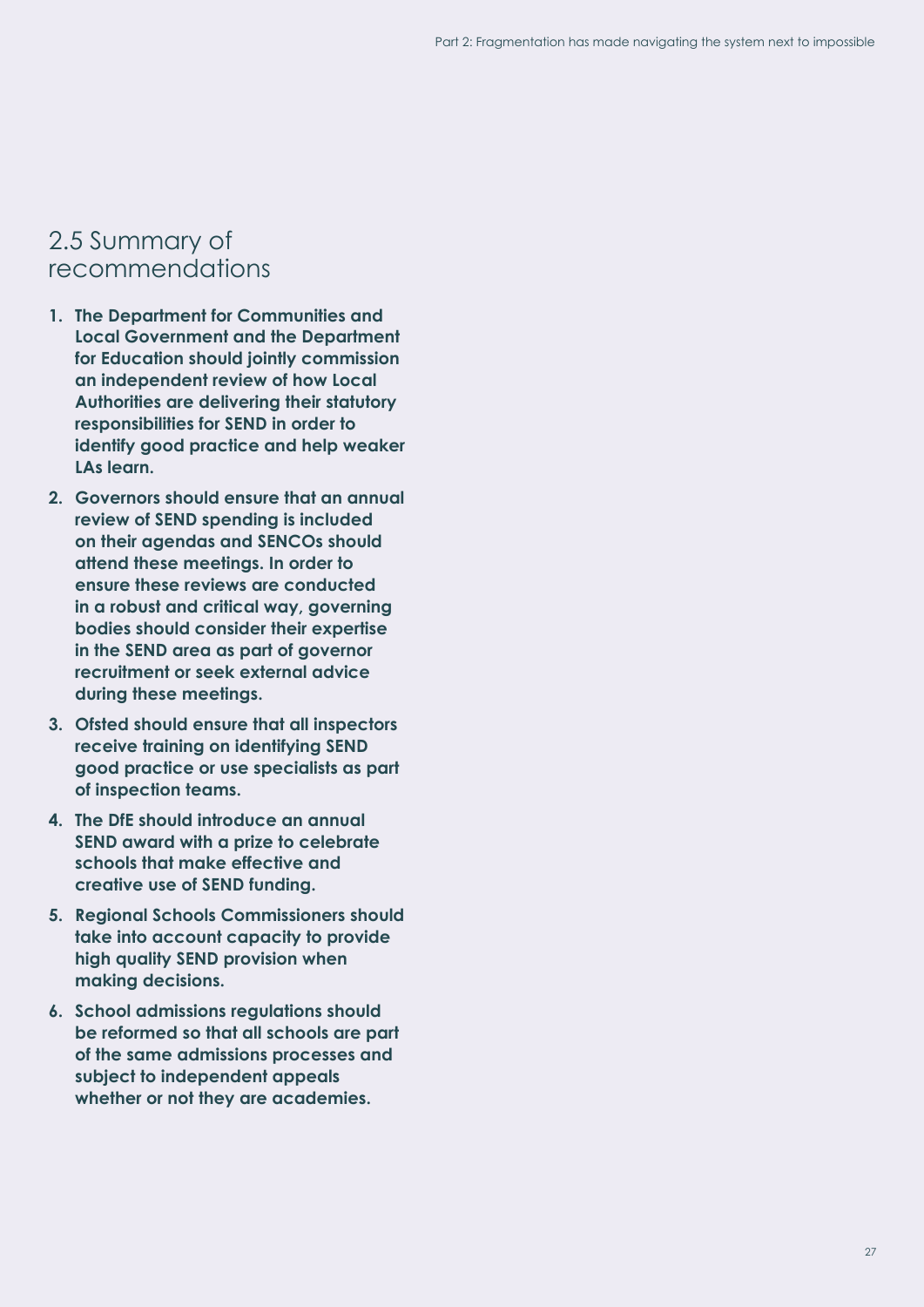## <span id="page-29-0"></span>Part 3: Signposting alone is not enough

As we have seen, the intentions behind recent reforms have frequently been undermined by poor communication. One of the ways in which the 2014 Act attempted to overcome this was through a requirement that LAs and schools publish easily accessible information on what services they have available – a so-called Local Offer for LAs and a SEND Information Report for schools. However, while it is clearly stated in the Code of Practice that one of the Local Offers' purposes is to make provision 'responsive to local needs', too often it appears that LAs have simply listed services that were already available. As a result, in many cases the policy has therefore not resulted in real change.

**" [The Local Offer's] success depends as much upon full engagement with children, young people and their parents as on the information it contains. The process of developing the Local Offer will help local authorities and their health partners to improve provision.**  (The SEND Code of Practice, p.60)

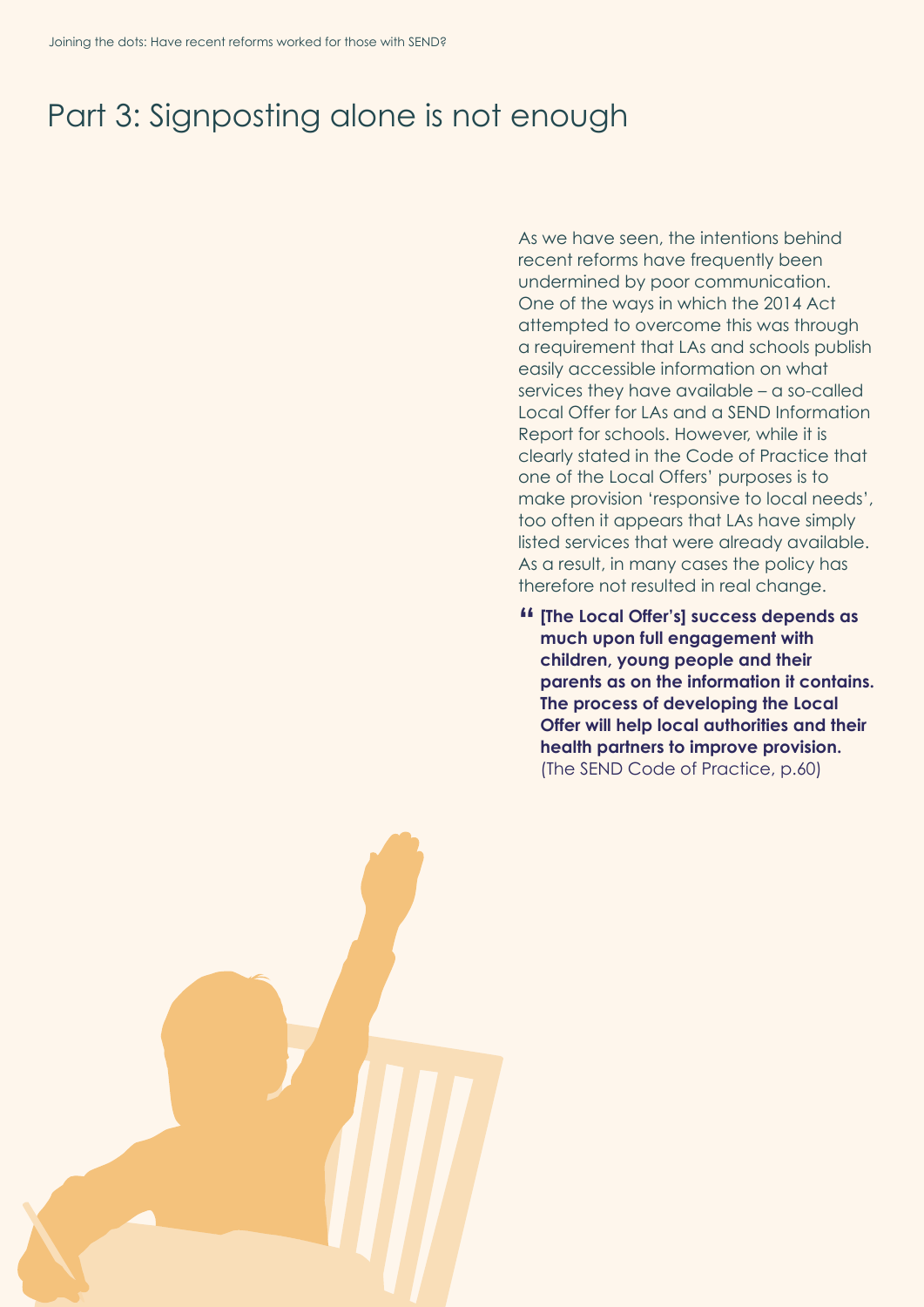## <span id="page-30-1"></span><span id="page-30-0"></span>3.1 The Local Offer

The Children and Families Act 2014 (section 30) introduced a duty on LAs to publish a 'Local Offer'. According to the Code of Practice (2014), the Local Offer should 'not simply be a directory of existing services'. Instead it should:

- 1. provide clear, comprehensive, accessible and up-to-date information about what provision is available and how to access it; and
- 2. make provision more responsive to local needs and aspirations by directly involving SEND children and young people, their parents, and service providers in its development and review (p.59).

However, the way LAs have produced their Local Offers varies widely and analysis of nearly half of LA's Local Offers reveals that:

- About a quarter were so difficult to navigate that they appeared to be unfinished or incomplete.
- 5% only listed schools.
- 15% showed no results when searching for the key word 'dyslexia'.
- A further 8% showed only unrelated or unhelpful results (for instance resources that mention dyslexia only in passing, such as an archive of SENCO newsletters).
- For approximately 15%, the only relevant links were to national organisations (such as Dyslexia Action and the British Dyslexia Association).

Several school leaders also explained that although they were involved in initial consultations with LAs, they were not convinced that the offer had made any real difference, a view echoed by the

Department for Education's own Final Impact Report on the twenty SEND Pathfinder LAs who had been trialing the reforms since 2011 (DfE, 2015c). This concluded that: 'only a minority of parents had heard of the Local Offer'; only 12% of Pathfinder families had looked at it; and only half of those who had looked at it found it useful (p.63).

#### **" I'm not sure…if it makes that much difference to parents.**

Deputy Head teacher and SENCO

The process of designing a Local Offer must be collaborative, involving parents, children, young people and service providers (DfE and DfH, 2014d, p.61). As part of designing and reviewing Local Offers, LAs need to ensure that parents of children with SEND understand what the Local Offer is and engage them where possible and, if they do not, that this does not result in poorer quality provision for SEND children and young people. LAs should consult SEND organisations when Local Offers are being developed so that the LA is aware of areas of weakness and understands what makes a suitable offer<sup>13</sup>. This would help ensure that the process of designing a Local Offer meets its potential in ensuring high quality, responsive provision in all LAs. The National Audit Office should launch an immediate evaluation of the impact and practice of the Local Offer before LAs invest more precious time and resources into it.

It is not just signposting of the Local Offer that is inconsistent: the level of provision offered and how it has changed also varies widely. Responses to a Freedom of Information (FOI) request made to each

<sup>13</sup> For example the Council for Disabled Children, Dyslexia-SpLD Trust, Communications Trust, Autism Education Trust.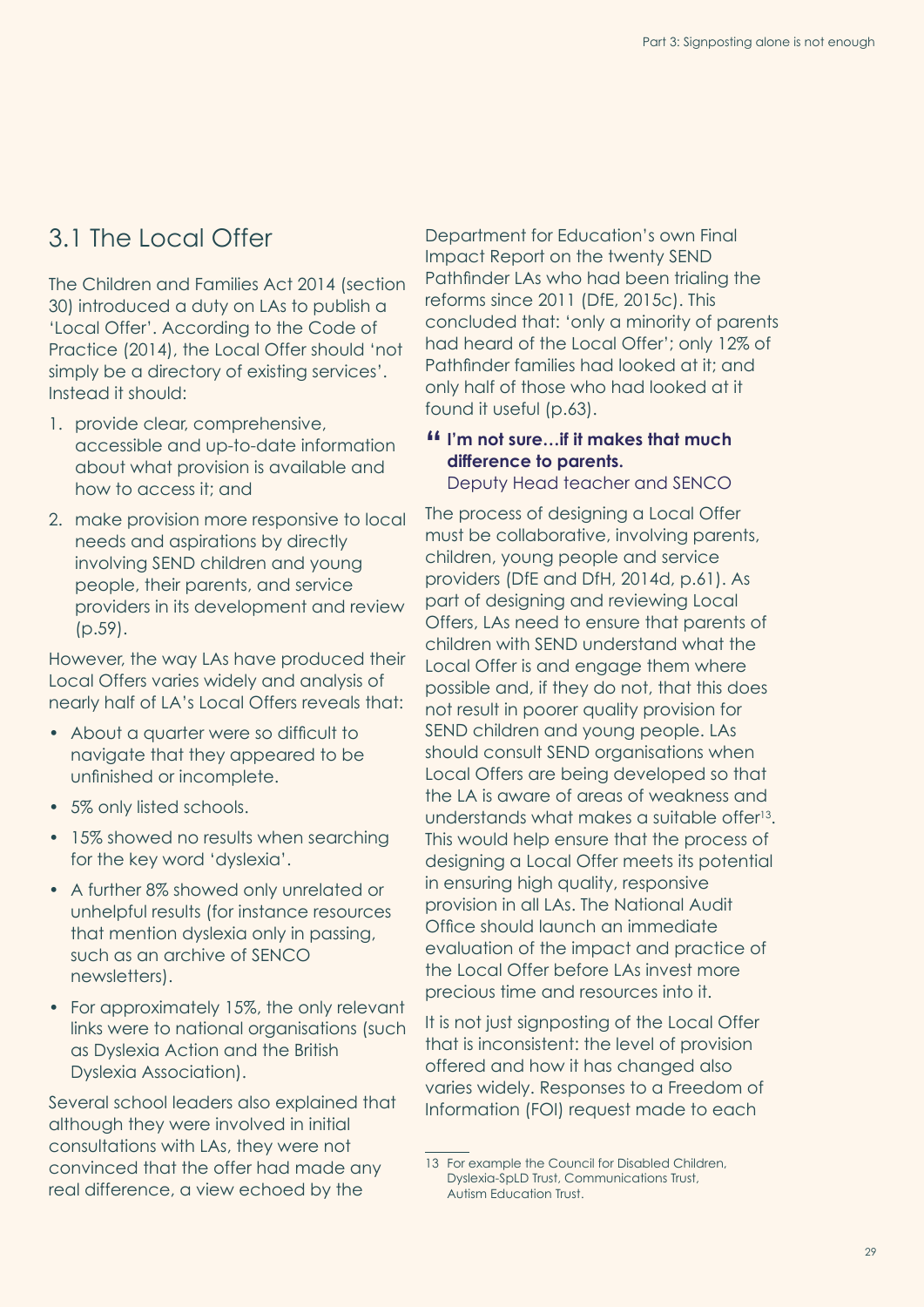<span id="page-31-1"></span>English LA revealed that the number of staff employed with responsibility for SEND varies widely (from 0 to 382.8 full-time equivalents). Furthermore, some LAs have increased staffing over the last five years and others decreased it. Meanwhile, five LAs stated that structural reforms made it difficult for them to present any accurate figures on their SEND resourcing or to compare provision over time. As **Figure 5** shows, a similarly mixed picture emerges when it comes to dyslexia and literacy specialists: Cambridgeshire for example employs a number of educational psychologists, but other LAs do not have any permanent contracts and simply employ specialists on a consultancy basis depending on need. Even if information about support were consistently and readily available, if the support available continued to vary this widely then SEND pupils would still face a postcode lottery.

#### **Figure 5: 28 Local Authorities told us about dyslexia/literacy staffing levels between 2010–15**



### <span id="page-31-0"></span>3.2 The School SEND Information Report

**[Section 2.2](#page-21-1)** of this report highlighted the role of the SEND Information Report in setting out how schools spend their SEND funding. The SEND Regulations (2014) go into further detail about what must be included:

- the school's policies for identification and assessment;
- how the school evaluates its SEND provision's effectiveness;
- the school's approach to teaching SEND pupils;
- additional support that is available;
- information about staff expertise and training including how specialist expertise will be secured;
- how the school's governing body (or proprietor) works with other organisations to meet student needs;
- information about where the Local Authority's Local Offer is published.

The Code of Practice also states that schools should 'make data on the levels and types of need within the school available to the LA… to inform local strategic planning of SEND support'(p.107). The LA should use this information, along with the Local Offer development process, to build a detailed picture of the types of services that will be required.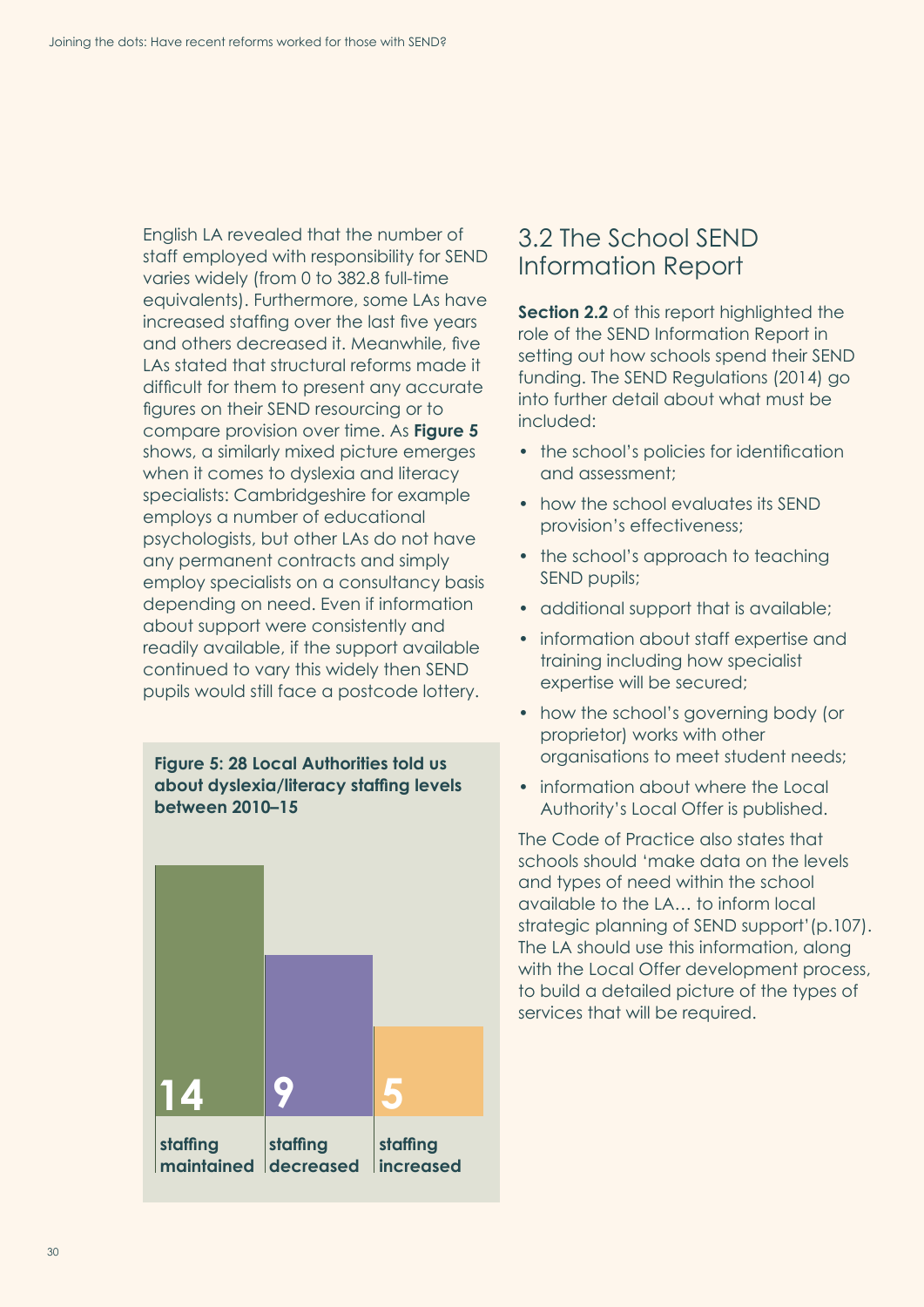Two interviewees (one working with LAs and the other a deputy head teacher) pointed out that the SEND Information Report was nothing new, as it built upon the 'accessibility plan' introduced by the Disability Discrimination Act (2005). However, another head teacher argued that it posed a challenge, saying:

#### **" What on earth do we put in our package to offer, what is our offer?** Head teacher

It is therefore clear that schools lack the knowledge and expertise to provide the right support and signpost pupils fur further intervention when required. SEND Information Reports should therefore be reviewed by the office of the Regional Schools' Commissioner following an expansion of their remit to cover all schools regardless of academy status. This would also help counteract some schools' tendency to avoid wanting to appear too attractive to SEND pupils that might affect their league table position. Where Regional School Commissioners find that a SEND Information Report is poor, they should broker a link with a school or agency known for good practice who can provide peer support.

### <span id="page-32-0"></span>3.3 Summary of recommendations

- **1. The National Audit Office should commission a full evaluation of the Local Offer policy and practice to ensure time and resources are not expended for limited return. This should cover how the policy is being implemented and how data is collected with a view to ensuring consistency across the country.**
- **2. LAs should consult SEND organisations when Local Offers are being developed so that the LA is aware of areas of weakness and understands what makes a suitable offer.**
- **3. Regional School Commissioners (RSCs) should take responsibility for all schools, not just academies, to avoid the emergence of a two-tier system for SEND pupils. The office of the RSC should then monitor school information reports to identify schools needing support in ensuring SEND pupils have access to high quality provision. The RSC should signpost identified schools towards examples of good practice and specialist organisations and broker support where appropriate.**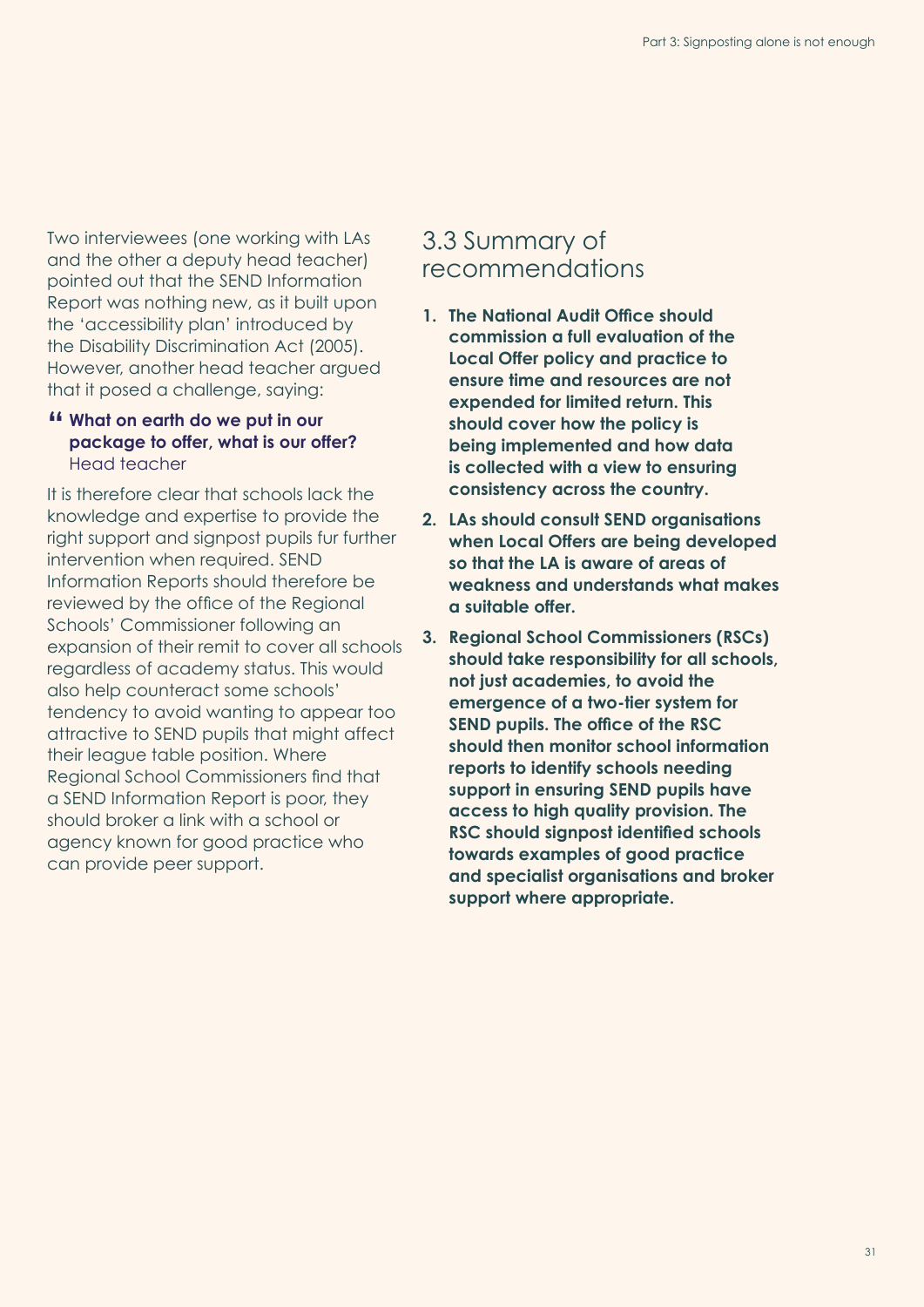## <span id="page-33-0"></span>Part 4: Schools

#### **"All teachers are teachers of children with special educational needs"** DfE, 2001

An environment that gives schools more autonomy brings with it both opportunity and risk. In relation to SEND we find that while some schools have thrived in a more autonomous system, others are struggling to provide high quality teaching and additional support for SEND learners. Interviewees highlighted the critical role school leaders play in determining whether a school prioritises and succeeds in improving outcomes for SEND pupils. In a context where schools are also increasingly expected to meet students' needs within the classroom rather than through specialist provision, teachers more than ever need training and accurate information about their pupils in order to help them respond.

**" The impact of the SEND Reforms has been to increase awareness of the need for every teacher to be responsible for every child and to understand what those needs are and how to meet those needs.** Professor Sonia Blandford, Achievement for All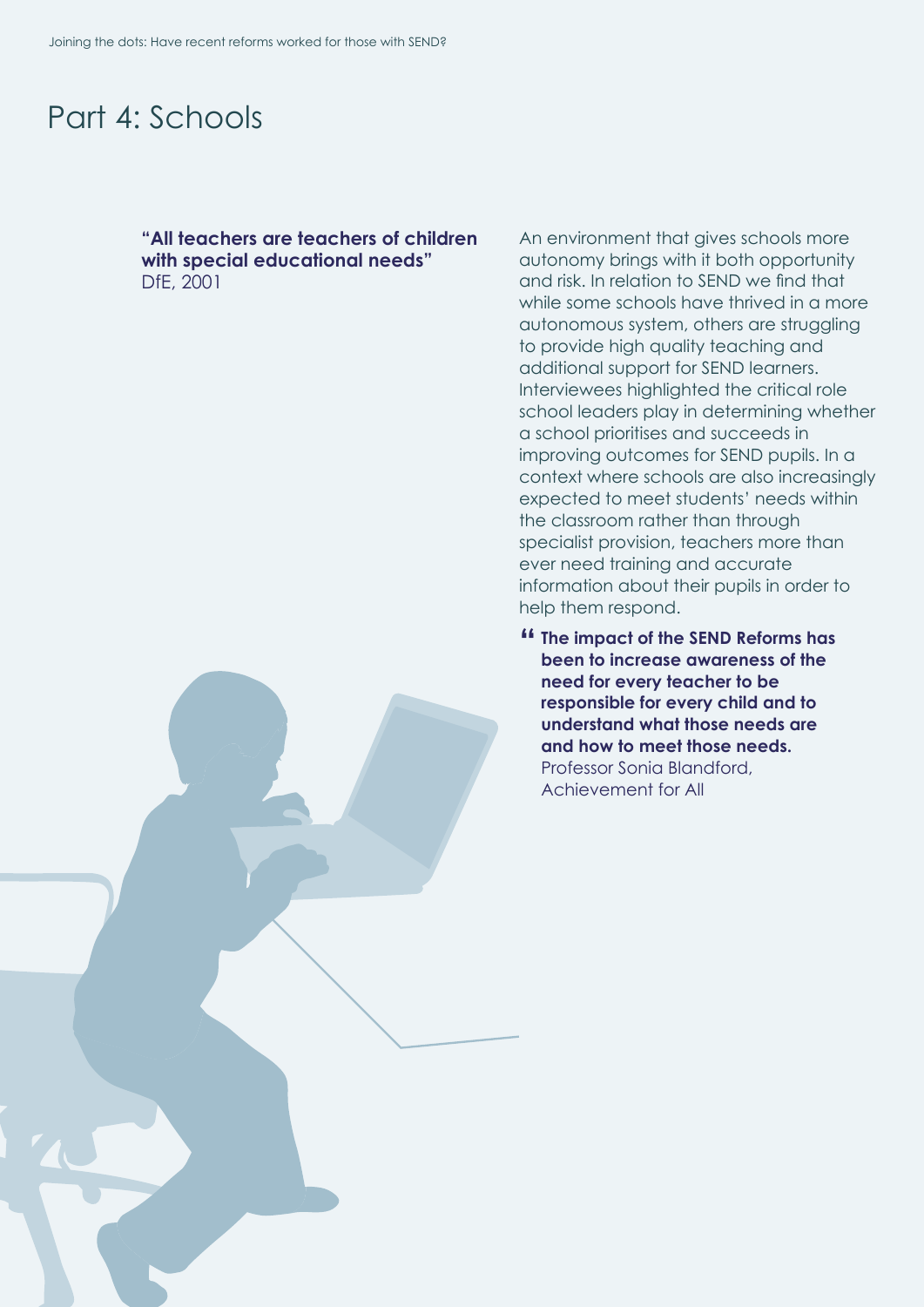### <span id="page-34-0"></span>4.1 Leadership

As schools gain greater autonomy and freedom to innovate, the role of the school leader becomes increasingly important. Some head teachers are using their freedom to innovate in ways that have a profound impact on pupils. However, those that lack confidence, experience or understanding of SEND find it harder to respond effectively and not all place an equally high priority on these pupils because they do not see doing so as critical to school improvement.

David Bartram, Director of SEN for the London Leadership Strategy, argues that SEND-related issues could be moved up head teachers' priority lists in the same way that achievement by socioeconomically disadvantaged pupils<sup>14</sup> has been. Drivers of the latter have included:

- **Accountability**: Detailed data on disadvantaged pupils' achievement is now published and the Ofsted framework places particular emphasis on these pupils' outcomes.
- **The pupil premium**: This targets funding specifically at disadvantaged pupils, with schools expected to report on how they have spent the money.
- **The appointment of a 'Pupil Premium Champion**': Sir John Dunford, an expert school leader, worked with schools, trusts, teaching schools and LAs to help them use the pupil premium effectively.
- **The Pupil Premium Award**: This celebrates schools that have been creative and successful in spending their pupil premium funding.

While it is still too early to say whether these approaches have been successful, the National Audit Office's report on funding for Disadvantaged Pupils notes that "headteachers reported an increase from 57% of schools targeting interventions at disadvantaged pupils in 2011 to 94% in 2015" (NAO, 2015).

Up until now, Bartram believes, head teachers have not been engaged in the same way when it comes to SEND reforms and this might be partly because efforts to improve SEND pupils' achievement have mostly been targeted at SENCOs and middle leaders rather than head teachers. On the other hand, the Ofsted framework explicitly references a focus on SEND pupils' progress for example in its latest iteration, stating that:

- **" Inspectors will evaluate evidence relating to the achievement of specific groups of pupils and individuals, including… those with special educational needs.** (p.21)
- **" Inspectors will consider the progress of disabled pupils and those with special educational needs in relation to the progress of all pupils nationally with similar starting points. Inspectors will examine the impact of funded support for them on closing any gaps in progress and attainment. The expectation is that the identification of special educational needs leads to additional or different arrangements being made and a consequent improvement in progress.**   $(D.56)$ Ofsted, 2015

<sup>14</sup> As defined by eligibility for Free School Meals, which translates into pupil premium funding.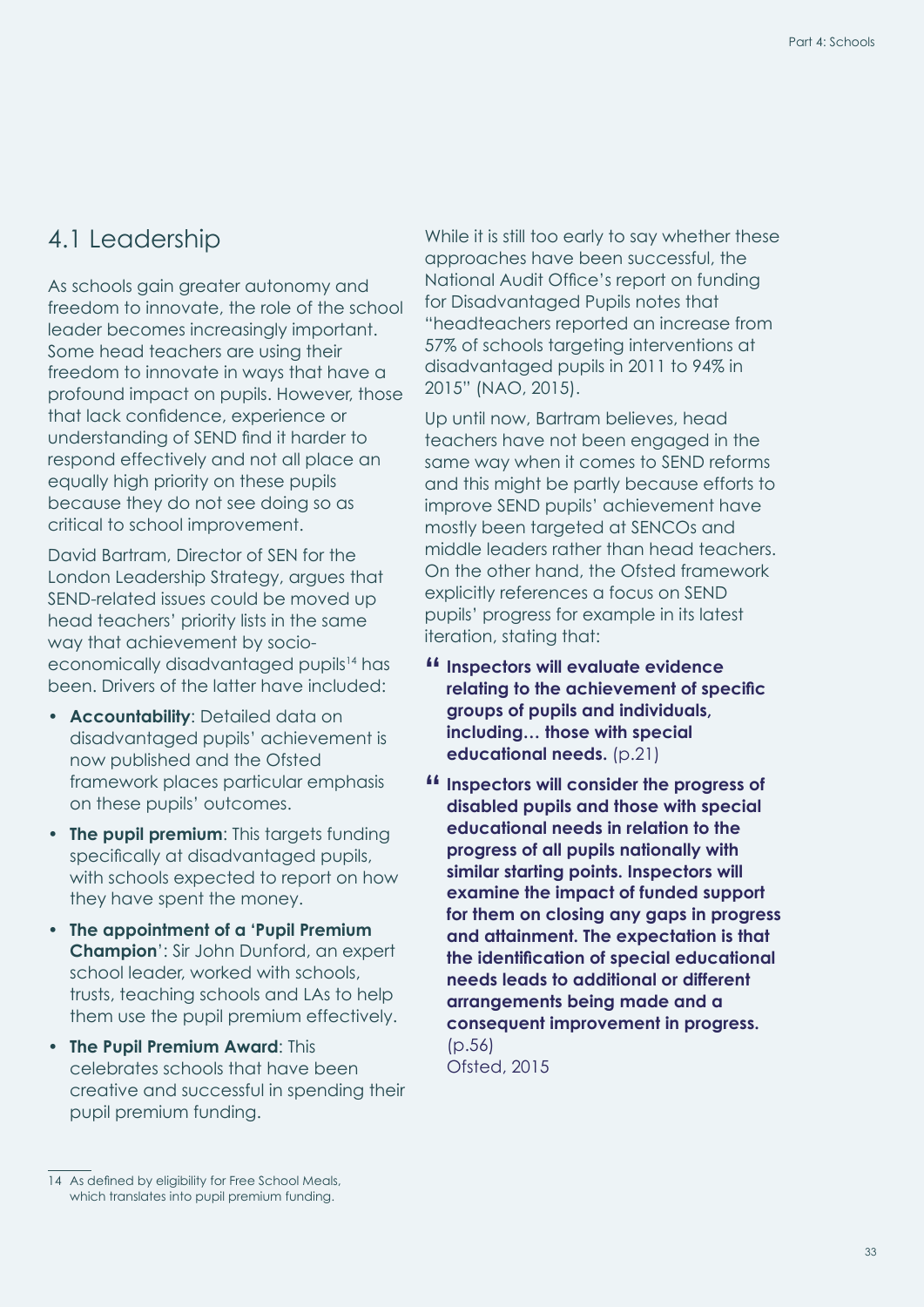<span id="page-35-0"></span>It is possible that the upcoming shift to 'Progress 8', a new measure of school achievement, will help change this at secondary level as pupils who begin school with low achievement and make substantial progress but do not reach the C-grade threshold will still contribute to school performance in the league tables.<sup>15</sup> In other words, the grade of every pupil's exam performance is of relevance to how the school is judged, not simply those who achieve five A\*–C grades at GCSE.

**Case Studies 3, [4](#page-37-0)** and **[5](#page-38-0)** demonstrate the impact school leaders can have when they focus on SEND pupils' achievement and find innovative ways of resourcing and delivering provision. They show that supporting SEND pupils needs to become a whole-school priority rather than just the domain of specialist staff if outcomes are to be transformed.

### Case Study 3: Plumcroft Primary

**" All I care about is that if a child has a need, I want it met and understood and then something to be done about it.** 

Richard Slade, Head teacher, Plumcroft Primary School

Plumcroft is a large three-form entry school in Greenwich with a very mixed intake. Richard Slade became head teacher in 2010 when the school was significantly underperforming. The school is now performing at or above national average in all areas from early years through to Key Stage 2 and the school was judged good with outstanding elements by Ofsted.

**" Everything's going really well because we've worked at it. We've systematically tried to keep structures simple, bring in talented people, give them what they need, and then leave them alone to get on with it.**

Plumcroft was part of a cluster of schools whose head teachers had become dissatisfied with the quality of LA support, primarily in relation to the quality and cost of educational psychologists (who have responsibility for helping LAs and schools meet the needs of students with a variety of special educational needs). There was a perception of inertia – that things could not be changed. Out of this came the feeling of frustration that led Richard to explore new models

<sup>15</sup> Progress 8 compares how much progress pupils make compared to pupils with similar prior attainment in eight qualifying subjects (Schools Week, 2015).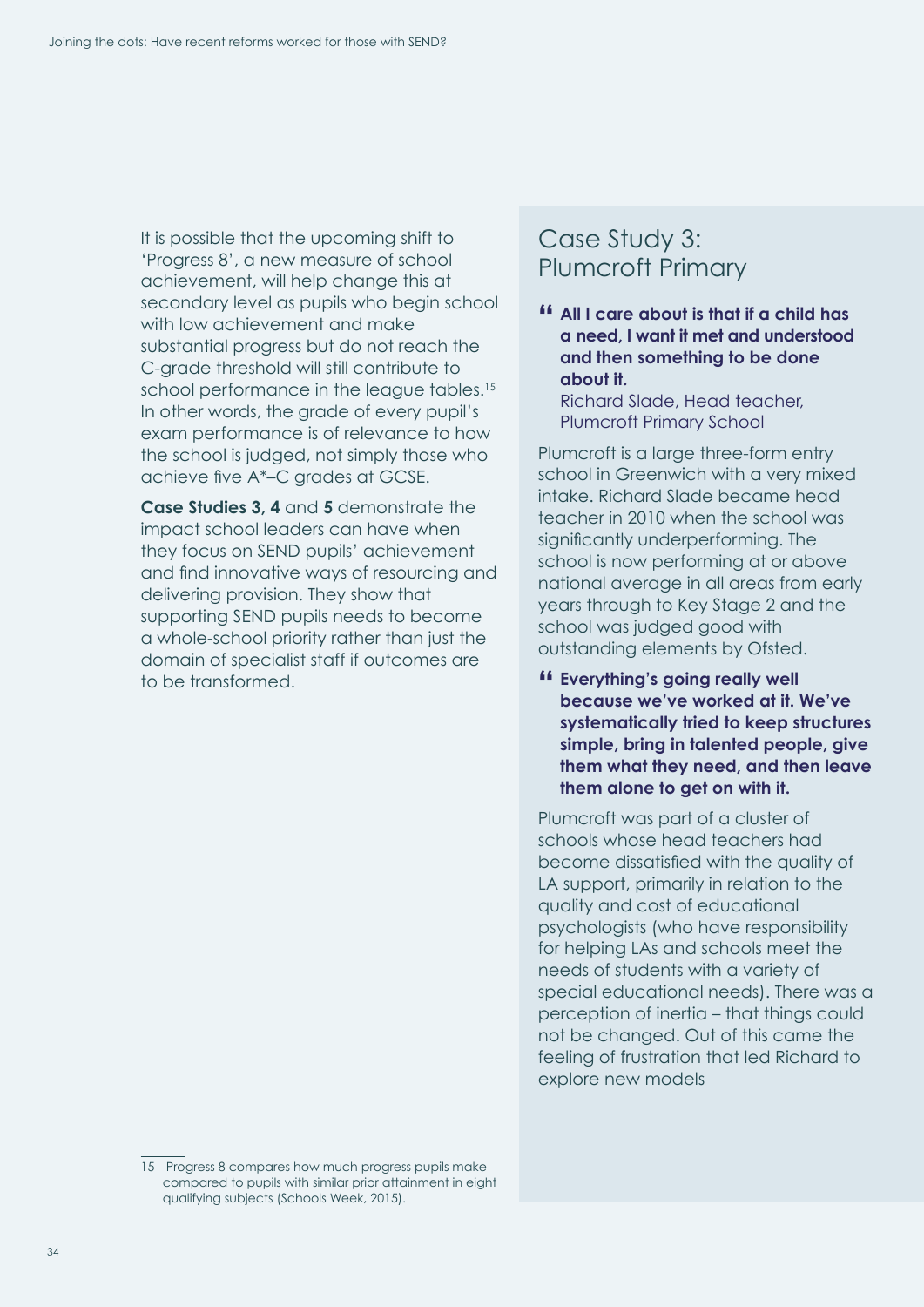#### **" My starting premise was – let's test this out.**

Initially, Richard's aim was to get LA systems for identifying and addressing special needs working more effectively. However, when he compared the LA's support to what was available in the commercial and private sector he decided to establish a new model: employing consultants from the private sector, thus avoiding 'overheads and bureaucratic nonsense'.

**" When I did the due diligence, I didn't have a clue what the private sector charged. I just assumed it would be way too high… lovely idea but too expensive. But actually, it's not… The private sector, to my surprise frankly, is fully geared up to work within schools and it's not like I'm even an academy. I am a local authority community school doing this within the local authority environment, and it's working.**

The LA initially told Richard that he could not use a private educational psychologist (EP) because the LA's statutory duty of care meant any assessments would have to be duplicated by them. Exploring this in more detail, he learned that not only did the law support him, but that he could both use these private services, and continue to work in partnership with the LA. **" After meeting with senior officers in the LA to clarify what we were doing, all the people that needed to said: 'Okay, Richard and Plumcroft aren't going off piste and being a pain, they're actually lightening our load…' If a local authority says 'no you can't' most people just go 'alright then' and carry on with the service and whinge about it. Whereas the reality is, you can… there's no constraint at all.**

Richard argues that pupils now benefit from greater continuity and quality with educational psychologists following single cases all the way through.

According to Richard, all learners needs can now be expertly analysed at Plumcroft, and there is time 'for our EP to look beyond the high need children and apply their expertise to children that would never normally get anywhere near an EP'.

If you choose to take on the freedoms, you've got them. You don't have to become an academy, convertor or a free school. As a community school you can just get on and do it.

While a strong leader like Richard was well placed to make the most of the available freedoms, not all leaders would feel confident in doing so and this can result in further divergence in quality. Without more support, weaker leaders and schools may struggle to make comparable progress. Ofsted should therefore launch a follow-up to its 2010 review of SEND in order to identify and share good practice in improving outcomes for SEND pupils.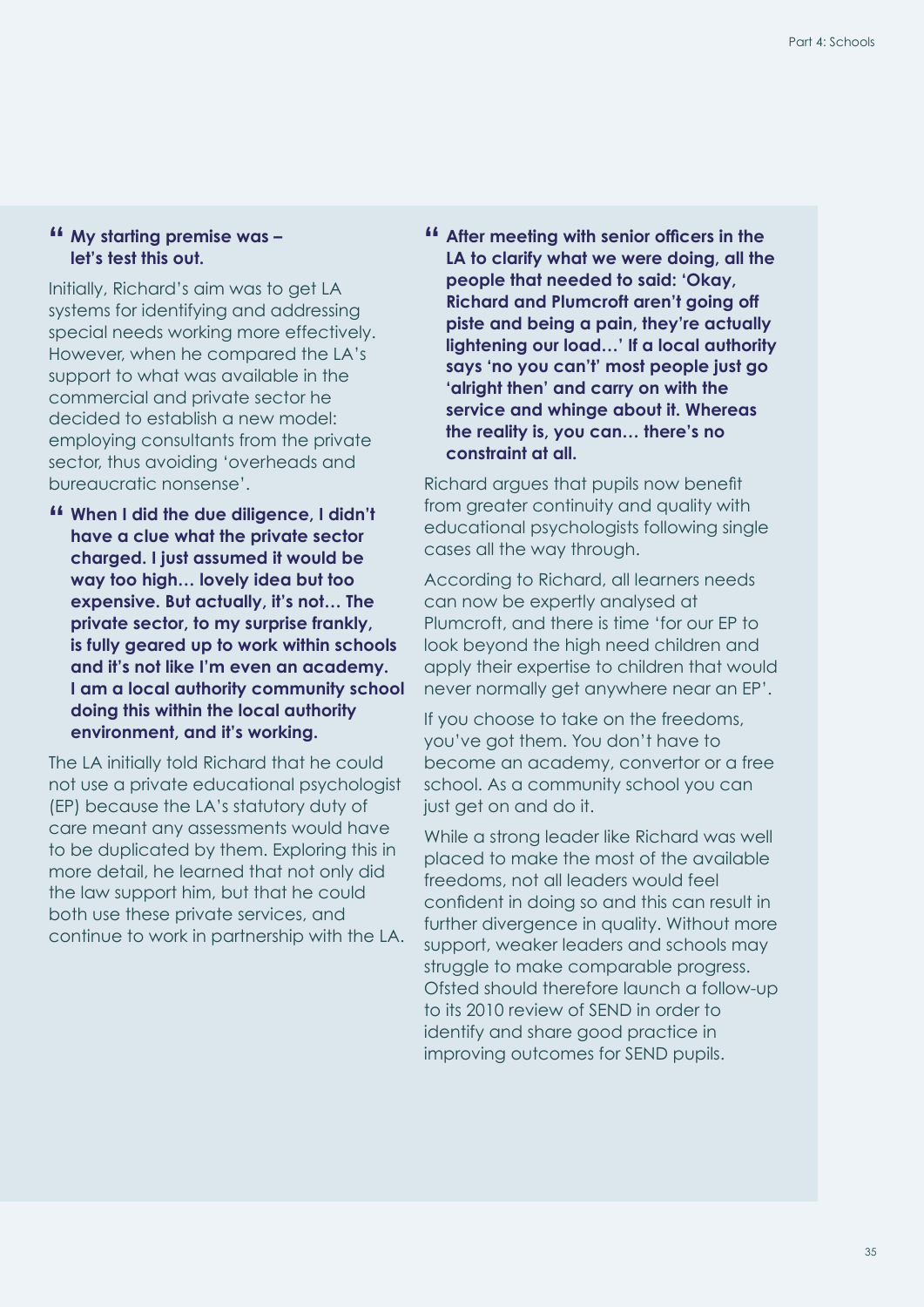### <span id="page-37-0"></span>Case Study 4: Uplands Special School

Uplands is an 11–19 school for students with severe or profound and multiple learning difficulties or Autistic Spectrum Conditions (ASC). Attainment on entry for all students is well below national average, and all students have statements of SEND (or are in the process of being transferred to EHCPs).

The school was awarded the United Kingdom School of the Year 2015 at the TES awards, where the judges described it in the following terms:

#### **" Whether it is working to secure the best outcomes for pupils, engaging with the local community or innovating in CPD, this is a school that never rests on its laurels.** (TES, 2015)

Jackie Smith has been Head teacher of Uplands since April 2009, and became Executive Head teacher and Strategic Lead when she set up the Uplands Educational Trust (UET) in 2013. She describes Uplands as having been a good school when she started, with a very strong emphasis on care and nurture but less focus on aspiration – for example, the students' qualifications were not an expectation. As her successor Deirdre explains:

**" With SEN there was a real drive within national strategies that special schools should not just be all about care, but they should also be about education. And the national strategies were absolutely right. It should be about educational progress, as well as meeting the care needs of our students.** Deirdre Fitzpatrick, current Head teacher, Uplands Special School

When the Green Paper came out in 2012, Jackie and her team immediately started working through the major changes, one of which was the extension of provision to 25 years. She cites this as one of the most commonly misunderstood elements of the legislation, with parents thinking that their child is now entitled to a school place until they are 25, whereas in reality they have 'the possibility of access to support and provision'.

Jackie started a limited company and then converted to a charity, which became Uplands Educational Trust (UET). This allowed her to open a charity shop her students could work in, a move that she later described as a 'game changer'.

Jackie also began to work much more closely with local employers, persuading them to employ young people in flexible, part-time ways. She also opened a Learning Centre for post-19 provision and developed assisted housing so that students could live in a supported environment while still going to college and work.

This school's innovative approach highlights a head teacher's central role in negotiating a complex environment and responding to a more market-based context; it is a system that can work well for skilled and entrepreneurial leaders but which now needs to work for everyone.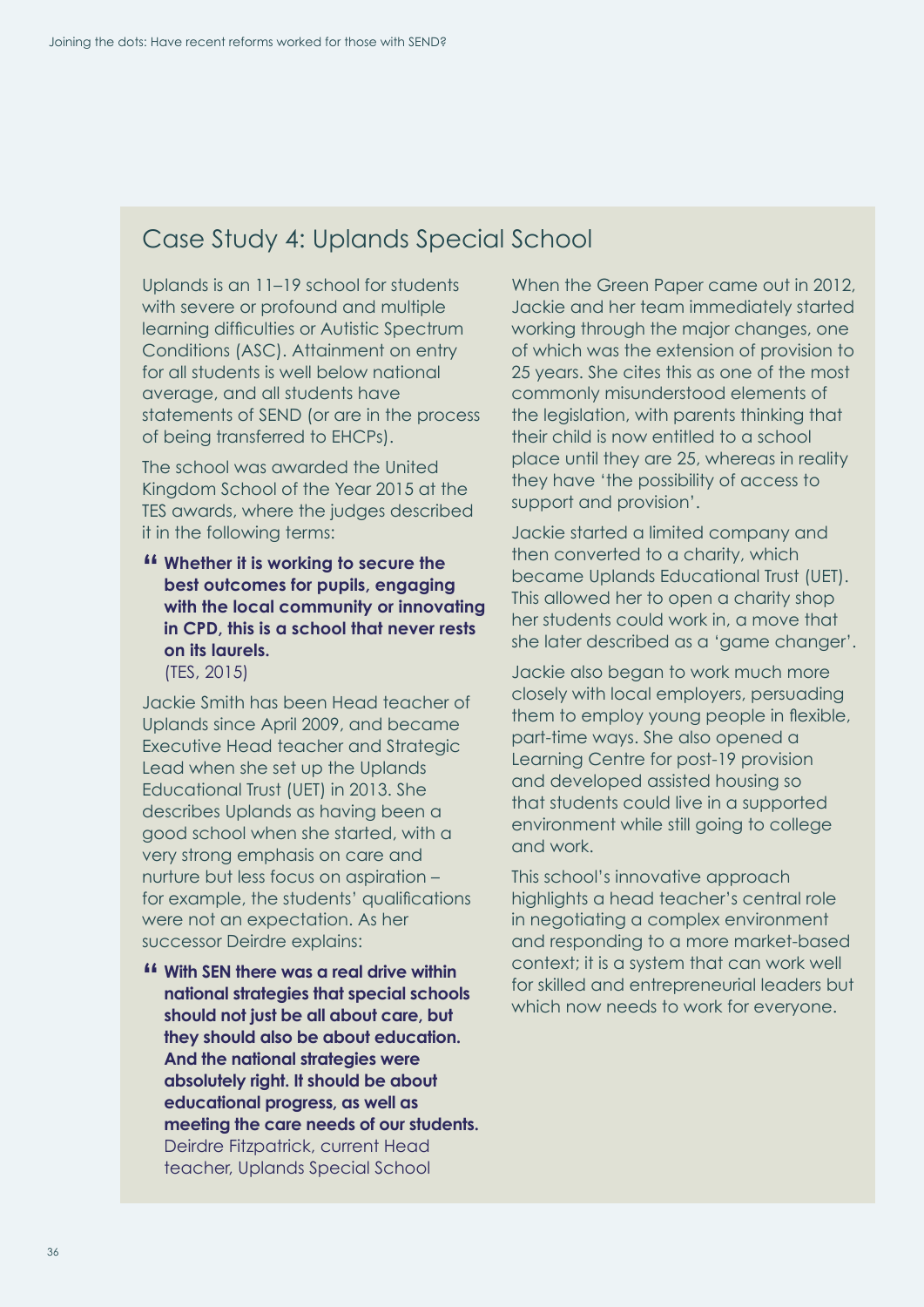### <span id="page-38-0"></span>Case Study 5: Drive for Literacy

Drive for Literacy (DfL) is a model for working with schools and has been developed by the Driver Youth Trust in association with the academy chain Ark. DfL aims to improve the quality of literacy teaching for all children and particularly those with dyslexia or other persistent literacy difficulties. It operates across 17 Ark primary schools and is now expanding into Ark secondary schools. The programme is supported by dyslexia specialists who support the identification of all pupils with literacy difficulties. They then deliver wide-ranging training and support for teachers.

The model engages with head teachers and Senior Leaders in order to encourage a whole-school focus on SEND. All pupils in primary DfL schools are screened for literacy difficulties in Year 1 and this is followed up by secondary screening, targeted at those individuals who had apparent difficulties identified in the first screening, in Year 3. At secondary level the identification process is targeted at those who teachers consider are not making expected progress. In addition, DfL supports schools to work with parents and ensures that schools publish their SEND Information Reports, in relation to dyslexia, online.

Sally Bouwman, Network Lead Teacher for Dyslexia, explains that in order to make the approach sustainable the goal is for schools, and groups of schools, themselves to employ specialists who can provide screening and follow it up with high quality training and ongoing support. For Chris Rossiter, DYT Director, the key is:

**" Making sure that schools have the right structures and processes in place that ensure teachers understand that the difficulties, such as Dyslexia, are persistent and that there are various really practical things that you can do in your classroom to ensure that pupils are given the best possible opportunity to experience success.**

However, he notes the challenge of 'persuading head teachers that dyslexia and persistent literacy difficulties are worth focusing on' and says that in order to overcome this issue:

**" [W]e talk to head teachers in a way that emphasises DfL as a strategy to upskill teaching staff to close the gap, by pointing out that there is a group of pupils in your school who aren't going to respond to traditional approaches to literacy teaching. The approach taken to address those needs will not only benefit pupil attainment, but crucially also improves general teaching practice.** Chris Rossiter, Director, Driver Youth Trust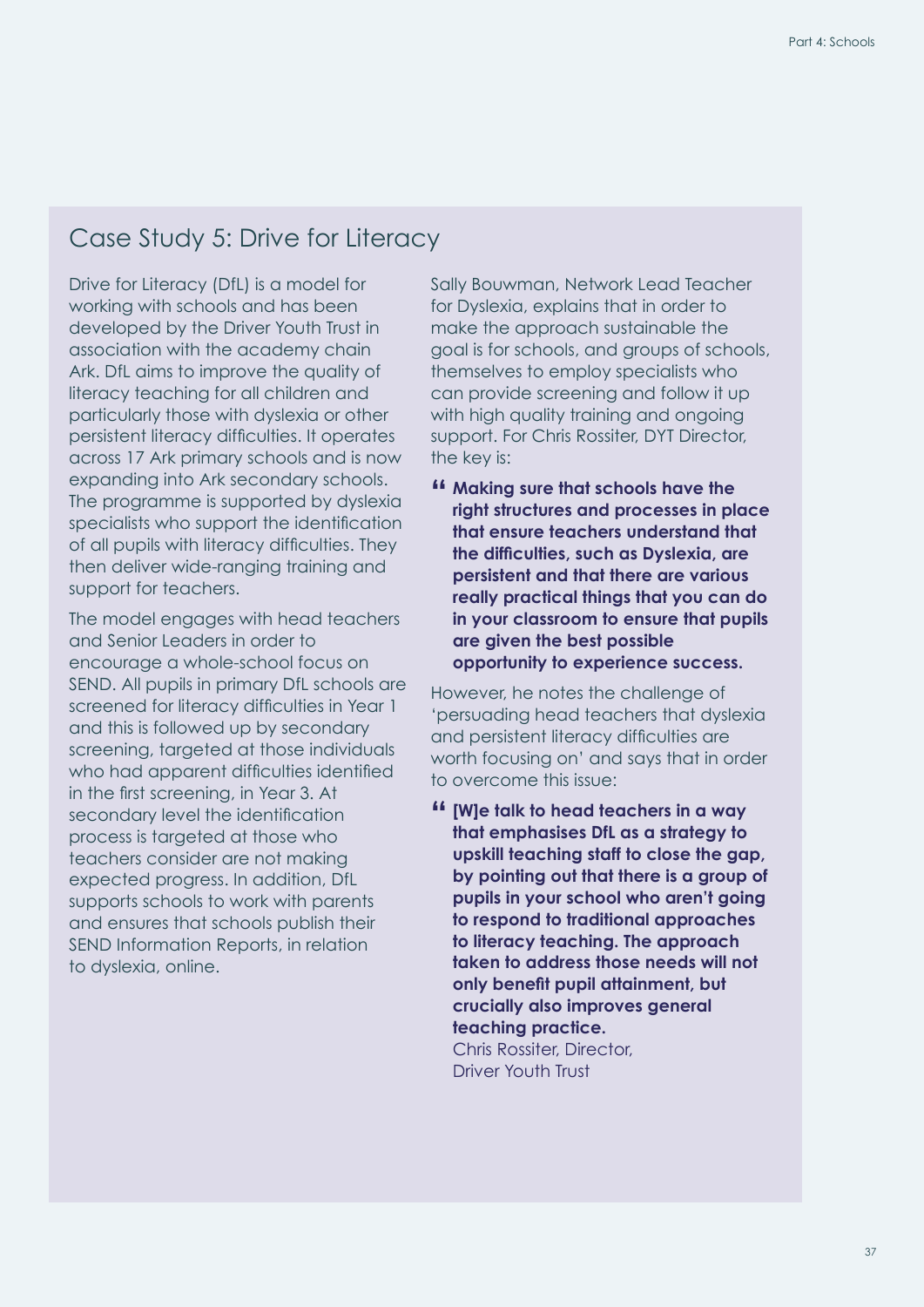### **Difficulties with the previous categorisation system**

#### **" [T]he whole issue about numbers with SEN… It can lead you to conclusions that are not what they seem.** Barney Angliss,

Mainstream school SENCO

In 2010 Ofsted reported large-scale over-identification of SEND (Ofsted, 2010), noting that identification did not always result in successful intervention. Since then there has been a decrease in the number of students identified as SEND, most notably after School Action (SA) and School Action Plus (SA+) were dissolved in 2014 (see section 1.3). However, the reason for the change in numbers is frequently misunderstood.

Under the previous system, students were identified as SA or SA+ if they needed additional support to 'catch up' with their peers. If an intervention was implemented and was effective the student should have gone on to make good progress and been removed from the SA or SA+ category. However, this often did not happen and students remained 'stuck' in these categories indefinitely:

**" It seems like those children don't come off that label… [this raises the question] is it making any difference to them at all?**  Ofsted inspector

If interventions are used effectively, the numbers of students in these categories should remain in constant flux as progress targets are met and other students with needs are identified. The new SEND category still entitles the same pupils to the same level of support through the schools' notional SEND budget, but all support should now take the form of the four-part 'assess, plan, do, review' cycle, known as the 'graduated approach' (p.100).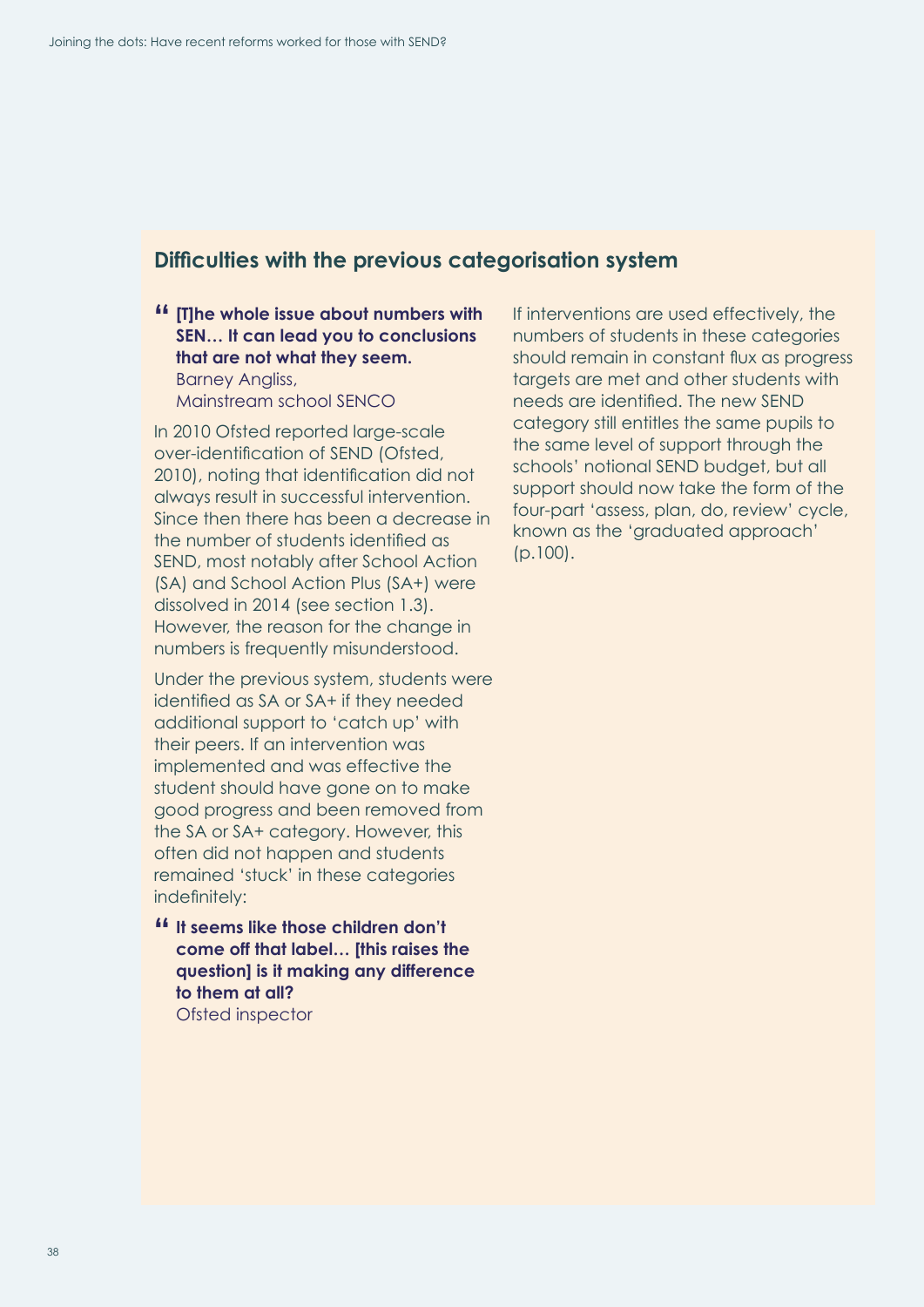### <span id="page-40-0"></span>4.2 Categorisation, identification and assessment

#### **1. Categorisation**

The previous SEND categorisation system included three levels of need: the lowest was 'School Action', the next 'School Action Plus' and finally, 'Statement'.

The Children and Families Act (2014) replaced Statements with Educational Health and Care Plans (EHCPs). These focus not only on educational elements (previously covered in Statements) but also on health and social care needs. Brian Lamb explains that the inclusion of these additional elements impacts on learners with persistent literacy difficulties such as dyslexia – where in the past they might have been 'Statemented', giving them access to higher funding levels, these same pupils will now find it 'difficult to impossible' to qualify for an EHCP unless they also have health difficulties or are in care.

The Act also abolished the 'School Action' and 'School Action Plus' categories. While the majority of interviewees welcomed this change (see text box), there was some concern that the move would worsen provision in schools where it was already weak. One SEND expert reported that SENCOs frequently asked how they should be identifying SEND learners now that these categories no longer exist. Another interviewee described a school in which parents were told that due to the reforms their children were no longer eligible for SEND provision and their needs would 'just be met in the classroom'. As **[section 1.3](#page-13-1)** highlighted, there has been a substantial drop in the number of young people identified as having SEND. While it might be desirable for SEND pupils' needs to be addressed in lessons rather than in

discrete sessions, this still depends on accurately identifying their needs, as **[Case Study 5](#page-38-0)** demonstrates.

#### **2. Identification and assessment**

Reforms to LA provision and regional variation have led to inconsistency in identifying pupils' needs. As a result several interviewees suggested that parents are paying for private diagnostic assessments if they suspect their children have dyslexia, since they see this as a gateway to support. Head teachers explained that this was problematic for two reasons:

- 1. Parents often pay many hundreds of pounds for a diagnosis, opening up inequalities in provision based on parents' ability to pay. All schools therefore need to ensure that pupils have access to assessment that is not dependent on parental income. **[Case Studies 3](#page-35-0)** and **[5](#page-38-0)** show how access to specialist staff can help make this possible.
- 2. In order to implement quality first teaching a school needs more than just a diagnosis – they need to understand an assessment's detailed findings including students' strengths and weaknesses and how these weaknesses are best addressed. School leaders should therefore explain to parents that the detail of these reports is as, if not more, important than the perceived need for a 'diagnosis' and educational psychologists and specialist teachers need to write clear, accessible reports that focus on implications for parents and teachers.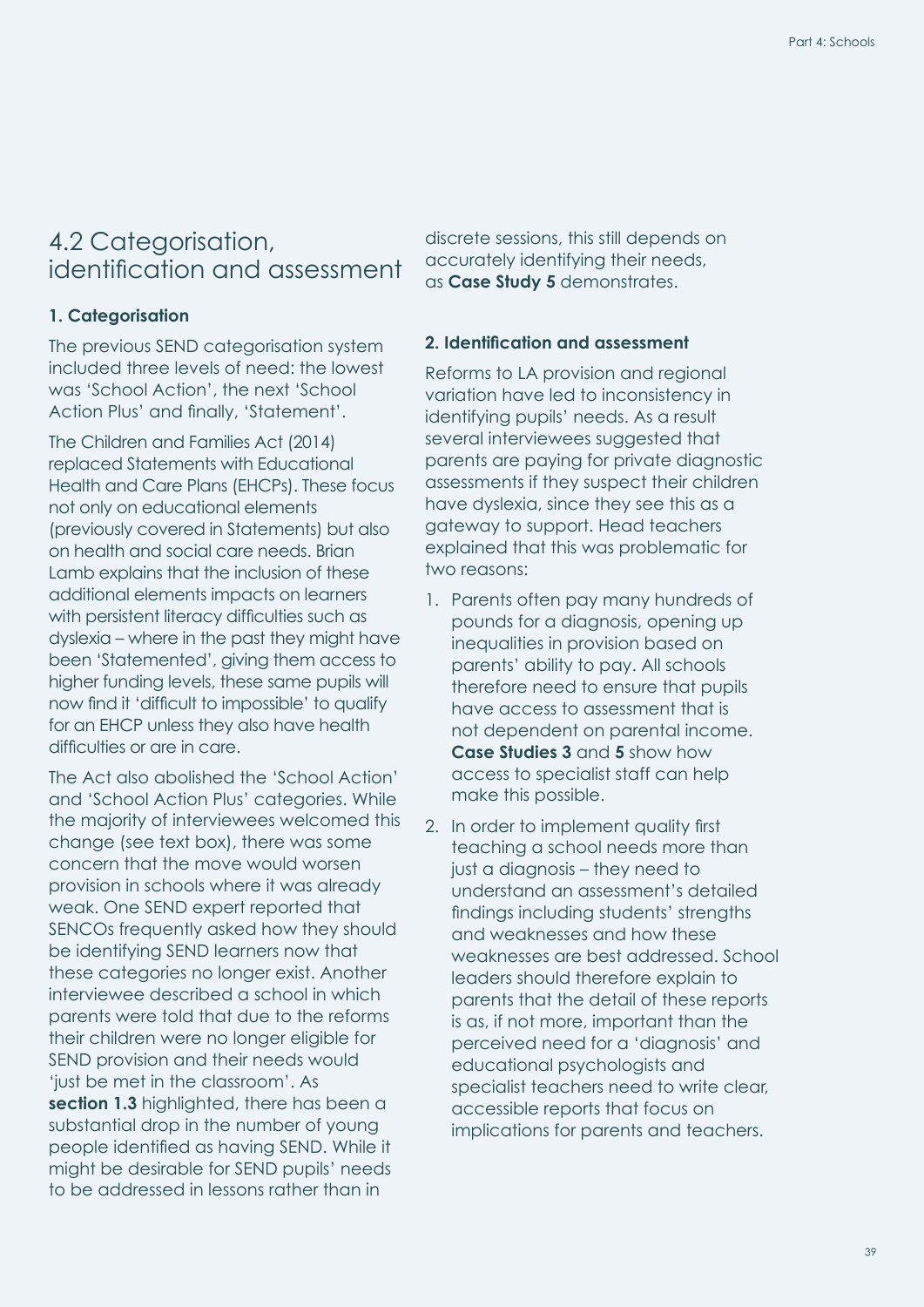### <span id="page-41-0"></span>4.3 Training

Additional intervention and support where pupils are withdrawn from class cannot compensate for a lack of good teaching (DfE and DfH, 2014d; NASEN, 2014). The SEND Code of Practice therefore sets out the government's view that 'high quality teaching… will meet the needs of the majority of children and young people' and that 'special education is underpinned by high quality teaching and is compromised by anything less' (p.25). This has come to be known as 'quality-first teaching'.

The shift towards meeting high-incidence needs like dyslexia within the classroom through quality first teaching rather than specialist support (where pupils are withdrawn from class) should have precipitated a boost in CPD but in fact many teachers still lack confidence in addressing SEND pupils' needs. For example, Julia Hunt explains that at the beginning of the Dyslexia-Friendly Schools programme (see **[Case Study 2](#page-27-0)**), all participants (in the 10 schools involved) completed a survey. In it, no teacher scored higher than the minimum in terms of their confidence in teaching and understanding dyslexic learners:

**" [T]hese participants are probably the most experienced people in the school and yet their level of confidence and knowledge is that low prior to undertaking training.** Julia Hunt, Head teacher

If all students' needs are to be met by teachers within the classroom then it is essential that all teachers (and not just 'specialists') receive high quality training and accurate information about their pupils. Indeed the Teacher's Standard 5, 'adapt teaching to respond to the strengths and needs of all pupils' (DfE, 2011b), explicitly requires this.

The Carter Review of initial teacher training (Carter, 2015) identified SEND as an area of weakness in initial teacher training (p.6) and previous research by the Driver Youth Trust has suggested that more than half of teachers did not receive training on dyslexia (Driver Youth Trust, 2013).

The Carter review therefore recommended that:

- Special educational needs and disabilities should be included in a framework for ITT content. (p.11)
- Wherever possible, all ITT partnerships should build in structured and assessed placements for trainees in special schools or mainstream schools with specialist resourced provision. (p.11)
- How to support children with SEND... should not be treated as an optional extra but as a priority.(p.34)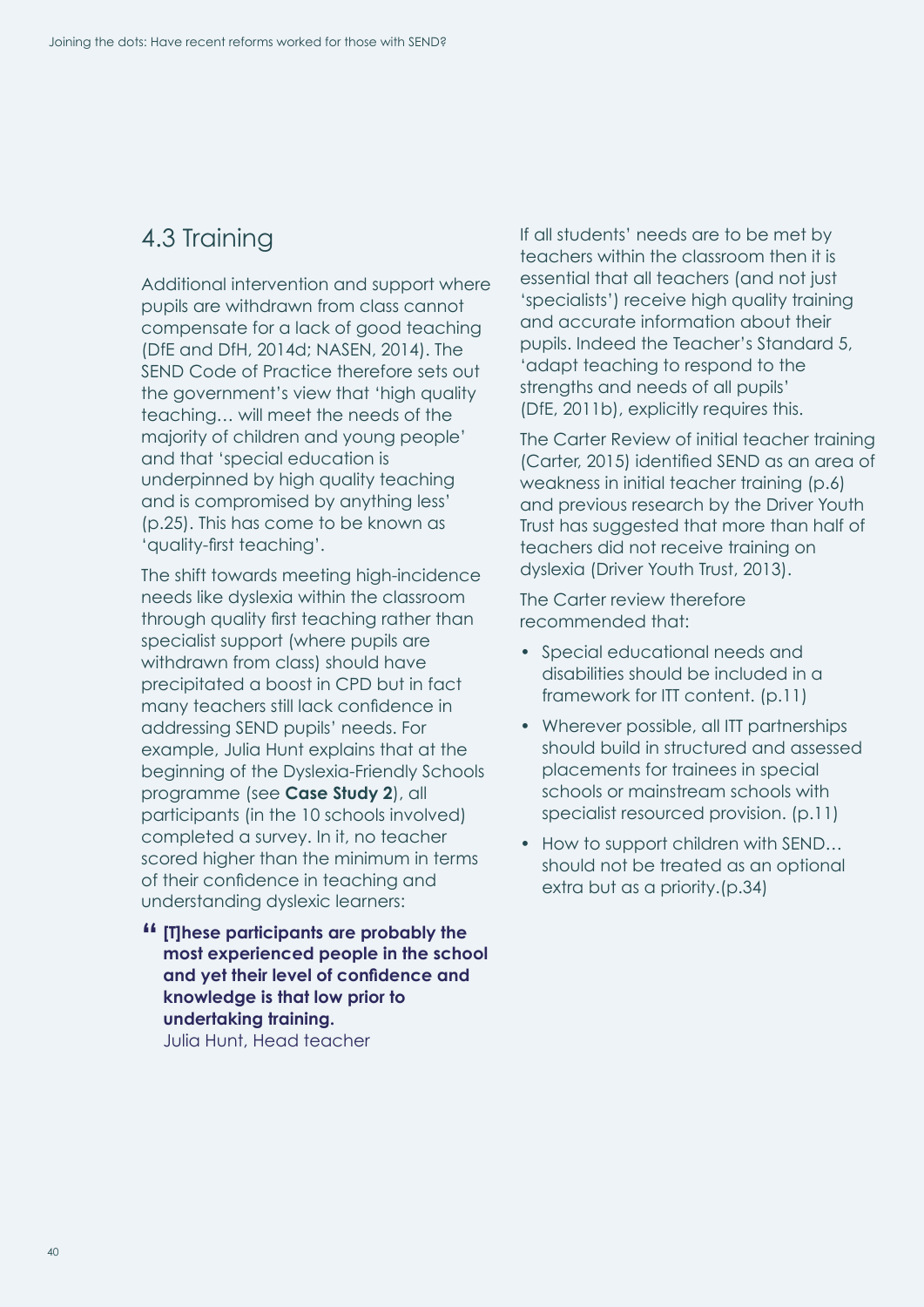In response the government has commissioned an independent working group to set out the core content for good initial teacher training (ITT) which is expected to include an increased emphasis on SEND (DfE, 2015d). However, given that only 32,543 new teachers were trained in the 2014–2015 academic year (DfE, 2014f) compared to the total figure of approximately 454,900 practising teachers (DfE, 2015b), it will take decades for changes to ITT to trickle into practice. Over the course of the last five years education policy has therefore shifted from focusing on ITT towards continuing professional development (CPD). This change was exemplified by the 2012 decision to abolish the requirement to secure qualified teacher status in order to teach in academies, and the announcement in 2015 that the government would support the creation of a new College of Teaching. Any move to improve teacher training in SEND should therefore focus as much on improving the quality of CPD as on ITT and the new College of Teaching should place a high priority on SEND training as it begins to design professional development pathways, both for classroom teachers and specialists. This is particularly important given that while accreditation is needed in order to offer accredited ITT, this is not the case with CPD.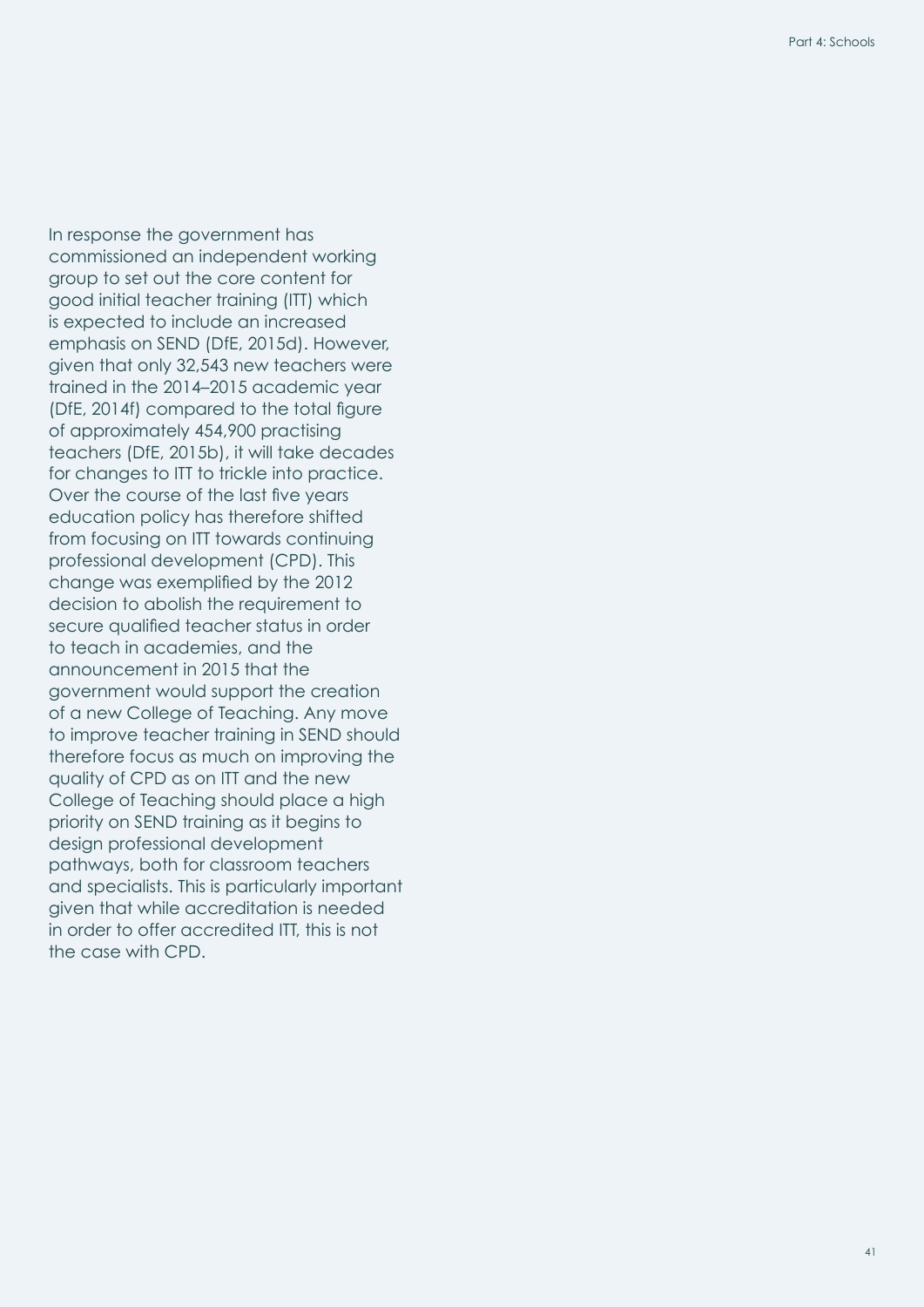### <span id="page-43-1"></span><span id="page-43-0"></span>4.4 Special Educational Needs Co-ordinators (SENCOs)

Schools face a dilemma when deciding who to train: they can often only afford specialist training for a limited number of staff members and so focus on their Special Educational Needs Co-ordinator (who oversees provision for SEND pupils) or a member of the SEND team. However, head teacher Julia Hunt argues that this can reinforce the view that SEND pupils are someone else's responsibility. She also suggests that staff in these positions do not always have the status needed to change classroom practice. For this reason, and to ensure quality first teaching, schools may be better off targeting literacy training at classroom teachers and heads of department rather than specialist staff. High-level training for specialists could then focus on identification, specialist help for those with greater needs and legal or administrative elements of SEND as well as parental engagement through techniques like the 'structured conversation' (see **[Case Study 7](#page-47-0)**).

#### **The changing role of SENCOs**

All schools must have a SENCO. Where schools are independent of the Local Authority, or where such support has been cut, these professionals have taken on a particularly pivotal role in ensuring the quality of provision. At present SENCO's skill levels vary widely but the role was significantly professionalised by the SEND Code of Practice (2014). This set out the SENCO's responsibilities (see text box) and introduced several requirements:

- 1. All schools must have a designated SENCO.
- 2. All SENCOs must be qualified teachers.
- 3. New SENCOs (for example those who have not held the position elsewhere for at least twelve months) must achieve a National Award in Special Educational Needs Coordination within three years of being appointed and this award must be a postgraduate course accredited by a recognised higher education provider. (However this was not retrospective, so some SENCOs will remain who have not achieved the award.)

Additionally the Code of Practice recognises the strategic nature of the SENCO's role by stating that SENCOs are, in the government's view, most effective when they are part of the School Leadership Team (SLT) and when they have time away from teaching as well as having administrative support.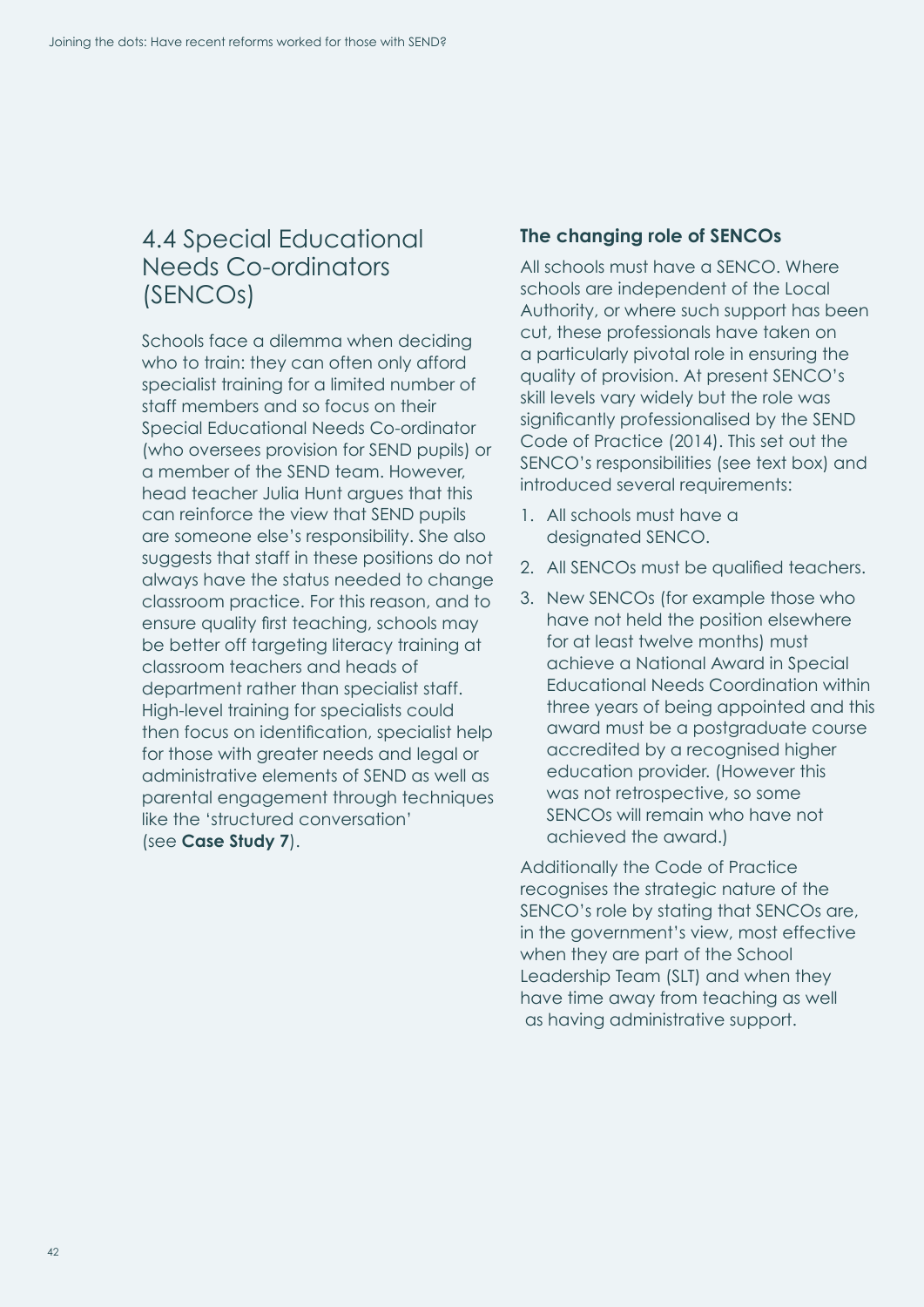Where SENCOs have SLT responsibility they can find themselves having to balance two types of responsibility: on one hand they have a strategic role as managers – ensuring quality of provision across the school; on the other, they are specialist teachers who identify and address individual needs and in some cases lead a team of specialists. Too great a focus on the latter can reinforce the view that SEND provision is the responsibility of specialists, undermining efforts to promote high quality teaching for SEND pupils by all teachers. Interviewees also argued that when SENCOs are on a school leadership team they can find it challenging to maintain their role as advocates for SEND pupils when faced with pressure (discussed in **section 2.3**) to have fewer SEND pupils on roll. As one parent puts it:

#### **" [A] SENCO's role is to run with the fox and bark with the hounds.**

A parent, quoted in Goleniowska, 2012

In other words, SENCOs must carefully tread the line between meeting school targets, acting in the best interests of the child, and complying with legislation and regulations at the same time. Leaders with SEND responsibilities should therefore seek and receive support from colleagues from other schools who hold similar positions so that they can perform their role more effectively. **[Case Study 6](#page-43-1)** shows how the London Leadership Strategy has gone about doing this.

#### **SENCO responsibilities: SEND Code of Practice 2014**

- 1 Provide professional guidance to colleagues, and work closely with staff, parents and other agencies.
- 2. Be aware of the Local Offer, and work with other professionals to ensure that students with SEND receive appropriate support and high quality teaching.
- 3. Advise on the graduated approach to providing SEND support.
- 4. Advise on the deployment of the schools' delegated budget.
- 5. Work with the head teacher and governing body to ensure that the school meets its responsibilities under the Equality Act (2010).
- 6. Ensure that the school keeps records of SEND learners up to date.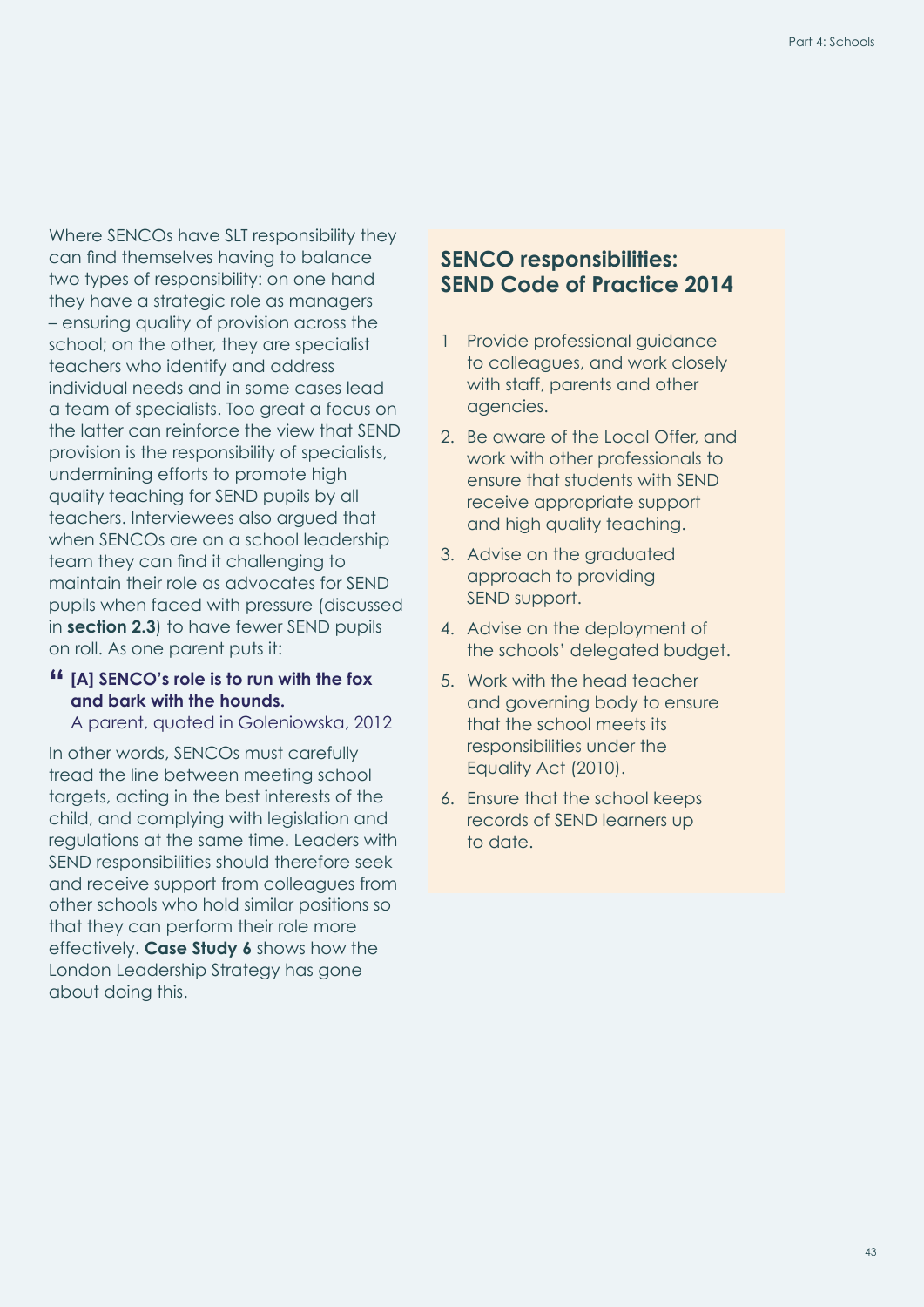### Case Study 6: London Leadership Strategy's SEND Leaders

SEND Leaders is a programme run by the London Leadership Strategy. It ensures schools have access to high quality support so that they can improve teaching for SEND pupils. The programme aims to ensure that:

**" [O]utstanding practitioners with a really good track record have the confidence but also the opportunity to work on a more systemic level with a wider number of schools to seek better outcomes for children with additional needs.**

David Bartram, Director of SEN, London Leadership Strategy

SEND leaders themselves are current practitioners with a proven record of excellent SEND leadership and experience leading provision across schools. They are a mixture of head teachers, assistant and deputy head teachers with SEND responsibility and SENCOs.

**" [I]t's not about going in and telling people how to do things but actually working on a sustainable model with them.**

David Bartram, Director of SEN, London Leadership Strategy

What makes the SEND Leaders programme special is that it uses current practitioners to support other schools. It therefore uses knowledge and expertise from within the system and draws on current practice to help leaders prioritise and improve SEND pupils' learning.

The programme follows six steps:

- 1. Schools decide they want a SEND review;
- 2. Reviewers (the SEND leaders) are sent information and data about the school;
- 3. Schools complete a self-evaluation based around eight key areas that LLS believe are crucial to high-quality SEND provision in schools (see text box);
- 4. SEND leaders complete a selfevaluation to ensure that their expertise is targeted at the schools where they can be most useful;
- 5. SEND leaders conduct a review and agree a benchmark for improvement with the school;
- 6. Follow-up visits take place based on a bespoke support plan.

SEND Leaders are currently working with a group of schools in Birmingham. The group approached SEND Leaders because they were concerned about their LA's capacity to support them in key areas, particularly where:

- staff were new to a role (such as new SENCOs and deputy head teachers);
- staff needed practical advice in things like 'dealing with staff' and 'blockages in leadership';
- schools experienced a substantial change in their intake's demographics, for example an increase in the incidence of complex needs.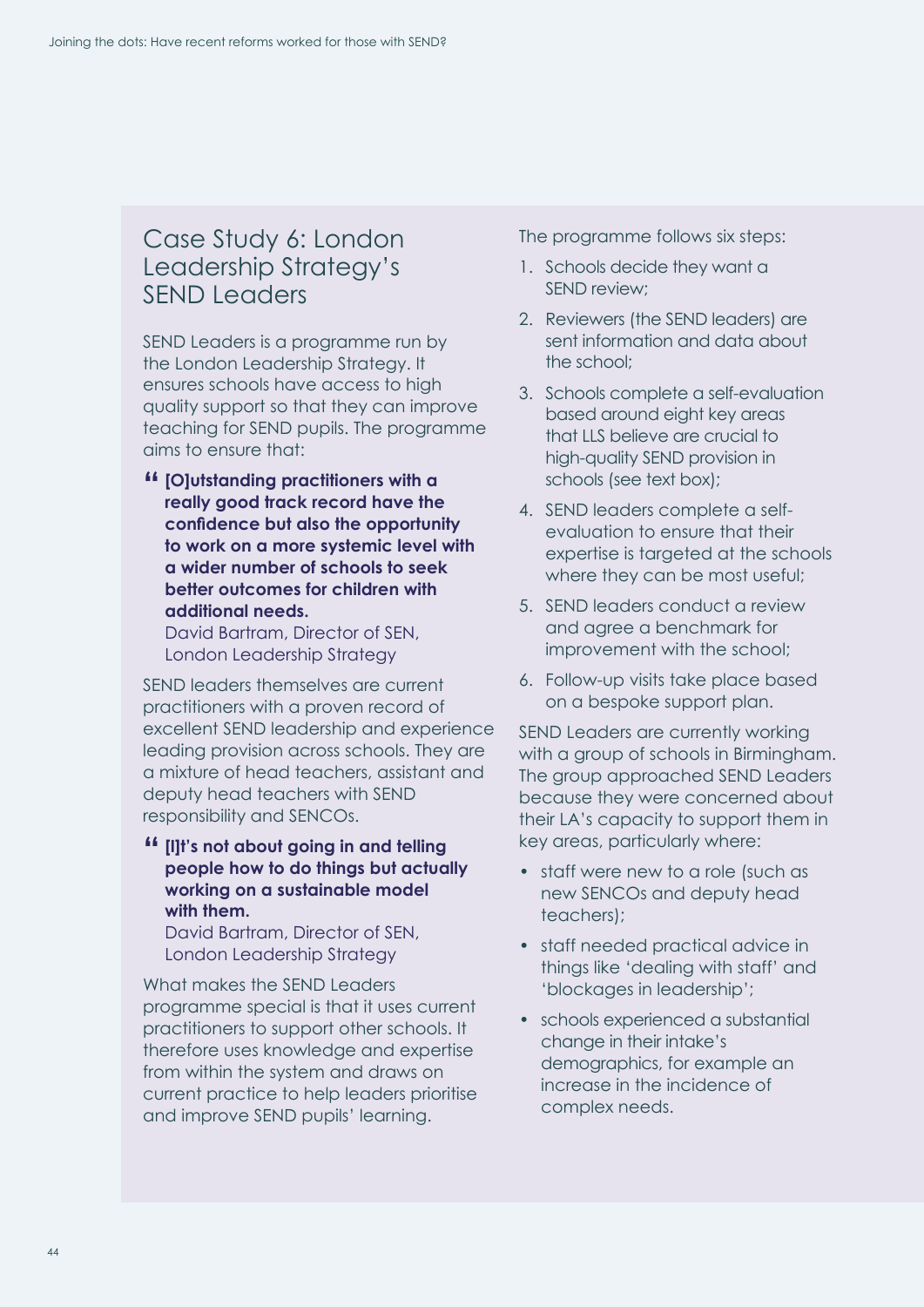#### **LLS' Eight key areas for SEND provision:**

- 1. Leadership
- 2. Efficient use of resources
- 3. Monitoring, tracking and evaluation
- 4. Assessment and identification
- 5. Working with pupils and parents
- 6. Improving teaching and learning
- 7. Developing provision
- 8. Improving outcomes

The Birmingham schools collaborated to identify five members of staff with the potential to lead and these individuals shadowed SEND Leaders. The programme therefore helped build capacity within schools by using expertise from elsewhere to develop leaders with a better understanding of SEND.

**" We don't want it just to be a dozen people who are great at this work, we want to roll it out so that everyone feels empowered in terms of improving outcomes for SEN students but also in terms of developing skills of classroom teachers.** David Bartram, Director of SEN, London Leadership Strategy

### <span id="page-46-0"></span>4.5 Parental engagement

**" The Children and Families Act introduced a strengthened statutory requirement for families (and more specifically parents and carers) to be involved in decisions that directly affect SEND pupils. What you as parents think, feel and say is important. You should be listened to and you need to be fully involved in decisions that affect your children. That's what the new system is all about.**

Edward Timpson (in DfE, 2014c)

While the statutory duties in the Act fall upon LAs, in practice it is schools that take responsibility for most of the day-to-day communication with parents and carers concerning their child's progress and well-being. This is fine for schools that are well equipped for communication, but those already struggling with parental engagement find themselves faced with yet another challenge.

Communicating with parents can be difficult, particularly when there are differences in understanding of a child's needs or limited knowledge of the difficulties on either side. An example of good practice is shown in **[Case Study 7](#page-47-0)** and there is an emerging evidence base around effective parental engagement (see **[Case Study 8](#page-47-0)**). This expertise now needs to be shared more widely across the sector so that staff (and SENCOs in particular) can develop their expertise. This is essential if the quality of provision a child receives is not to remain dependent on parental education and ability to engage in the process.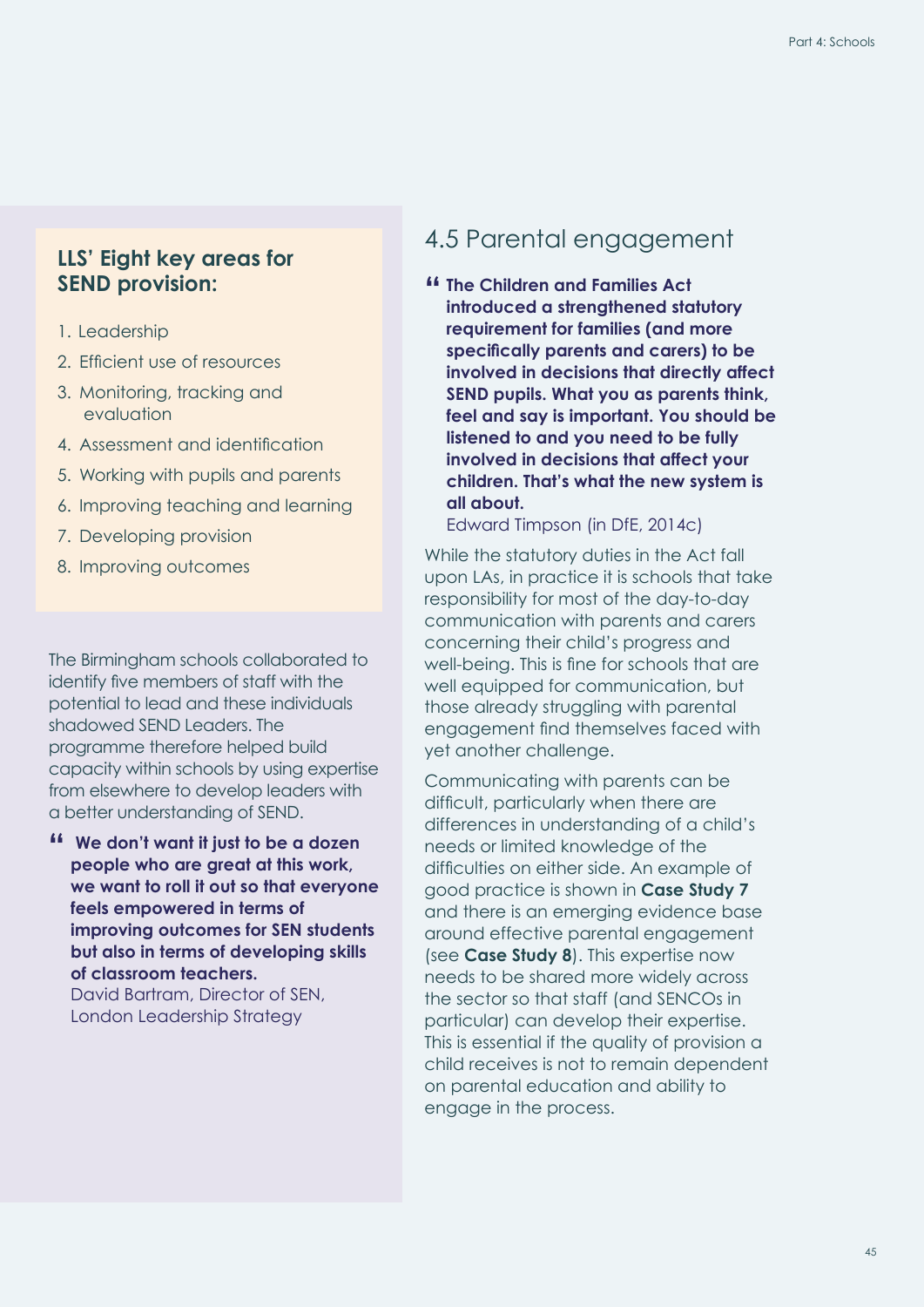### <span id="page-47-0"></span>Case Study 7: Achievement for All

Achievement for All (AfA) is an independent charity that works to improve outcomes for the lowest achieving 20% of young people through their schools programme. The DfE's evaluation of the programme suggested that it helps secure excellent outcomes for students with SEND, including dyslexia (DfE ). The charity works in over 2,000 schools and they are a delivery partner for the DfE.

The SEND Code of Practice highlights AfA's schools programme as a good way of addressing the challenge of parental engagement. A fundamental aspect of AfA's schools programme is the 'structured conversation'. This is a 'listening conversation' that an 'Achievement Coach' trains teachers to use when working with children's parents and families. Staff learn how to listen rather than attend with a pre-conceived agenda, and the conversations usually last about half an hour.

Schools working with AfA have planned targeted interventions in partnership with parents during structured conversations and these conversations are therefore now at the heart of good teaching and learning. Structured conversations have helped many schools get to grips with the SEND reforms because they give staff the skills they need in order to engage with parents – something that is key to the EHCP and the graduated 'plan, do, review, assess' process now used for any students identified as having SEND.

### Case Study 8: The Pupil Passport

St Mary's C of E Primary School in East Barnet is a one-form entry school with a diverse intake. Maria Constantinou is Deputy Head teacher and the school's Inclusion Leader.

Maria believed that one of the biggest challenges presented by the Children and Families Act was the need to involve SEND students and their parents in decisions that affect them (DfE, 2014, p.20). She decided to respond to this challenge through a new approach to pupil voice involving a 'Pupil Passport'. This was a document that allowed children to capture reflections on their learning. In the introductory phase, the passport created a focus for conversations between pupils with SEND and their parents, making it easier for them to engage in discussions about their child's perception of their learning (DfE, 2014, p.104).

The passport was originally introduced for SEND learners in summer 2014 and proved so successful that it was rolled out to include all students in autumn 2014.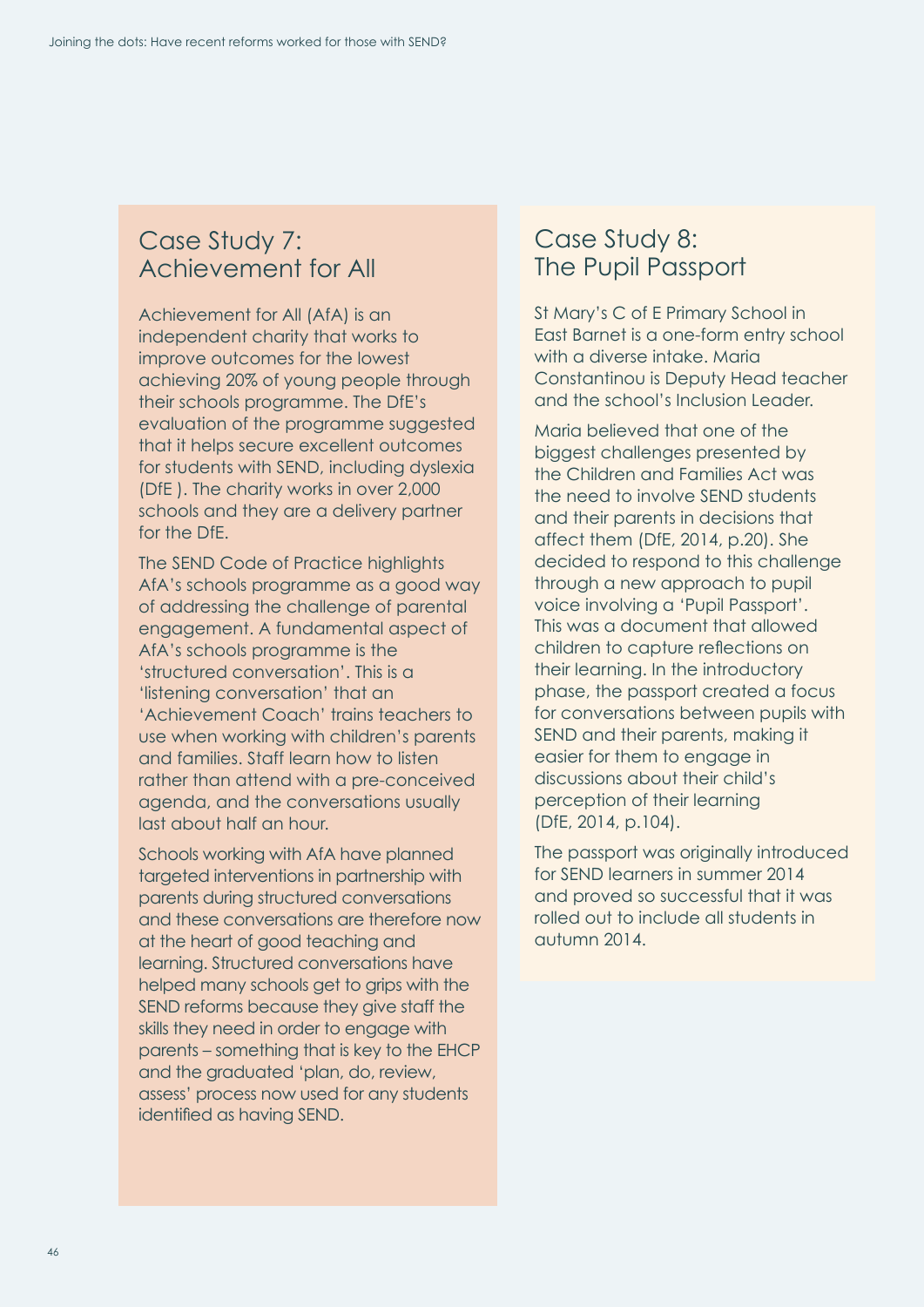### <span id="page-48-0"></span>4.6 Exam reform

Exam reform proceeded at break-neck pace under the coalition government and reformed GCSEs, AS and A levels are all being taught from September 2015. Changes include a reduction in the role of coursework and a move toward linear rather than modular exams so that exams increasingly take place at the end of the course rather than after individual units. Other reforms include a greater emphasis on spelling, punctuation and grammar in exams involving extended writing, as well as changes to exam content. Some argue that these reforms will have put candidates with persistent literacy difficulties at a disadvantage.

Exam reform has been met with widespread concern regarding the likely impact on pupils with SEND and some have suggested that the reforms have contravened the rights of pupils with protected characteristics such as SEND that are included in the 2010 Equality Act (Bloom, 2015). Ofqual however have said that they have fulfilled their statutory duty to consider the effects of the reforms on learners with SEND and ensured that exams:

**" [G]ive a reliable indication of students' knowledge, skills and understanding; and avoid, where possible, features of a qualification that could needlessly make a qualification more difficult for a student to achieve because he or she has a protected characteristic.**  Ofqual, 2015

Despite the steps taken to ensure exam reforms' legality, many in the sector are concerned that:

- 1. Although found not to breach the Equality Act the move away from modular assessment towards longer (end-of-course) exams could put some SEND learners at a disadvantage. For example, Brian Lamb highlights what he calls:
- **" …massive concerns that this [exam reform] is going to disadvantage children with Dyslexia... Continuous assessment and project assessment gave children with Dyslexia… a more level playing field in exam situations and the move away from that is going to have a very significant effect on their ability to show their true capabilities.**
- 2. Awarding 5% of marks for spelling and grammar in exams requiring extended writing might put SEND candidates at a disadvantage, particularly those with persistent literacy difficulties.
- 3. Identification of SEND (such as dyslexia) is not consistent across the country. Students may therefore be disadvantaged if their needs have not been understood prior to the exam since it will mean they are not offered the 'reasonable adjustments' (such as extra time or a scribe) that they are entitled to. Furthermore, one interviewee argued that this can go both ways and that schools which have not planned how they will deliver 'reasonable adjustments' may be particularly reluctant to identify needs since they do not know how they would respond once those needs are found.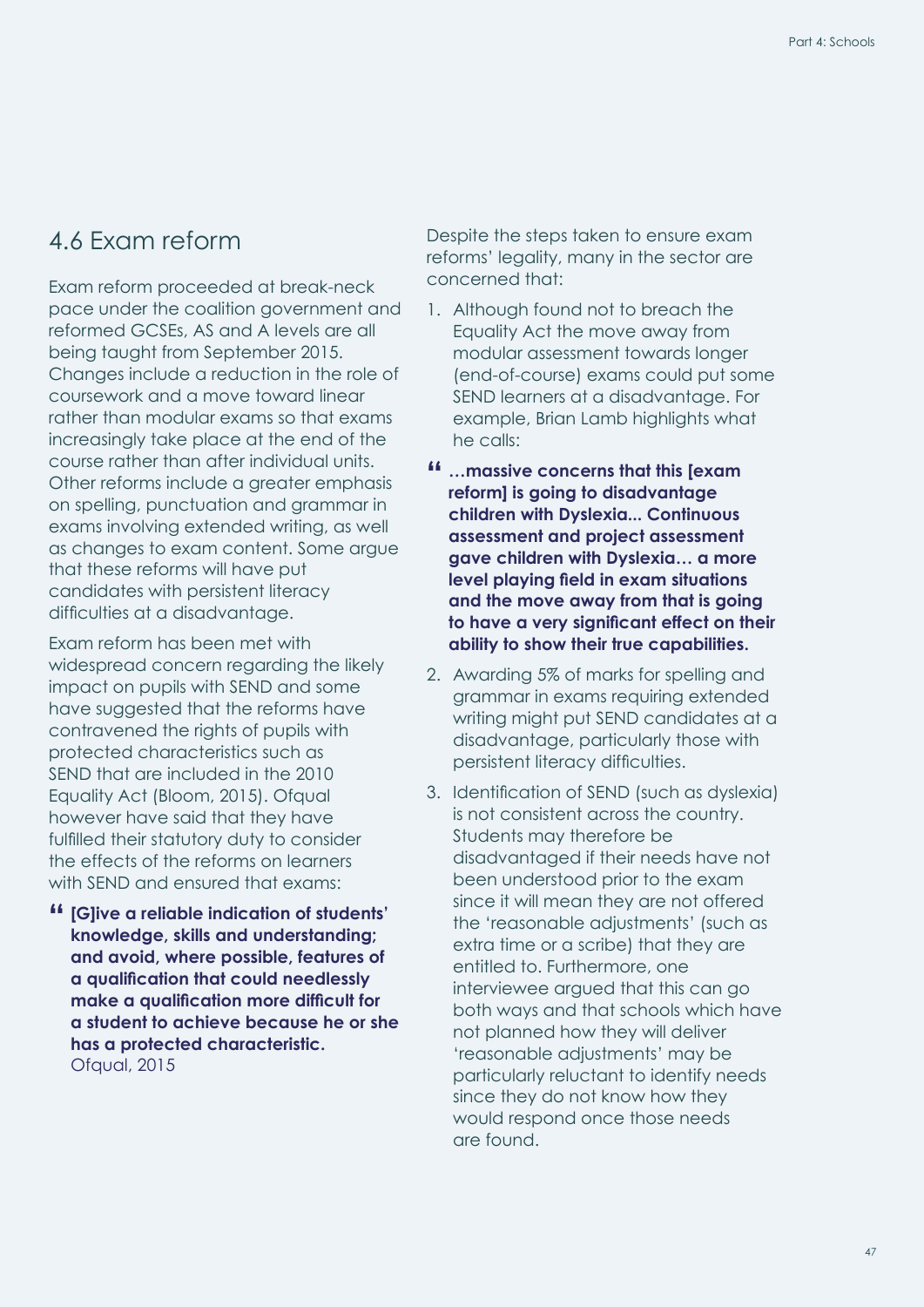### **Summary of recent exam reforms**

#### **Main features of the new GCSE**

- 1. A new grading scale of 9 to 1 will be used.
- 2. Assessment will mainly be through exams rather than coursework.
- 3. New, more demanding content has been developed.
- 4. Courses will generally no longer be divided into different modules and students will take all their exams at the end of their course.
- 5. Exams can only be split into 'foundation tier' and 'higher tier' if one exam paper does not give all students the opportunity to show their abilities.
- 6. Resit opportunities will only be available each November in English language and maths.

#### **Main features of the new AS and A level**

- 1. AS and A levels will be decoupled; i.e. AS results no longer count towards A levels.
- 2. Assessment will mainly be through exams.
- 3. Courses will no longer generally be divided into modules.
- 4. The content for the new A levels has been reviewed and updated.
- 5. Universities played a greater role in setting the content and revising the material for the new qualifications than previously.
- 4. Technology is not equitably distributed across schools, so not all SEND students have the same access to the assistive software that can help them read exam questions. A move away from coursework may exacerbate this problem:
- **" So, I think you can go to one school and they've got read and write software that reads for everybody… You go to another where they haven't got that...** Gareth Morewood, SENCO

It is too early to assess the impact of exam reforms on SEND pupils but the impact should be closely and robustly monitored to ensure that any problems are spotted early and acted upon immediately.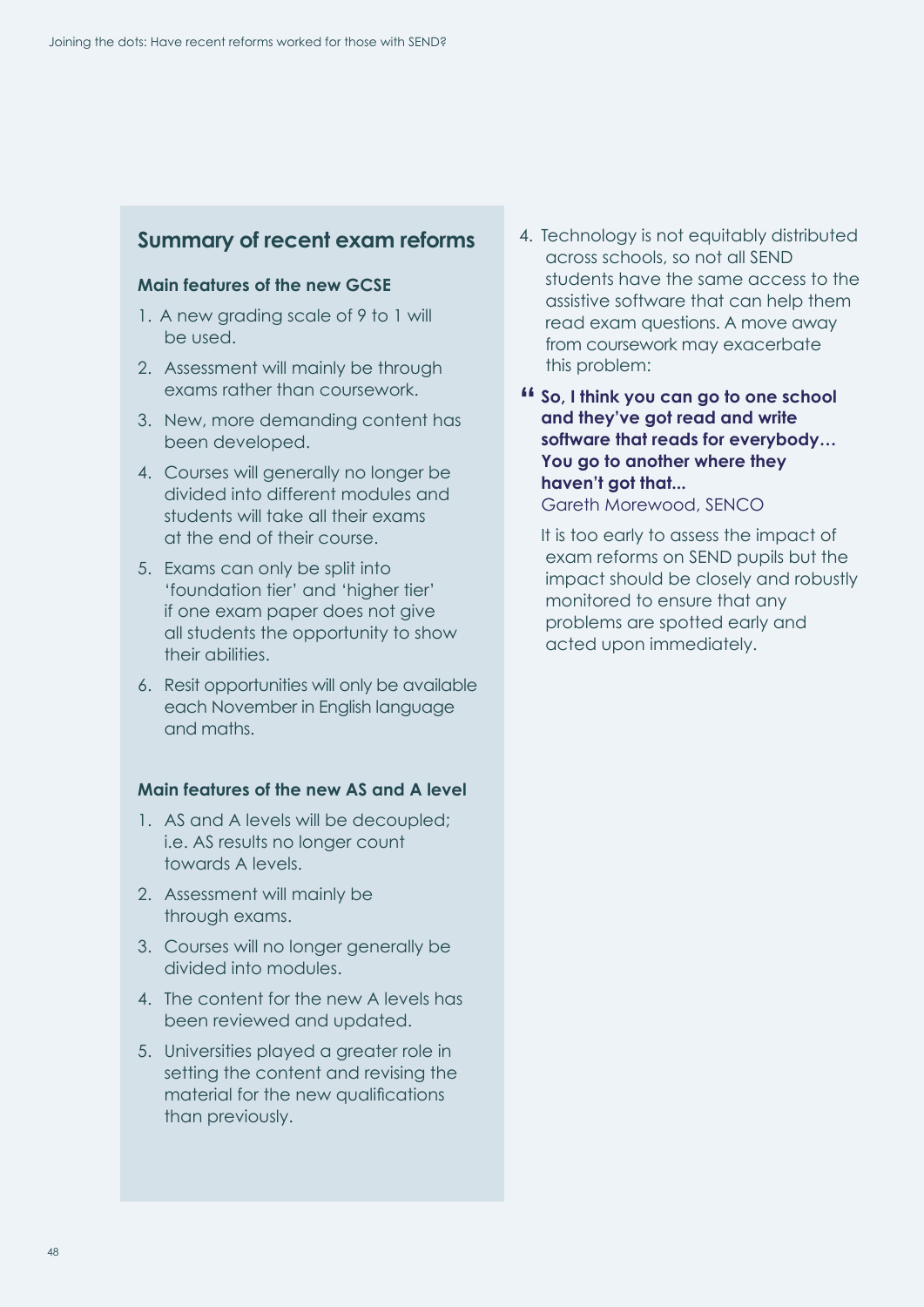### <span id="page-50-0"></span>4.7 Summary of recommendations

- **1. School leaders should make it clear that SEND pupils' achievement is a whole-school priority rather than just the domain of specialist staff and should engage with SEND pupils' progress in the same way they do with socio-economically disadvantaged pupils' progress.**
- **2. Schools should ensure all pupils have access to assessment that is not dependent on parental income.**
- **3. School leaders should be creative in brokering in support from whoever is best placed to support their school.**
- **4. Ofsted should launch a follow-up to its 2010 review of SEND in order to identify and share good practice in improving outcomes for SEND pupils.**
- **5. School leaders should explain to parents that the detail of assessment reports is as, if not more, important than the perceived need for a 'diagnosis' and educational psychologists and specialist teachers need to write clear, accessible reports that focus on implications for parents and teachers.**
- **6. Schools should target training that is focused on teaching practice at classroom teachers and heads of department as well as specialist staff. High-level training for specialists should focus on identification, specialist help for those with greater needs, and legal or administrative elements of SEND as well as parental engagement through techniques like the 'structured conversation'.**
- **7. The expert group on ITT set up after the Carter review should ensure that its agreed 'core content' for ITT sufficiently prepares newly qualified teachers to support SEND pupils.**
- **8. Any move to improve teacher training in SEND should focus as much on improving the quality of CPD as on ITT and the new College of Teaching should place a high priority on SEND training as it begins to design professional development pathways.**
- **9. Leaders with SEND responsibilities should seek and receive support from colleagues from other schools who hold similar positions so that they can perform their role more effectively.**
- **10. Schools should improve their ability to communicate with parents of children with SEND.**
- **11. Ofqual should monitor the impact of exam reforms on SEND pupils closely to ensure that any problems are spotted early and acted upon immediately.**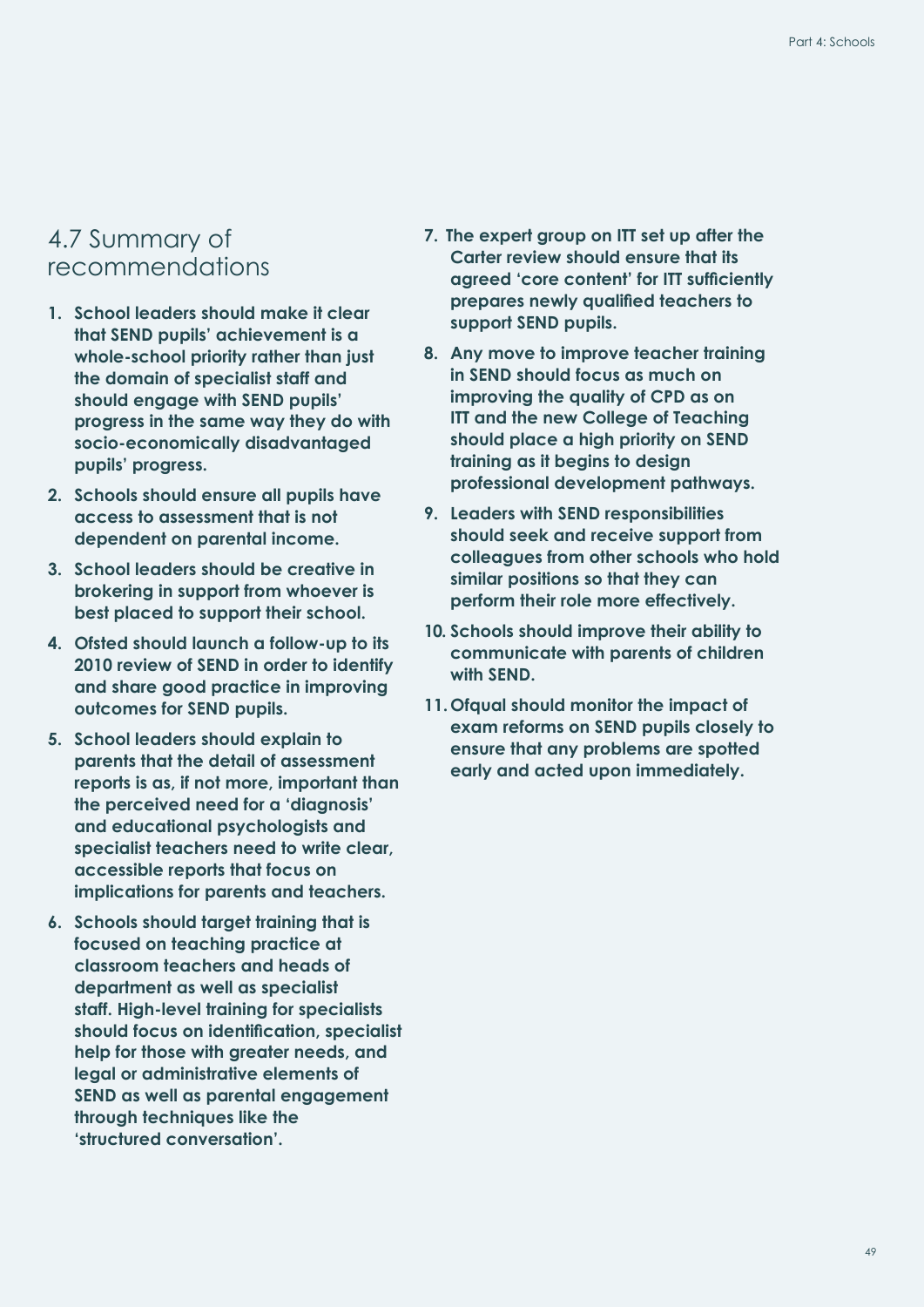## <span id="page-51-0"></span>Part 5: Conclusion

Changes in policy since 2010 have ushered in a time of great upheaval for the school system. While poor provision and inconsistency is nothing new, so long as the sector remains chronically fragmented it will be hard to move forward and schools will continue to face huge challenges in meeting their students' needs.

Recent reforms have brought some benefits:

- In many schools, the focus is moving from discrete, specialist provision to a greater focus on quality-first teaching;
- Some schools have embraced new freedoms and found innovative solutions to problems;
- Young people and their parents have been given a greater say in how their needs are met;
- Some LAs are developing models and structures more closely aligned with their communities' needs, for example by linking together different teams and departments.

Yet these changes also bring risks: although the best head teachers and the best schools have seen recent policy changes as an opportunity to innovate, this is not the case everywhere. Truly filling the gaps in support will not be easy and this is not a time when there is an appetite for more accountability or regulation. Instead, what is already in place needs to be made to work better and SEND needs to move up schools', policy makers' and the emerging middle tier's agendas. We believe that the following steps would ensure that this happens.

## Schools should take a lead themselves

Schools do not need to wait for policy makers in order to improve outcomes for SEND pupils. School governors should ensure they thoroughly review their school's SEND spending and how it is contributing to improved outcomes for these pupils – Ofsted expects no less and pupils deserve no less. Schools should also target different types of training at specialist and teaching staff to ensure those best placed to make a difference have the expertise they need. Ultimately, providing high-quality SEND support is not easy and schools should recognise their weaknesses and seek support from other schools or external specialists where necessary. As this report has shown, schools have the freedom to be creative in doing this and some could make more of the opportunities available.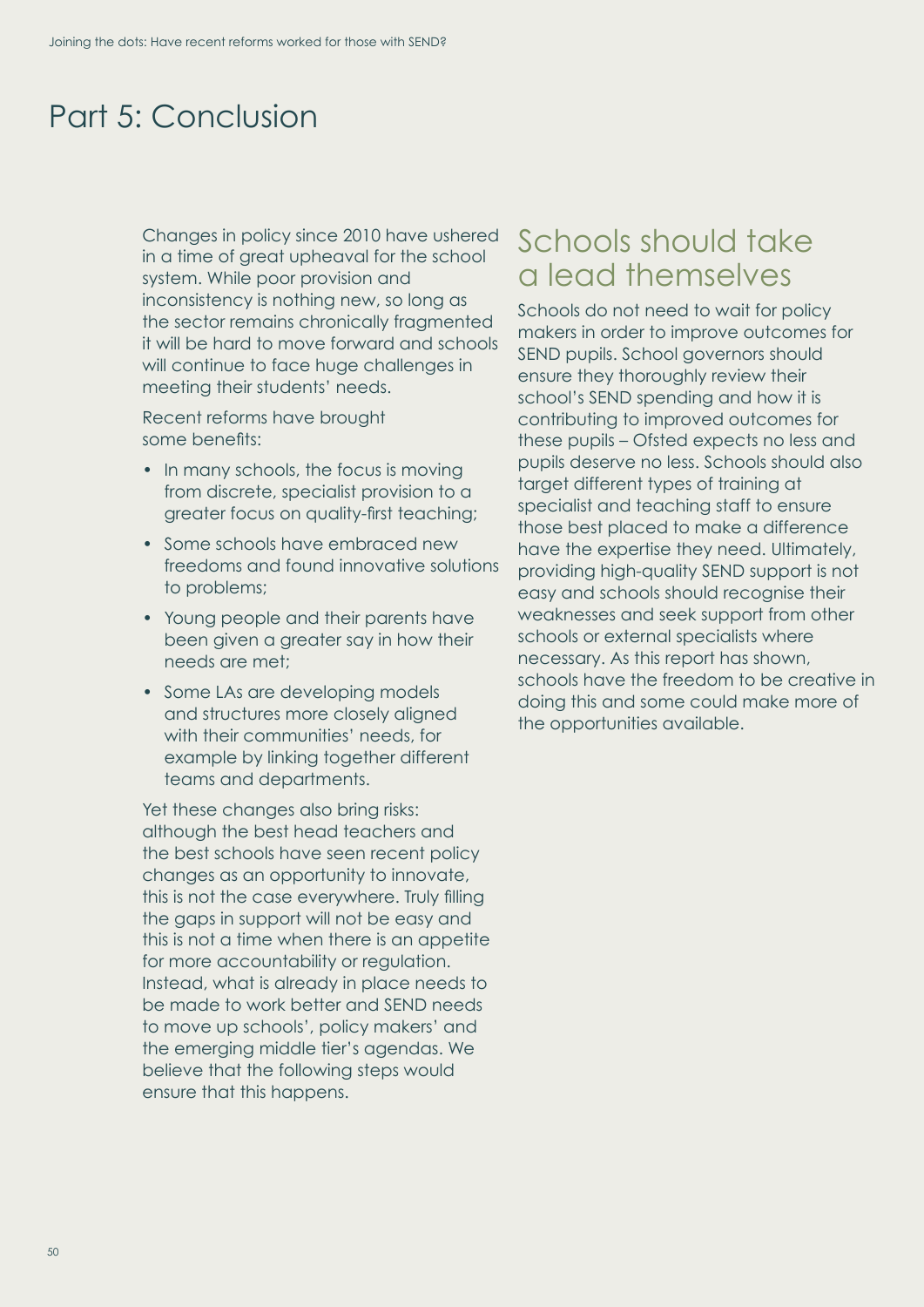## Moving SEND up the priority list

Ofsted already considers outcomes for SEND pupils as part of inspection but this report has shown that this is not having the required effect and that some school leaders do not see SEND as critical to school improvement. Similarly, the admissions code in theory recognises SEND learners' needs and prevents unfair discrimination, yet we have seen that few believe admissions are truly fair. A combination of carrot and stick approaches are therefore needed to change this: schools that are using SEND funding to provide high-quality and innovative support for their pupils should be celebrated through a SEND award and Ofsted should ensure that all inspection teams know what outstanding SEND practice looks like, either by including expert inspectors on their teams or by ensuring inspectors are fully trained so that they can robustly challenge SEND practice. Meanwhile all schools admissions should be subject to the same level of scrutiny – regardless of school type.

## Upcoming reforms should be seen through the lens of SEND

The role of Regional School Commissioners (RSCs) is likely to be reviewed and adapted in the future; a College of Teaching is being established to improve professional development; and an expert group is currently considering the core content of initial teacher training. All of these reforms provide opportunities to promote good practice in SEND and those involved in the reforms should ask themselves: 'how can this reform improve outcomes for SEND pupils?'. This report's recommendation that RSCs review schools' SEND Information Reports and broker partnerships between weaker and stronger schools is just one example of how this might happen.

Reform cannot come at the price of equity, and diverging quality is putting the education and life chances of young people with SEND at risk. We cannot accept a system with only outposts of excellence. The next phase of reform must focus on ensuring all learners have the educational opportunities currently experienced by those lucky enough to be at the best schools and in the strongest parts of the system.

We need to join up the dots in a fragmented system. Structures and practices are now needed that secure quality for all and that ensure every SEND student's needs are identified and met.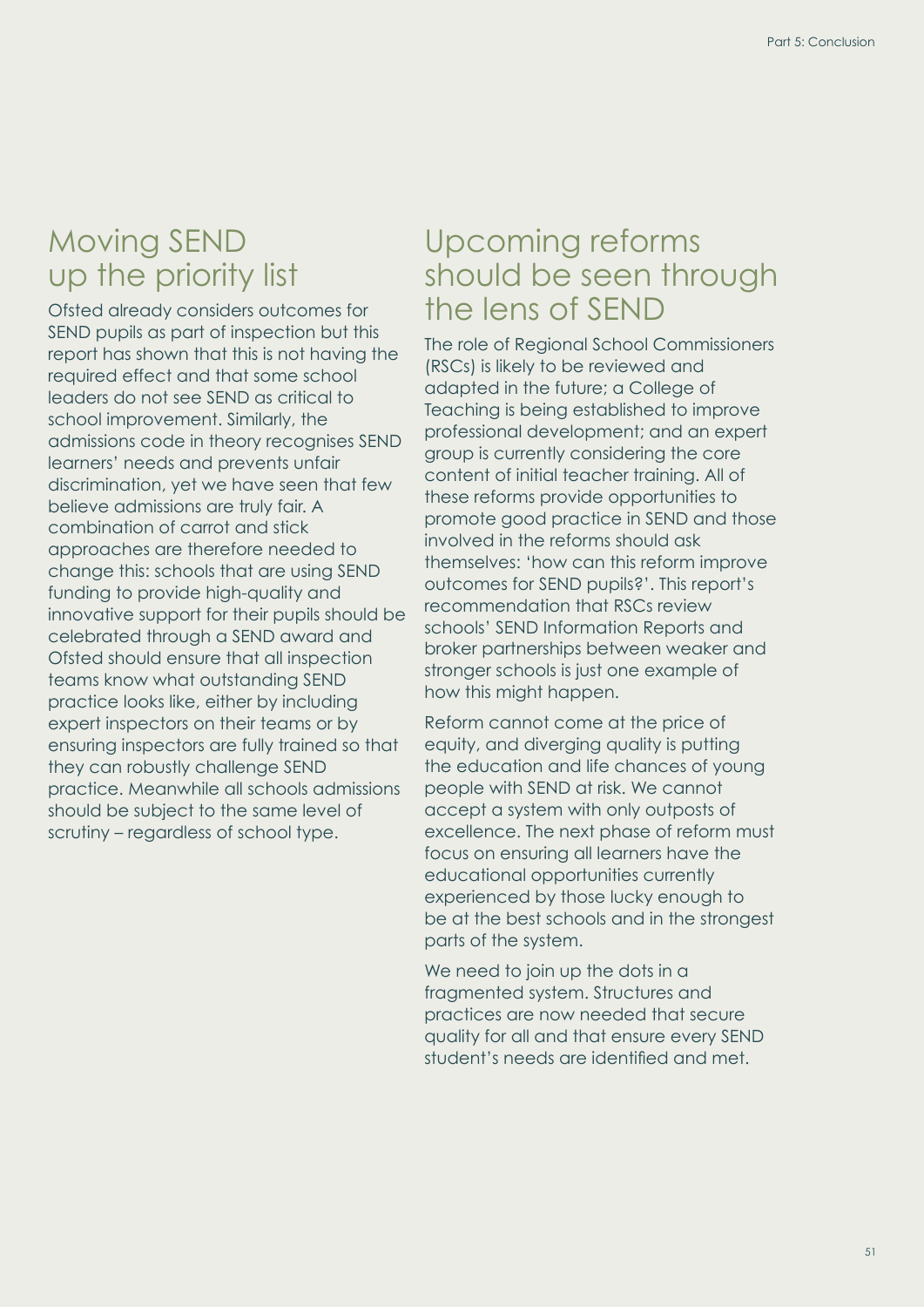## <span id="page-53-0"></span>Acknowledgements

With thanks to the many people who have contributed to this report.

#### **Key informants:**

**Brian Lamb OBE**: Brian was Chair of the Inquiry into Parental Confidence in Special Educational Needs; Chair of the Special Education Consortium for ten years; and a founding board member of Every Disabled Child Matters. He is a visiting Professor for SEND at Derby University and visiting Fellow at London South Bank University. He was awarded an Honorary Doctorate by Middlesex University for his work on SEND.

**Professor Brahm Norwich**: Brahm is Professor of Educational Psychology and Special Educational Needs, Graduate School of Education, University of Exeter. He has worked as a school teacher, professional educational psychologist and university teacher and researcher.

**Maria Constantinou**: Maria is Deputy Head and Inclusion Leader at St Mary's Primary in East Barnet and a Specialist Leader in Education. She is a Primary SEN consultant for the London Leadership Strategy.

**Gareth Morewood:** Gareth is Director of Curriculum Support at Priestnall School in Stockport. He is a designated Leader of Education and has written extensively on inclusive education. He is an Honorary Research Fellow in Education at the University of Manchester, Vice-Chair of the DfE-hosted 'SENCo-forum' Advisory Group, and writes the SENCology blog for Optimus Education.

**Professor Sonia Blandford**: Sonia is Professor of Education and Social Enterprise at the London Centre for Leadership in Learning at the Institute of Education, and Senior Research Fellow at Oxford University. She is an advisor to the UK government, European Commission and several international governments. She is the Founder and CEO of Achievement for All, and is named in the Debrett's list of the Top 500 Most Influential People in the UK 2015.

#### **Case studies:**

Diane Partridge, Karen Iles, David Bartram, Richard Slade, Maria Taylor, Julia Hunt, Deirdre Fitzpatrick, Jackie Smith, Sally Bouwman, Chris Rossiter, Maria Constantinou.

#### **Other contributors include:**

Barney Angliss and John Hepburn, Keith Tysoe, Bren Predergast, Amy Skipp, Sameena Choudry.

And the many others who prefer not to be named.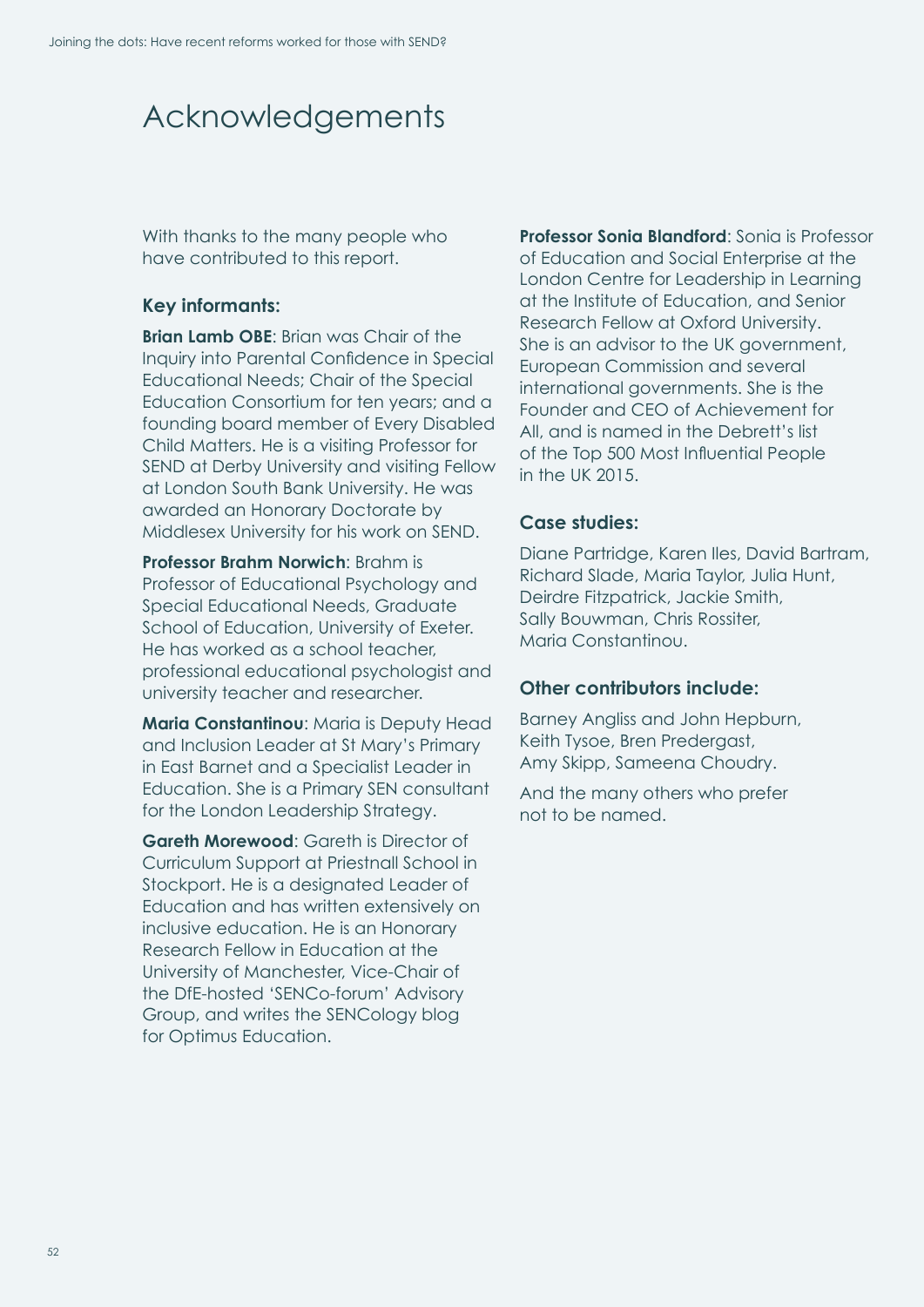## <span id="page-54-0"></span>**Glossary**

**CAMHS**: Children and Adolescent Mental Health Services. A specialist service that offers assessment and treatment when children and young people have emotional, behavioural or mental health difficulties.

#### **Care Quality Commission**: The

independent regulator of health and adult social care in England.

**Children's Commissioner**: A post created in 2004 to protect and promote the rights of all children in England. The current post-holder is Anne Longfield OBE.

**CPD**: Continuous Professional Development. A term used to describe the acquisition and maintenance of knowledge and skills for professionals.

**DfE**: Department for Education. The government department responsible for education and children's services in England.

**DfL**: Drive for Literacy. A collaboration between the Driver Youth Trust and the ARK schools academy.

**DSG**: Dedicated Schools Grant. One of the main channels of government funding for schools, given to local authorities who then distribute it among their schools.

**DYT:** Driver Youth Trust. A charity dedicated to improving the life chances of children and young people with a focus on those who struggle with literacy, particularly children with dyslexia.

**EFA**: Education Funding Agency. An executive agency sponsored by the Department for Education that manages funding for schools.

**EHCP**: Education, Health and Care Plans are legal documents for young people aged 0–25 years with high categories of SEND. They set out the child's needs and what has to be done to meet those needs in education, health and social care. From 2014 they replaced the previous Statement of Special Educational Needs.

**FE College:** Further Education Colleges are providers of education that is distinct from University education for young people and adults aged 16 years or over.

**Graduated response**: A school's response to a continuum of special educational needs and disability (assess, plan, do, review). It requires that schools should make full use of available classroom and school resources before using increasingly specialist expertise.

**INMSS**: Independent and non-maintained special schools.

**ITT:** Initial teacher training.

**ISP**: Independent Specialist Provider.

**LA**: Local Authority.

**Local Offer**: A guide to local provision for children and young people with SEND, published by a local authority.

**LLDD**: Learners with Learning Difficulties or Disabilities. Often referred to in relation to funding arrangements for young people with LLD between the ages of 19 and 24 years.

**LLS**: London Leadership Strategy. A not-forprofit organisation run and led by serving head teachers aiming to increase the effectiveness of schools.

**MATs:** Multiple Academy Trusts are a group of schools governed through a single set of members and directors.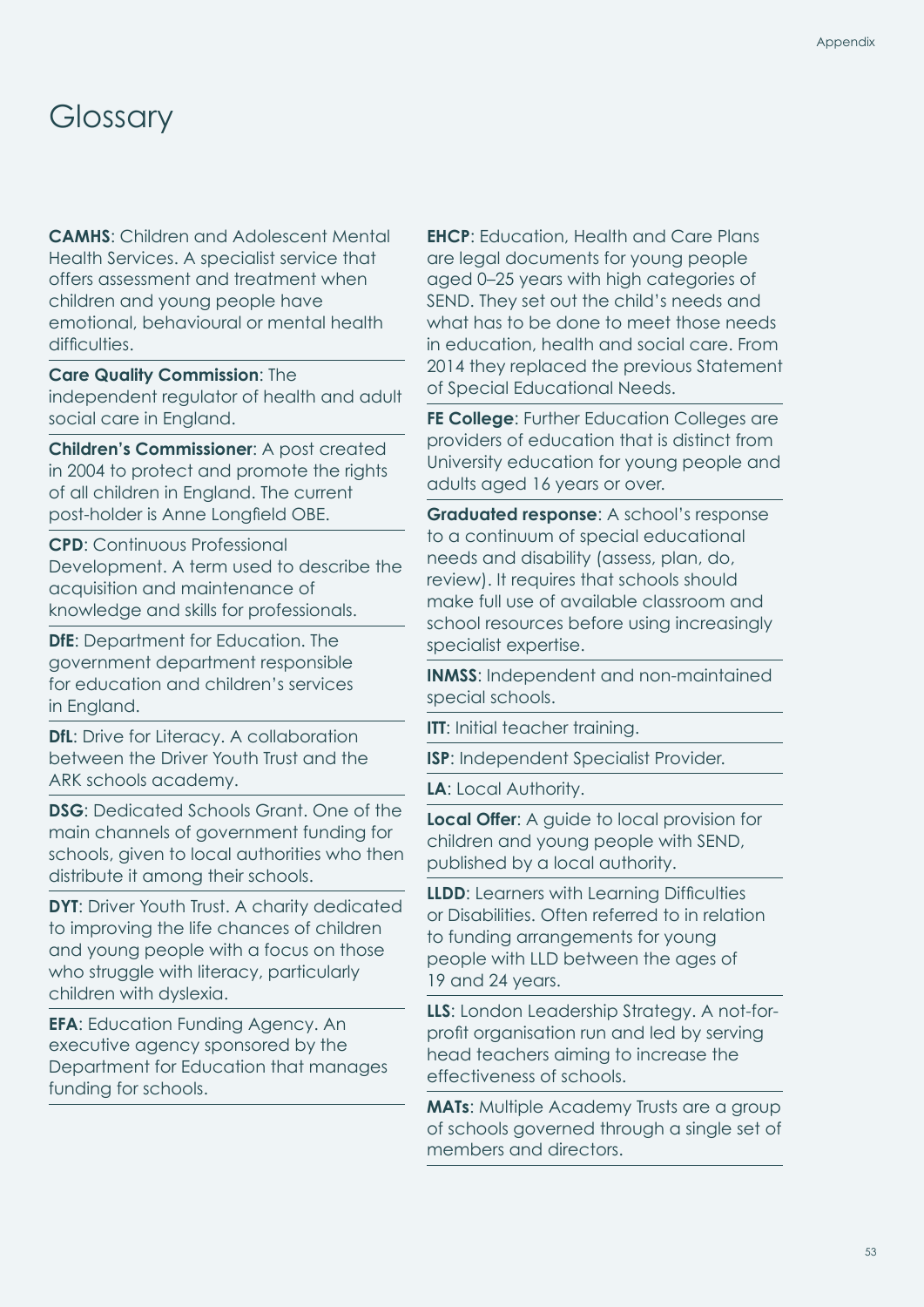**Monitor**: An executive non-departmental public body of the Department of Health responsible for regulating the health sector in England.

**Notional SEND Budget** : A non-ring-fenced sum every school receives as an additional amount of money to help make special educational provision to meet children's SEND, up to a maximum of £6,000 per pupil.

**OFSTED:** Office for Standards in Education, Children's Services and Skills. A nonministerial government department responsible for the inspection and regulation of services that care for children and young people, and services providing education and skills for learners of all ages.

**OFQUAL:** Office of Qualifications and Examinations Regulation. A non-ministerial government department that regulates qualifications, examinations and assessments in England and vocational qualifications in Northern Ireland.

**PRU**: A Pupil Referral Unit is a form of alternative provision establishment run by local authorities, which provides education for children unable to attend a mainstream school.

**Pupil Premium**: Additional funding for publicly-funded schools in England to raise the attainment of disadvantaged pupils. Schools receive funding on the basis of the number of free school meals students on their roll.

**Regional School Commissioner**: There are eight RSCs, each responsible for approving and monitoring academies and free schools in one of eight regions of England on behalf of the Secretary of State for Education. These posts were created in 2014.

**Schools Forum**: Schools Forums are organised by local authorities and are made up of representatives from schools and academies, proportional to the numbers of pupils in those establishments. There is also some representation from non-school organisations, such as nursery and 16–19 years education providers. The Forums have consultative and decisionmaking responsibilities on a range of funding issues.

#### **School SEND Information Report**:

Information relating to a school's SEND provision that it must publish on its website.

**SEN:** Special educational needs

**SENCO:** Special Educational Needs Coordinator. A teacher that all mainstream schools must appoint to be responsible for special educational needs in a school.

**SEND**: Special educational needs and disability

**TSA**: Teaching School Alliances are groups of schools, led by one or more school graded outstanding by Ofsted, that provide training and development to new and experienced school staff.

**YPLA**: The Young People's Learning Agency was a UK government body that funded further education for 16–19-yearolds in England. In 2012 its responsibilities were transferred to the Education Funding Agency.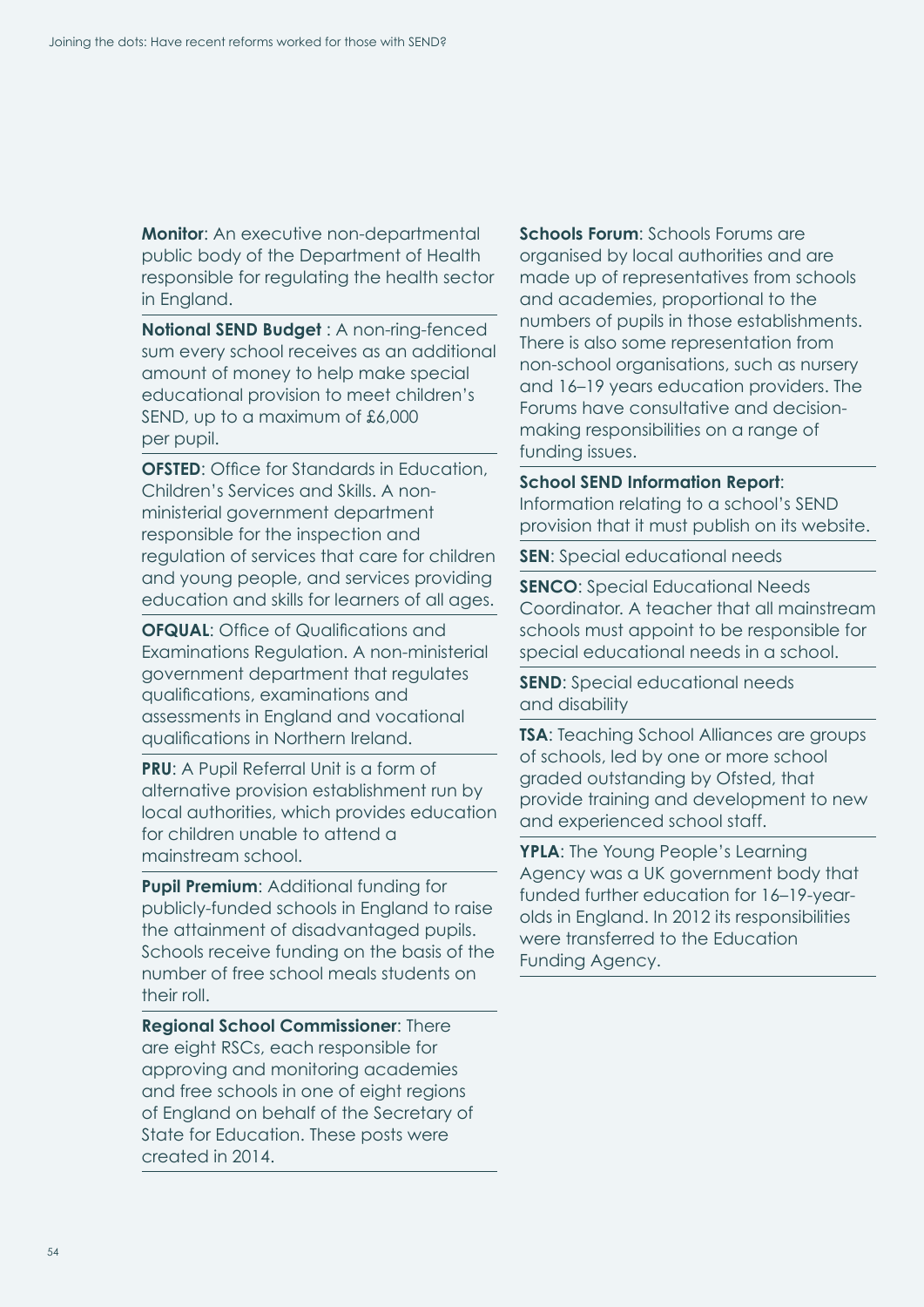## <span id="page-56-0"></span>References

Academies Act. 2010. (c.32). London: The Stationery **Office** 

Academies Commission, The. 2013. Unleashing Greatness: getting the best from an academised system. London: RSA/Pearson

Adams, R. 2014. David Blunkett attacks 'nonsense' oversight system for academies. *The Guardian* [online] 2nd July 2014. Available from: http://www. theguardian.com/education/2014/jul/02/davidblunkett-oversight-academies-schools [accessed 17th September 2015]

Bloom, A. 2015. New English GCSE shows 'breathtaking ignorance' of dyslexia, teacher says. *Times Educational Supplement* [online] 2nd June 2015. Available from https://www.tes.com/news/ school-news/breaking-news/new-english-gcseshows-breathtaking-ignorance-dyslexia-teachersays [accessed 17th September 2015]

Blunkett, D. 2014. Review of education structures, functions and the raising of standards for all: Putting students and parents first [pdf]. Available from http://www.yourbritain.org.uk/agenda-2015/ policy-review/putting-students-and-parents-first [accessed 17th September 2015]

Bryant, B. 2012. High needs funding reform: Next steps towards a fairer system. NATSPEC Annual Residential Conference, 2012, Aston Business School. Available from: http://slideplayer.com/ slide/797006/# [accessed 17th September 2015]

Briggs, A. and Simons, J. 2014. Primary Focus: the next stage of improvement for primary schools in England. London: Policy Exchange

British Dyslexia Association. 2015. Dyslexia and specific learning difficulties in adults [online]. Available from: http://www.bdaDyslexia.org.uk/ dyslexic/Dyslexia-and-specific-learning-difficulties-inadults [accessed 17th September 2015]

Carter, A. 2015. Carter review of initial teacher training (ITT). London: Department for Education

Children and Families Act, The. 2014. (c.6). London: The Stationery Office

Department for Education and Skills. 2001. Special Educational Needs Code of Practice. London: Department for Education and Skills

Department for Education (DfE). 2010. The Importance of Teaching: The Schools White Paper 2010. London: The Stationery Office

Department for Education (DfE). 2011a. Support and aspiration: A new approach to special educational needs and disability, a consultation. London: Department for Education

Department for Education (DfE). 2011b. Teachers' Standards: Guidance for school leaders, school staff and governing bodies. London: Department for **Education** 

Department for Education (DfE). 2012a. School Funding Reform: Arrangements for 2013–2014. London: Department for Education

Department for Education (DfE). 2012b. School funding reform: Next steps towards a fairer system. London: Department for Education

Department for Education (DfE). 2014a. The young person's guide to the Children and Families Act 2014 [pdf]. London: Department for Education. Available from https://www.gov.uk/government/uploads/ system/uploads/attachment\_data/file/359681/ Young Person s Guide to the Children and Families Act.pdf [accessed 17th September 2015]

Department for Education (DfE), and Timpson, E. 2014b. Reforms for Children with SEN and disabilities come into effect. London: Department for Education. Available from: https://www.gov.uk/ government/news/reforms-for-children-with-senand-disabilities-come-into-effect [accessed 23rd August 2015]

Department for Education (DfE), and Timpson, E. 2014c. Special educational needs and disability: A guide for parents and carers. London: Department for Education. Available from: https://www.gov.uk/ government/uploads/system/uploads/attachment\_ data/file/417435/Special\_educational\_needs\_and\_ disabilites\_guide\_for\_parents\_and\_carers.pdf [accessed 23rd August 2015]

Department for Education, and Department for Health. 2014d. Special educational needs and disability code of practice: 0–25 years. London: Department for Education

Department for Education (DfE). 2014e. School Admissions Code, statutory guidance for admission authorities, governing bodies, local authorities, school adjudicators and admission appeals panels. London: Department for Education

Department for Education (DfE). 2014f. Initial teacher training census for the academic year 2014–2015. London: Department for Education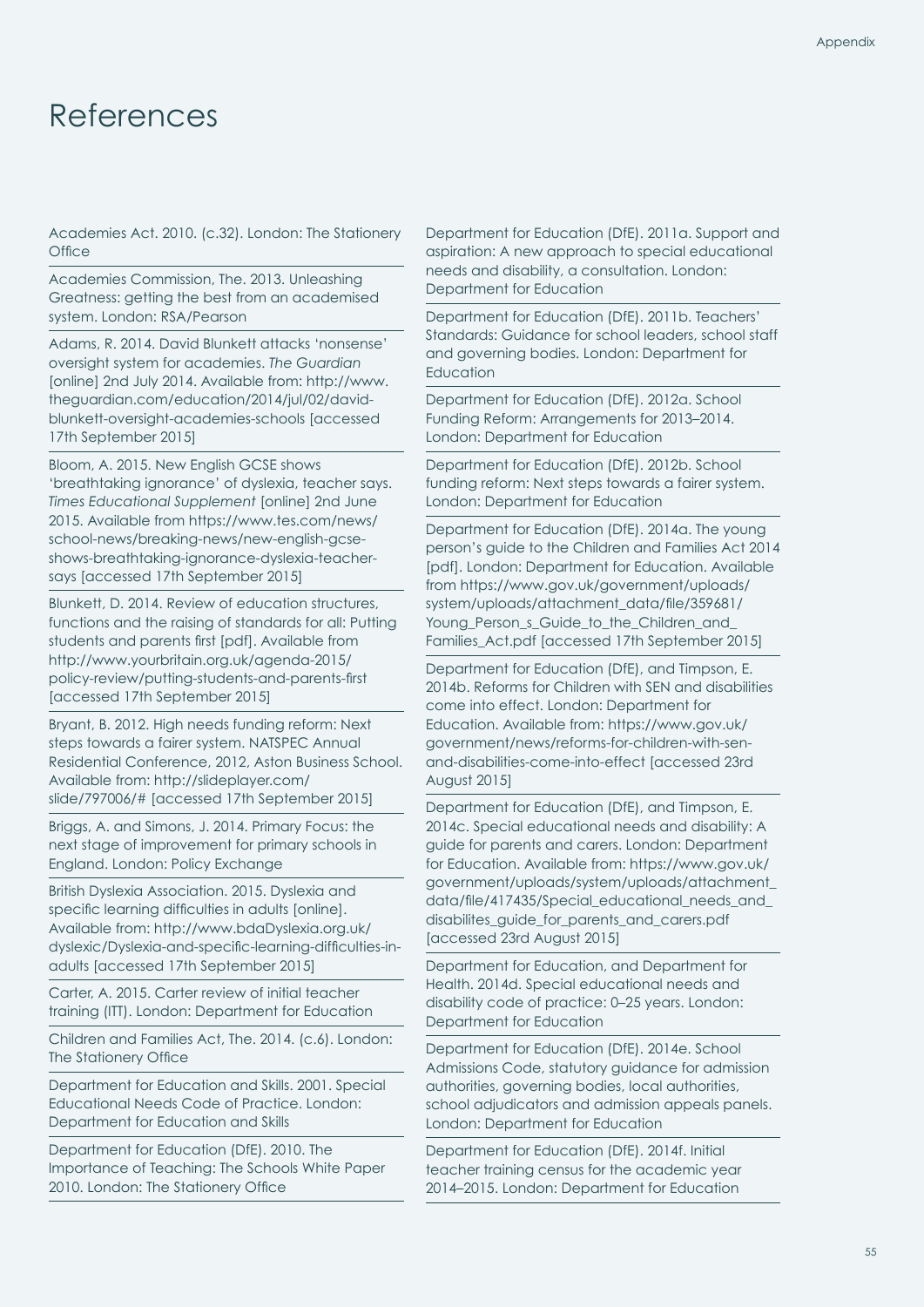Department for Education (DfE). 2015a. Special educational needs and disability code of practice: 0 to 25 years, statutory guidance for organisations which work with and support children and young people who have special educational needs or disabilities. London: Department for Education

Department for Education (DfE). 2015b. School workforce in England: November 2014. London: Department for Education

Department for Education (DfE). 2015c. The Special Educational Needs and Disability Pathfinder Programme Evaluation, Final Impact Research Report, July 2015. London: Department for **Education** 

Department for Education (DfE). 2015d. Carter Review recommendations get underway. London: Department for Education. Available from: https:// www.gov.uk/government/news/carter-reviewrecommendations-get-underway [accessed 17th September 2015]

Dickens, J. 2015. Report calls for 'special educational needs' term to be scrapped. Schools Week. 7th August 2015. Available from: http://www. schoolsweek.co.uk [accessed 7th August 2015]

Disability Discrimination Act. 1995. (c.50). London: The Stationery Office

Driver Youth Trust. 2013. The fish in the tree: Why we are failing children with dyslexia [pdf]. Available from http://driveryouthtrust.com/wp-content/ uploads/2013/04/DYT-FishintheTree-LR.pdf [accessed 17th September 2015]

Education Act. 1993. (c.35). London: The Stationery **Office** 

Education Act. 1996. (c.56). London: The Stationery **Office** 

Francis, B., Hutchings, M. and Kirkby, P. 2015. Chain Effects: The impact of academy chains on lowincome students. [pdf]. Sutton Trust 2015. Available from: http://www.suttontrust.com/wp-content/ uploads/2015/07/Chain-Effects-2015.pdf [accessed 17th September 2015]

Goleniowska, M. 2012. Advice for SENCOs: The parents' viewpoint. Downsideup.com [blog]. Available from: http://www.downssideup. com/2012/07/advice-for-sencos-parents-viewpoint. html [accessed 17th September 2015]

Harris, J. and Vasagar, J. 2012. Academies' refusal to admit pupils with special needs prompts legal battles. *The Guardian* [online]. Available from: http://www.theguardian.com/education/2012/ may/24/academies-refusal-pupils-special-needs [accessed 17th September 2015]

House of Commons Education and Skills Committee. 2006. Special Educational Needs. Third report of session 2005–06, Volume 1. London: The Stationery Office

House of Commons Education and Skills Committee. 2007. Special Educational Needs: Assessment and Funding. Tenth report of session 2006–07. London: The Stationery Office

Johnstone, R. 2014. Council spending 'cut by nearly one-third since 2010'. PublicFinance. 4th August 2014. Available from: http://www.publicfinance. co.uk [accessed 4th August 2014]

Lamb, B. 2009. Lamb Inquiry: Special Educational Needs and Parental Confidence. London: DSCF. Available from: http://webarchive.nationalarchives. gov.uk/20130401151715/https://www.education. gov.uk/publications/eOrderingDownload/01143- 2009DOM-EN.pdf [accessed 23rd August 2015]

Mansell, W. 2013. The murky world of Academy finance [online]. Available from: http://www.naht. org.uk/welcome/news-and-media/blogs/warwickmansell/the-murky-world-of-academy-finance/ [accessed 17th September 2015]

McGauran, A. 2015. (pp.18-19). Your guide to how SEN funding is calculated and allocated. *SchoolsWeek*. May 2015

McInerney and Hood. 2014. Could the Middle Tier look like this? *lkmco.org*. 1st May 2014. Available from: https://www.lkmco.org/could-the-middle-tierlook-like-this/ [accessed 17th September 2015]

Muir, R. and Clifton, J. 2014. Whole System Reform: England's Schools and the Middle Tier. London: IPPR

National Association for Special Educational Needs (NASEN). 2014. SEN support and the graduated approach: A quick guide to ensuring that every child or young person gets the support they require to meet their needs. Tamworth: NASEN

National Audit Office (NAO). 2015. Department for Education: Funding for disadvantaged pupils. London: National Audit Office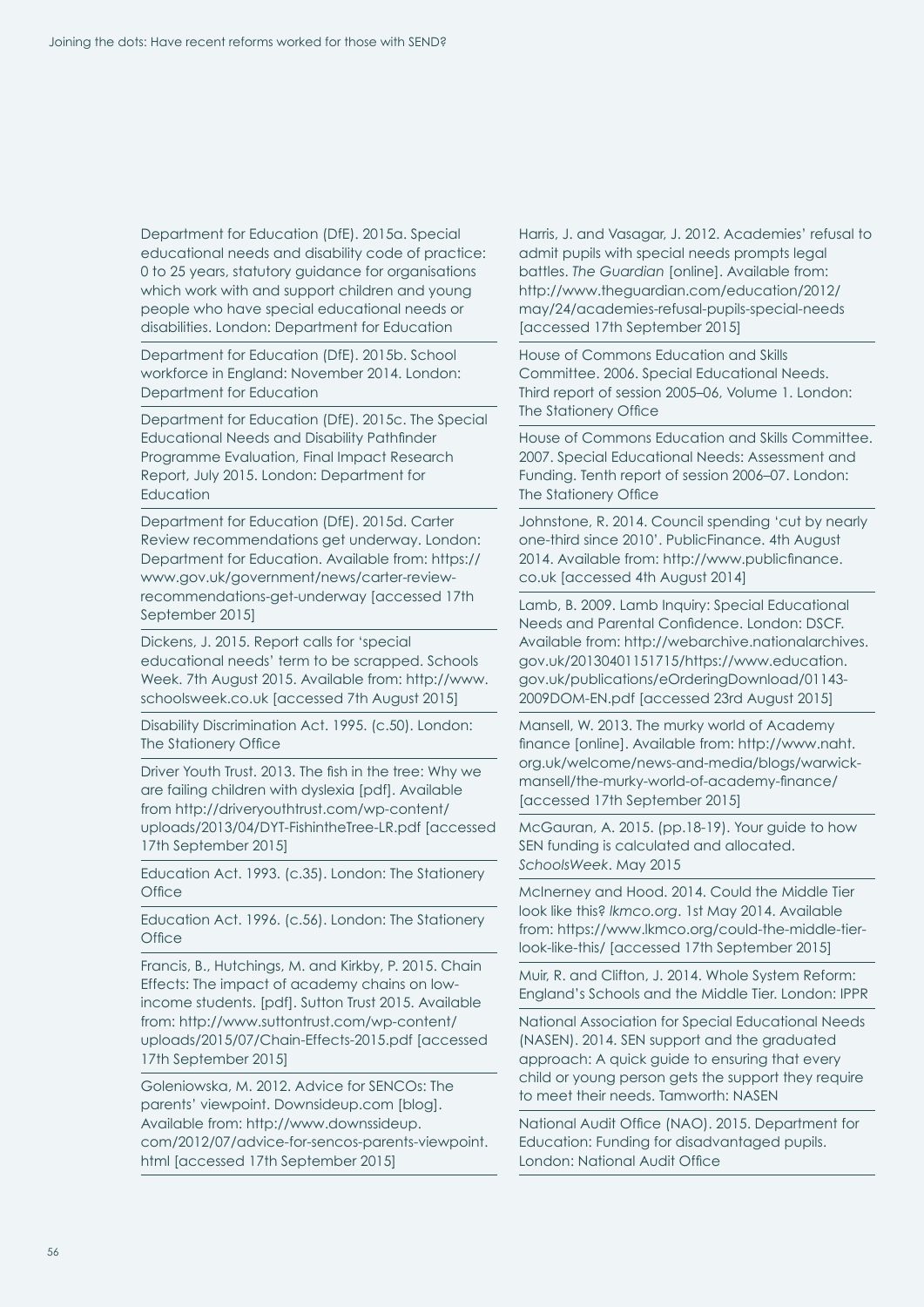Norwich, B. and Black, A. 2015. c.42(2), pp.128–151. The placement of secondary school students with Statements of special educational needs in the more diversified system of English secondary schooling. *British Journal of Special Education*

Office for Standards in Education, Children's Services and Skills (Ofsted). 2010. The special educational needs and disability review. Manchester: Ofsted

Office of the Children's Commissioner. 2014. "It might be best if you looked elsewhere" – an investigation into the schools admission process. London: Children's Commissioner

Ofqual. 2015. Developing New GCSE, A Level and AS Qualifications for First Teaching in 2016: Equality Analysis Report. London: Ofqual

Ofsted. 2015. School inspection handbook. Available from: https://www.gov.uk/government/ uploads/system/uploads/attachment\_data/ file/458866/School\_inspection\_handbook\_section\_5 from\_September\_2015.pdf [accessed 17th September 2015]

Parliament. (2015). Academies: Written question – 219279. Available from: http://www.parliament.uk/ business/publications/written-questions-answersstatements/written-question/ Commons/2014-12-17/219279/ [accessed 21st September 2015]

Schools Week. 2015. Schools Week Guide to League Tables. Available from: http://lsect.co.uk/League%20 Tables%20supp%20digital.pdf [accessed 18th September 2015]

Special Educational Needs and Disability Act. 2001. (c.10). London: The Stationery Office

Times Educational Supplement (TES). 2015. Times Educational Supplement Awards (2015) Winners: Uplands School. Available from: http://www. tesawards.co.uk/tessa2015/awardswinners/winners [accessed 17th September 2015]

UNESCO. 1994. The Salamanca Statement on Principles, Policy and Practice in Special Needs Education. Paris: UNESCO

United Nations. 1989. The United Nations Convention on the Rights of The Child. London: UNICEF UK

United Nations. 2006. Convention on the Rights of Persons with Disabilities and Optional Protocol. Available from: http://www.un.org/disabilities/ documents/convention/convoptprot-e.pdf [accessed on 17th September 2015]

Weale, S. and Adams, R. 2015. Academy schools stockpile £2.5bn of education funding. *The Guardian* [online]. 18th January 2015. Available from: http://www.theguardian.com/ education/2015/jan/18/academy-schools-stockpileeducation-funding-england [accessed 17th September 2015]